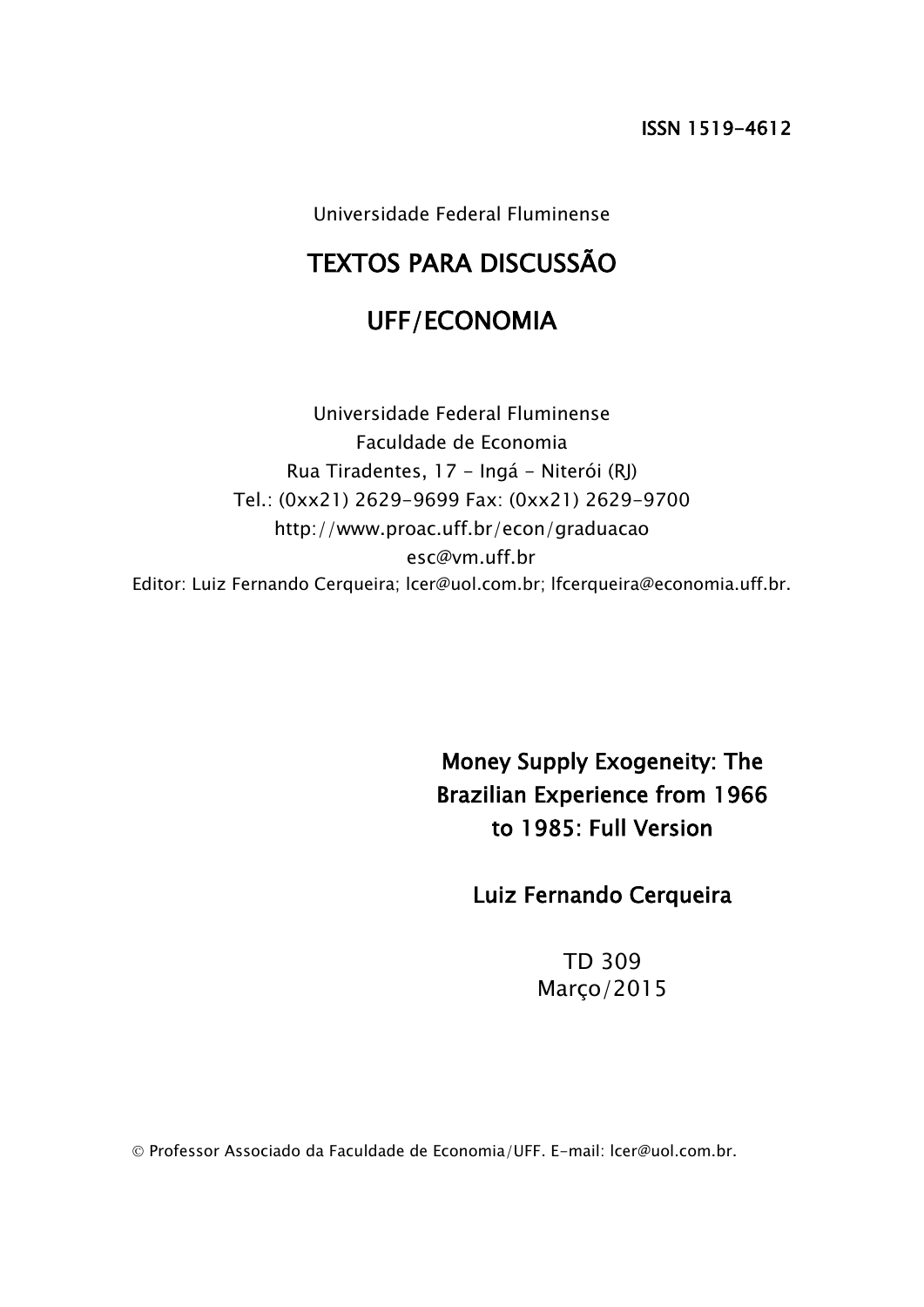

### **ABSTRACT**

Using monthly data spanning from 1966 to 1985, we examine the money supply exogeneity. The implemented tests investigated the plausibility of classical hypotheses. We employed GARCH processes and the bootstrap approach. The results are robust to the choice of Granger-causality tests. We showed that the real rate of interest did indeed cause, in the Granger sense, the bond stock and that the demand for bonds was very sensitive to interest rate variations. This implies that the monetary authority was able to perform indirect monetary control through the open market transactions. The results show that seigniorage collection was a white noise and econometrically independent from the rate of inflation. Money creation and the rate of inflation were cointegrated and the causal relation between them was unidirectional from money to inflation. These empirical findings are sharply different from many previous results. Our main contribution is to demonstrate that the monetary supply was exogenous with respect to the rate of inflation and that the monetary authority had enough independence to execute an active monetary policy.

### RESUMÉ

Dans ce travail nous avons examiné, avec des données mensuelles couvrant la période 1966 à 1985, l'exogéneité de l'offre de la monnaie. Nous avons éffectué des tests économétriques d'hypothesès classiques. Pour atteindre cet objectif nous avons utilisé des processus GARCH et la technique du "bootstrap" pour traiter les résidus des tests performés. Nous considerons que c'est pour cette raison que les résultats obtenus sont robustes aux types des tests appliqué. Nous avons montré que le taux d'intérêt réel a bel et bien causé, dans le sens de Granger, le stock de titres publiques et que la demande pour ces titres a été très sensible aux variations du taux d'intérêt réel. Par conséquent, l'autorité monétaire a été capable de gérer de façon indirecte, le contrôle monetaire par des opérations de marché ouvert. Les résultats démontrent que la collection de seigniorage a suivi un processus stocastique du type bruit blanc et qu'elle était économétriquement indépendante du taux d'inflation. Le taux d'expansion monétaire et le taux d'inflation étaient cointegrés et la relation de causalité entre les variables était unidirectionelle, allent de la monnaie vers l'inflation. Ces conclusions empiriques sont toutefois contraires aux résultats obtenus par d'autres auteurs. Notre contribution principale a été de démontrer que l'offre de la monnaie était exogéne par rapport au taux d'inflation et que l'autorité monétaire jouissait de suffisamment d'indépendance pour conduire une politique monétaire autonome.

KEYWORDS: money exogeneity, noncausality tests, model selection procedures, non-normality correction, GARCH, bootstrap, Cagan's model. JEL: C10, C32, C51, C52, E40, E31, E51, E52, E62.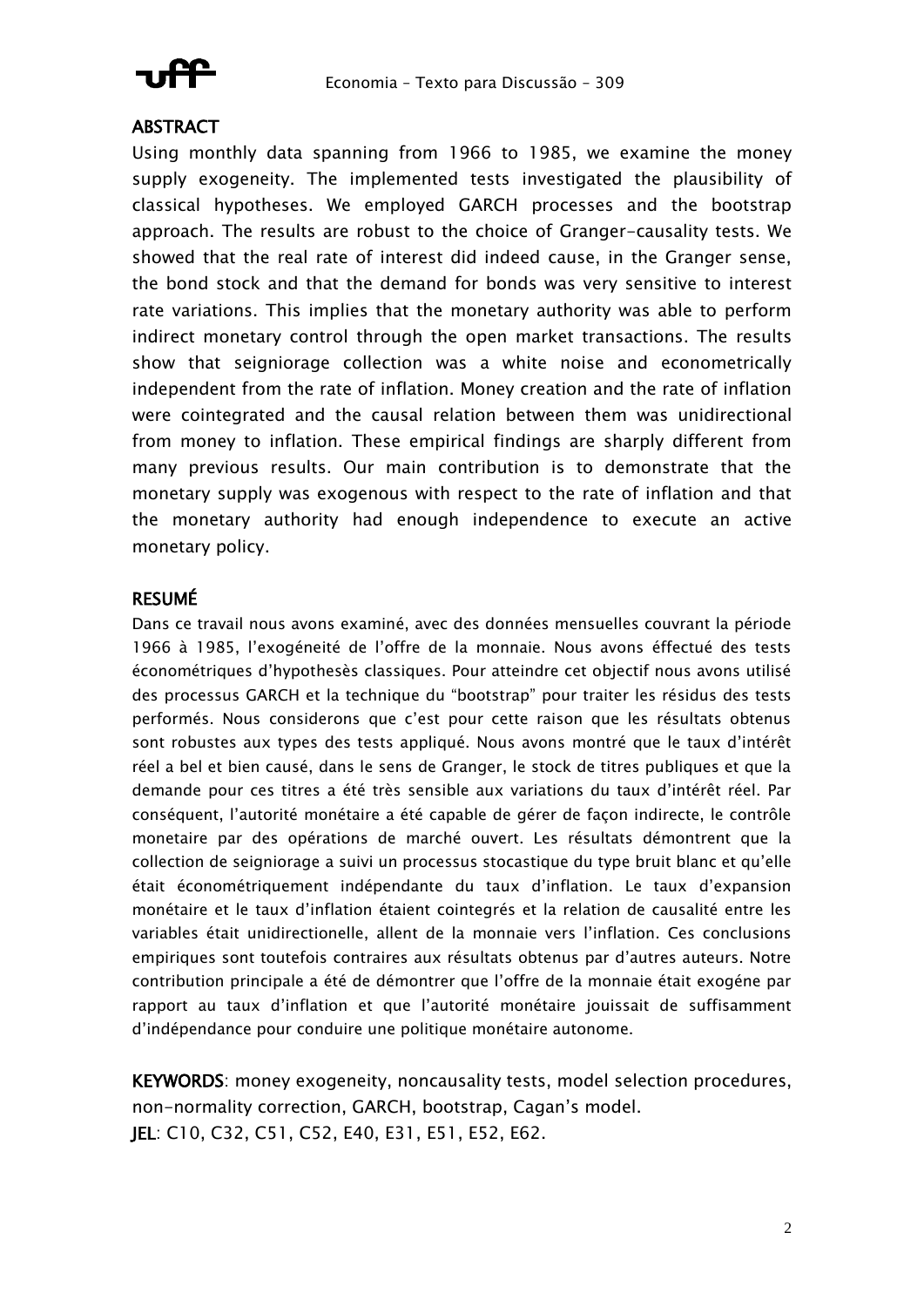### **1. Introduction**

From 1966 to 1985, the inflation fighting policy was largely centered on aggregate demand management and wage and price controls. The fact that during these years the economic policy was conducted in a somewhat "orthodox way" may induce one to ask about the monetary policy behavior. Are there reasons that support the claiming that the money supply was exogenously determined concerning the inflation rate, that is, did the monetary authority follow a rule of money creation that did not accommodate the movements in the inflation rate?

The purpose of the present paper is to confirm that from 1966 to 1985 the monetary supply was exogenously determined. We intend to verify this assumption by means of three arguments. First, the monetary

authority conducted the open market policy increasing the real interest of rate in order to stimulate the demand for bonds. Second, even if during this period the seigniorage collection remained constant as a share of GDP, the government succeeded in keeping its portion of the revenues by reducing the base multiplier. Moreover the seigniorage-GDP ratio was independent from the rate of inflation and followed a white noise process. Third, the existing causality between money growth and inflation was unidirectional from the former to the latter.

Nevertheless, the belief that the money supply was passive during most of the 1966-1985 period is largely diffused among many Brazilian economists. One probable rationale that gives support to this belief is the hypothesis of rational expectations. If the demand function for real balances follows Cagan's form, the solution for the current inflation is a function of the rate of expected money creation, ruling out the possibility of rational explosive bubbles. In this case, the money supply is endogenous.

An alternative argument is made based on Sargent and Wallace's (1973) scheme derived from Cagan's model under the hypotheses of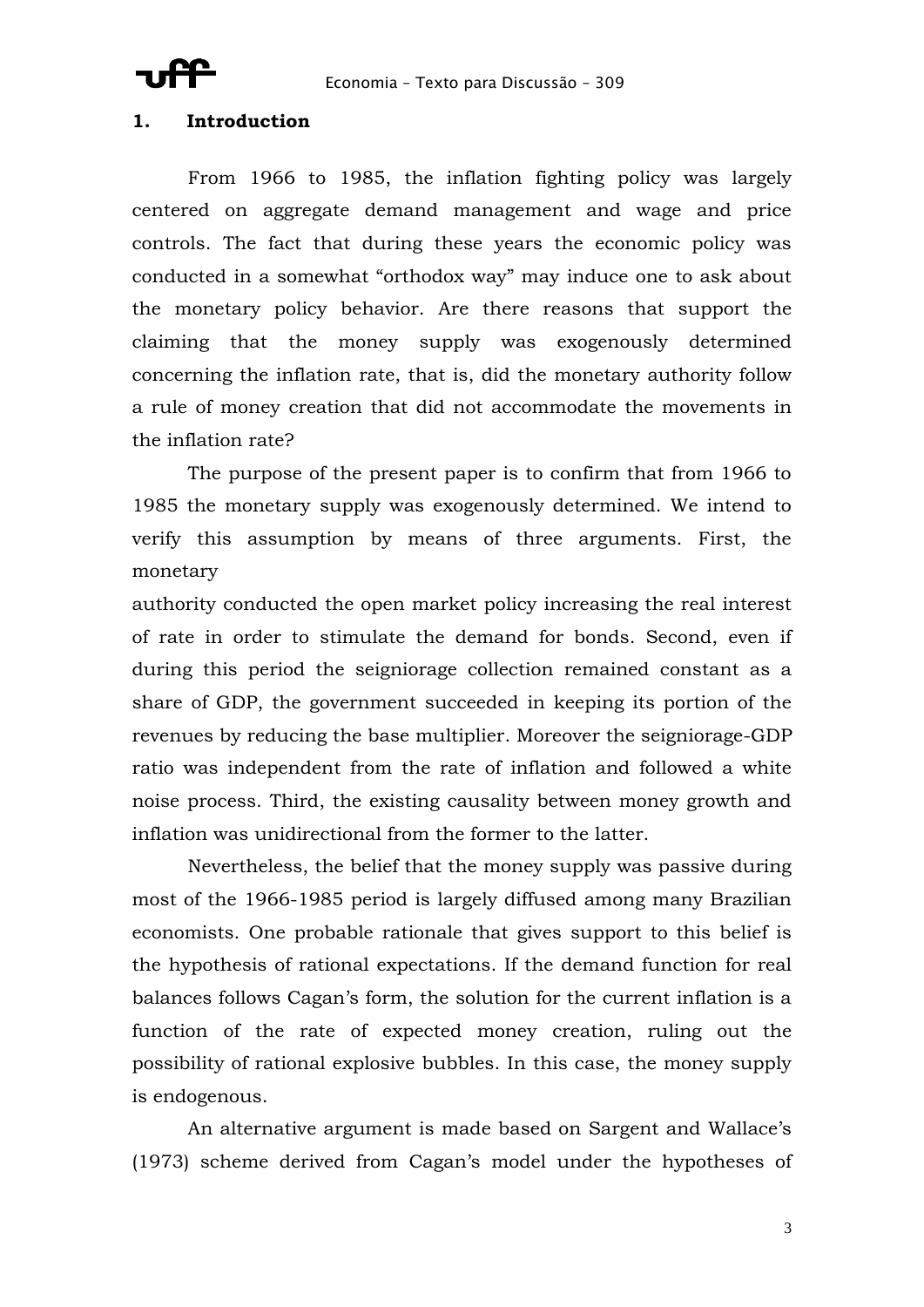

adaptive expectations and a monetary rule which depends on inflation past rates. This is a model in which the adaptive mechanism is rational. In their model, the best way to forecast the subsequent rates of money creation is to extrapolate lagged rates of inflation. This in turn implies that inflation itself is best predicted by extrapolating lagged rates of inflation. So both money creation and inflation are best predicted by extrapolating current and lagged rates of inflation. Lagged rates of money creation add nothing to the predictions formed in this way. In this model, past values of inflation influence money creation but the converse is not true; thus, money creation is passive.

An essential element in this argument is the hypothesized feedback that occurs from expected inflation to money creation. This feedback emerges because of the government's attempt to finance a roughly constant rate of real expenditures principally by money creation. In this sense, this is also a description of Blanchard and Fischer's (1989) version of Cagan's model, in which the monetary expansion is endogenously determined by expected inflation given a constant level of seigniorage.

If the seigniorage collection follows a purely autoregressive process or a white noise process, then under adaptive expectations the monetary expansion and the money supply are exogenous with respect to the inflation rate. The inflationary process is then totally inertial because the current inflation rate is a function of the lagged rates of money creation; but given lagged rates of money creation, past rates of inflation exert no influence on money creation. The system is one in which money creation causes inflation, in Granger's sense, while inflation does not cause money creation. This is a model in which adaptive expectations are not rational. In the model, feedback occurs from the expected inflation to the current inflation rate, a feedback that emerges from an autonomous increase in the monetary expansion.

Therefore, under adaptive expectations the money supply passivity is a consequence of the monetary rule followed by the monetary authority.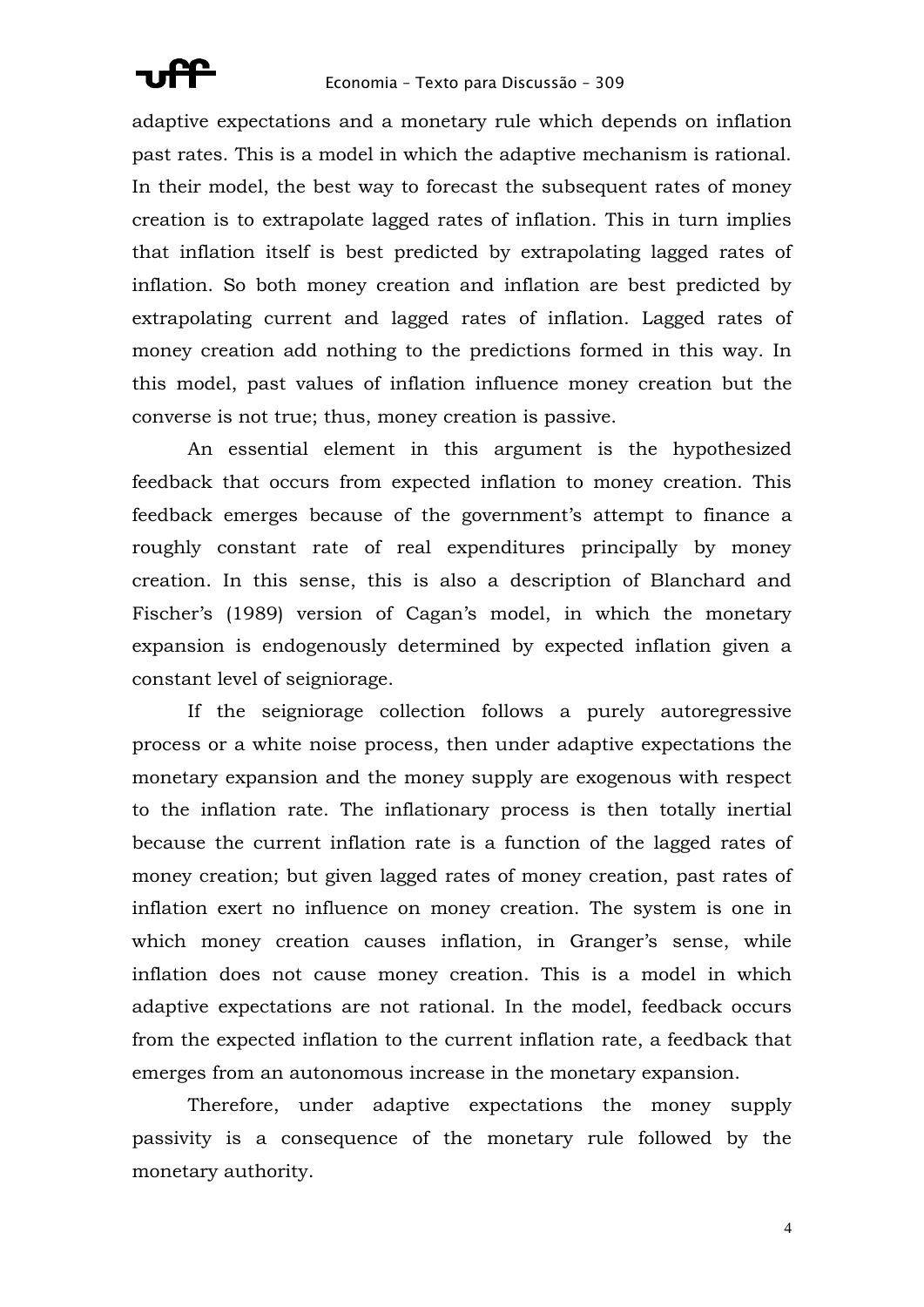1

Brazil's long experience with high inflation gave rise to a somewhat efficient indexation system that protected agents from the effects of inflation. Even if the indexation rules did not contemplate the agents in a fair way, one can not deny that they prevented the high inflation to degenerate into a public panic and an open hyperinflation process. Furthermore, the indexation rules were developed little by little along the seventies and eighties amid an increasing inflation rate. Then the rigidity in the price system was introduced gradually, which increased the inflation inertia without destroying the inflationary memory. These arguments are supposed to explain why agents had adaptive expectations about inflation. Therefore, Brazil's experience over the period did not show evidence of expectations being formed in a rational way.

One can also argue that the monetary policy followed a rule, which was independent of the inflation rate. In Cerqueira (1993), this assertion was tested with quarterly data. An empirical investigation using monthly series is reported in the appendix.

The assumption of endogenous money growth may not be supported by the empirical evidence when tested. Surprisingly, some authors found a unidirectional relation between inflation and money. We can suppose that their results came about because of their use of lower frequency data (quarterly). The resulting loss of information may have distorted the results of the causality tests. They relied on the Ljung-Box test and the related correlogram for detecting serial correlation and setting the lag length in autoregressive models. It is well known that the portmanteau test may have very low power<sup>1</sup> (since the significant correlation at one lag may be diluted by insignificant correlation at other lags) in the detection of specific important departures from the assumed mode. It is therefore unwise to rely exclusively on this test in checking for model adequacy. However, it can be, valuable when used in conjunction with other checks. The Breusch-

<sup>&</sup>lt;sup>1</sup> Reversibly, if one chooses too small a lag, the test may not detect serial correlation at high-order lags.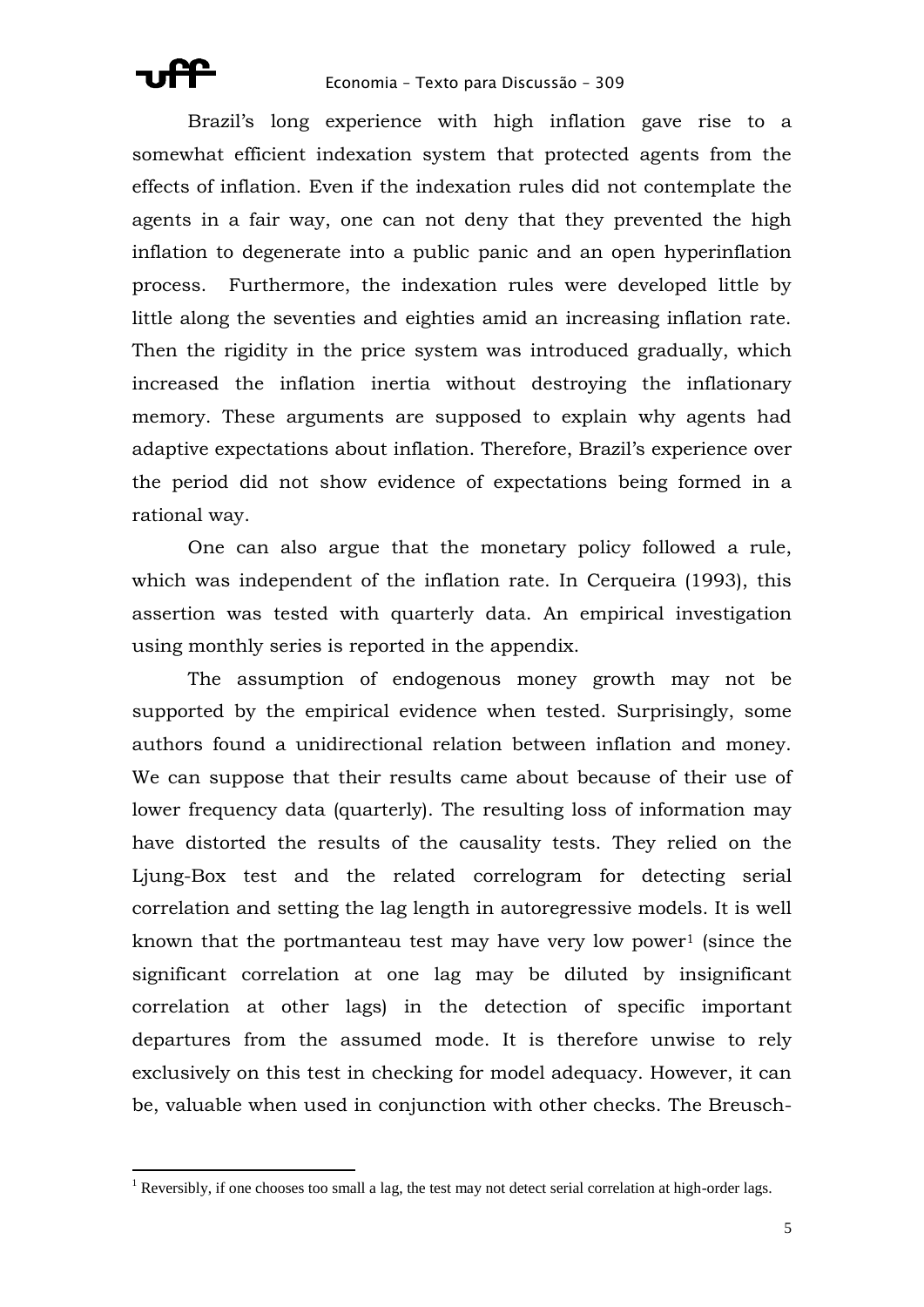Godfrey Lagrange multiplier test is a common complement to the Q-test (Granger and Newbold, 1986).

As it will be shown in this paper, by carrying out both tests and using monthly data from 1966.01 to 1985.122, we achieved results that contrast sharply with previous findings of others Brazilian authors3. This might explain why in applying the same causality tests different conclusions emerged.

Why the monetary expansion followed an I(1) process between 1966 to 1985 remains an open question. Although the answer surpasses the objectives of the present paper, we conjecture that the answer may be found in the chronic public deficit that has been partially financed by issuing bonds. This produced an ever-increasing financial component. If the rule governing monetary authority was to achieve debt sustainability then it was urged to support the deficit financing by increasing the money growth. This led to a pegging of the inflation rate. Thus the monetary authority chose, or was compelled to choose, the deficit inflationary financing in order to sustain the debt4. In this sense, there was a choice of economic policy.

The paper is organized as follows. Section 2 presents a brief review on the relations among deficit, debt, and monetary expansion. Section 3 describes the Brazilian monetary regime and reports on the causality tests between the real interest rate and the public debt. Section 4 discusses theoretical issues on seigniorage collection and monetary exogeneity. Section 5 presents the causality test results

 $2$  We chose this period because the economic policy was more homogenous than if we had included nearby additional years. As we pointed out, the aggregate demand and price controls were the main tools of the macroeconomic policy. The beginning of this period is marked by the end of a resolute and successful orthodox inflation stabilization plan. The end is set off by the beginning of an assortment of stabilization attempts, which were essentially characterized by price freeze and the break of existing private contracts of wages, borrowings, rents and so on.

 $3$  In this paper, we used monthly data to compute our results that span the whole period. Quarterly series or for that with missing data we interpolated or simulated the values. So we preserved or extended the available information of each series with the employment of higher frequency data. In general, such a procedure leads to more accurate estimations (Granger and Newbold, 1986). Furthermore we followed a judicious criterion for the lag length of autoregressive process and rigidly observed the classical econometric hypotheses.

<sup>&</sup>lt;sup>4</sup> Issler and Lima (1997) suggest that seigniorage revenues were critical to restore intertemporal budget equilibrium and keep debt sustainable.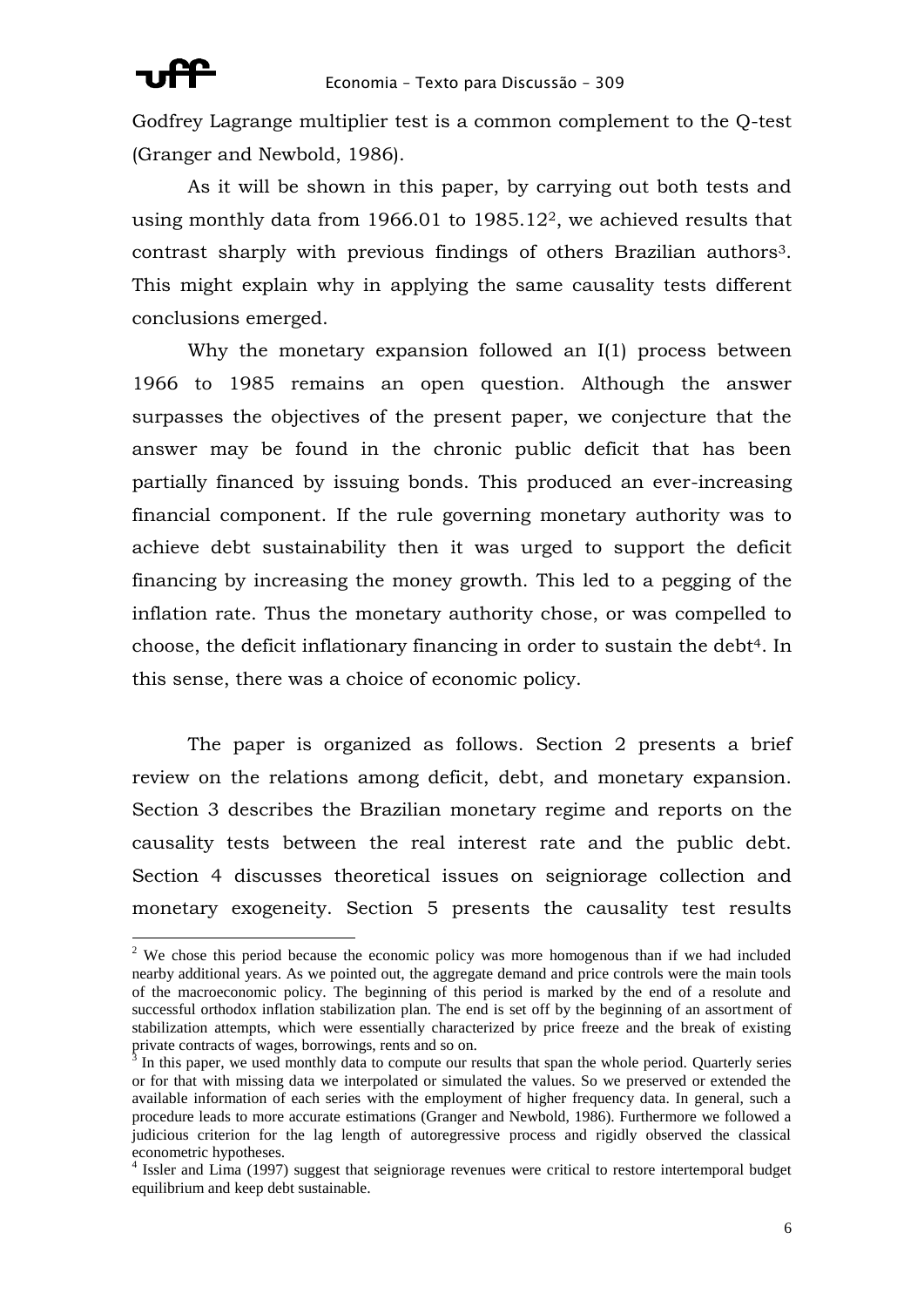

between money creation and inflation rate, and in section 6, we present the conclusion. In the appendices A, B and C we provide, respectively, the statistical procedures for expanding the public debt series range, for interpolating the GDP series and for determining the seigniorage-GDP ratio stochastic process. Appendices D, E and F show, respectively, the statistical reports concerning the causality tests between the real interest rate and the public debt stock, the estimates of the demand for bonds, and the causality tests between money creation and inflation rate.

# **2. The dynamics of public debt and the Sargent and Wallace dilemma: A Review**<sup>5</sup>

When does a public deficit financed with debt expansion lead to an insolvent path or when does it give rise to an inflationary process? In a monetary regime where the monetary authority (MA) is independent, the fiscal authority (FA) determines the public debt growth and the monetary authority settles the debt financing composition between bonds and money. In such regime, the MA controls the money creation by following its own rule of monetary expansion that reflects trade-off between efficiency and political economy considerations. In this regime, the monetary control is realized through open market transactions.

Let us suppose an economy, which the government budget constraint is given by

$$
f_t = (g_t - \tau_t) + ib_t, \qquad (1)
$$

where  $g_t$  represents the fiscal expenditures excluding debt-service payments,  $\tau_t$  is the tax revenues and  $b_t$  is the government bonds stock. All variables are expressed as a proportion of GDP. The real interest rate is defined as  $[r=i-\pi]$ , where i and  $\pi$  are respectively, the nominal interest rate and the inflation rate. The public operational deficit ( $f_t$  less the nominal debt-service  $\pi b_t$ ) is then given by

 $<sup>5</sup>$  This section is based in the following references: Alesina (1988), Barro (1974, 1978, 1979, 1986),</sup> Pastore (1990), Sargent (1984), Sargent e Wallace (1973, 1975, 1976, 1982).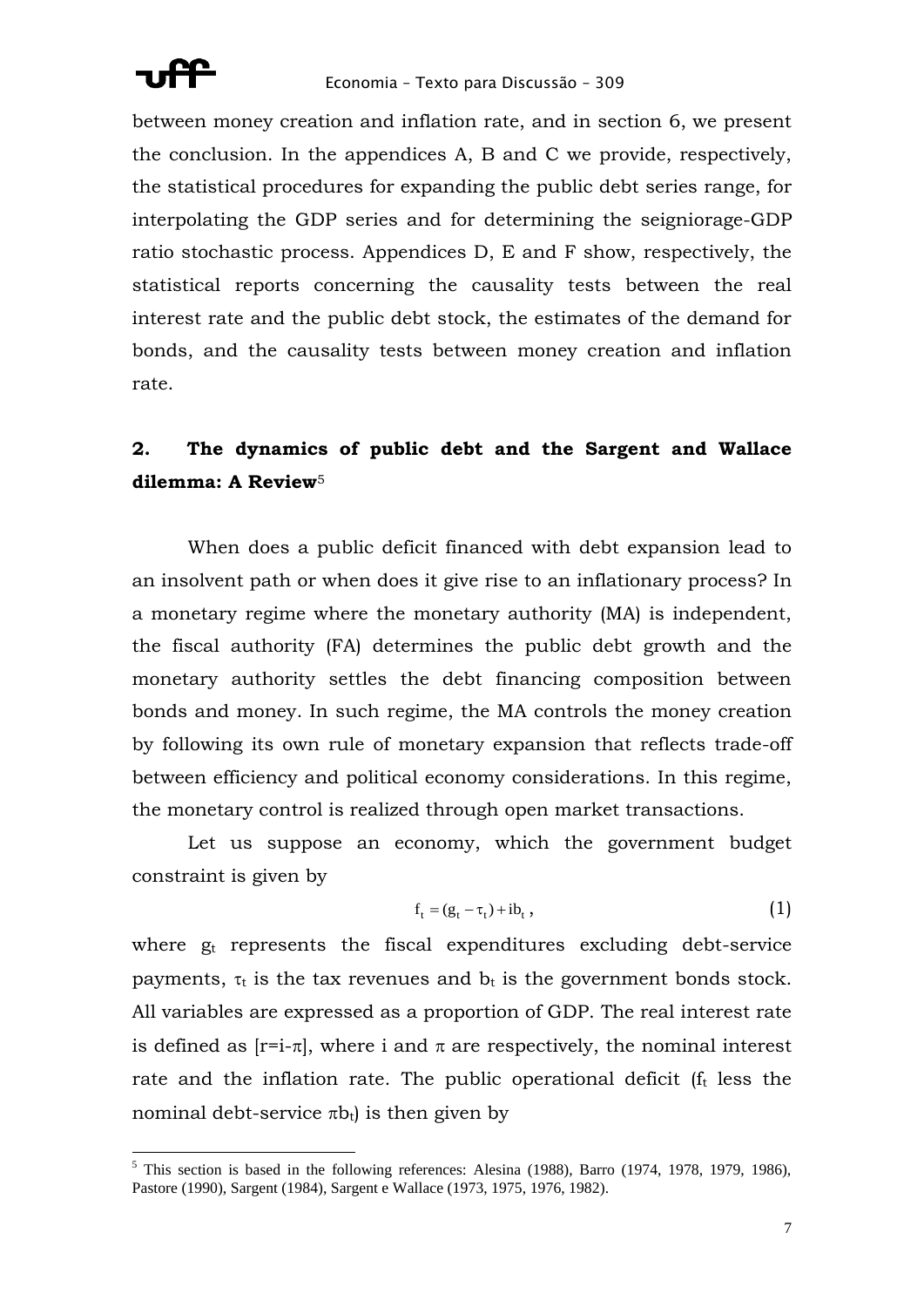

$$
d_t^o = (g_t - \tau_t) + rb_t \t\t(2)
$$

The first term is the primary deficit and the second the financial deficit component. Consolidating the government budget constraint, (Treasury plus Central Bank), we get:

$$
\mathbf{f}_{t} = \mathbf{M}_{t} / \mathbf{Y}_{t} + \mathbf{B}_{t} / \mathbf{Y}_{t}, \qquad (3)
$$

where  $\mathring{M}_t$  and  $\mathring{B}_t$  are respectively the monetary base and the nominal public debt derivatives with respect to time. Differentiating  $b_t = B_t/Y_t$ and using the fact that  $Y_t = y_t p_t$ , where  $Y_t$  is the real output, we get

$$
\mathbf{\dot{b}}_t = \mathbf{\dot{B}}_t / \mathbf{Y}_t - (\pi + \mathbf{y}) \mathbf{b}_t, \qquad (4)
$$

where y is the output rate of growth. Combining the above equations, we get:

$$
\dot{b}_{t} = [(g_{t} - \tau_{t}) - \dot{M}_{t}/Y_{t}] + (r - y)b_{t}, \qquad (5)
$$

which describes the dynamics of the debt-GDP ratio.

This result shows that the public debt increases by the uneven between the primary deficit and the seigniorage, and by the difference between the real interest rate (r) and the output growth rate (y). However, this can lead to an ever-increasing debt growth, if the public deficit is permanent and the monetary authority refuses to give it liquidity. This can generate the perception of a weakened monetary authority that can lead to deficit inflationary financing.

Suppose  $r$ ,  $y$  and  $M/Y$  are constants and the primary deficit is  $d=(g-\tau)$ , we then get the following solution to equation (5):

$$
b_{t} = b_{0}e^{(r-y)t} + \frac{d - M\overset{\circ}{/}Y}{r - \rho}(e^{(r-y)t} - 1) , \qquad (6)
$$

which describes the public debt path. Note that if  $(N/Y) = y = d = 0$  and only the real interest rate increases, the debt will grow at this rate. A recession and a primary deficit increase the operational deficit financial component, which can become dominant relatively to the primary term. These conditions may lead the fiscal authority to cut expenditures and increase taxes by an amount that becomes greater, at each instant this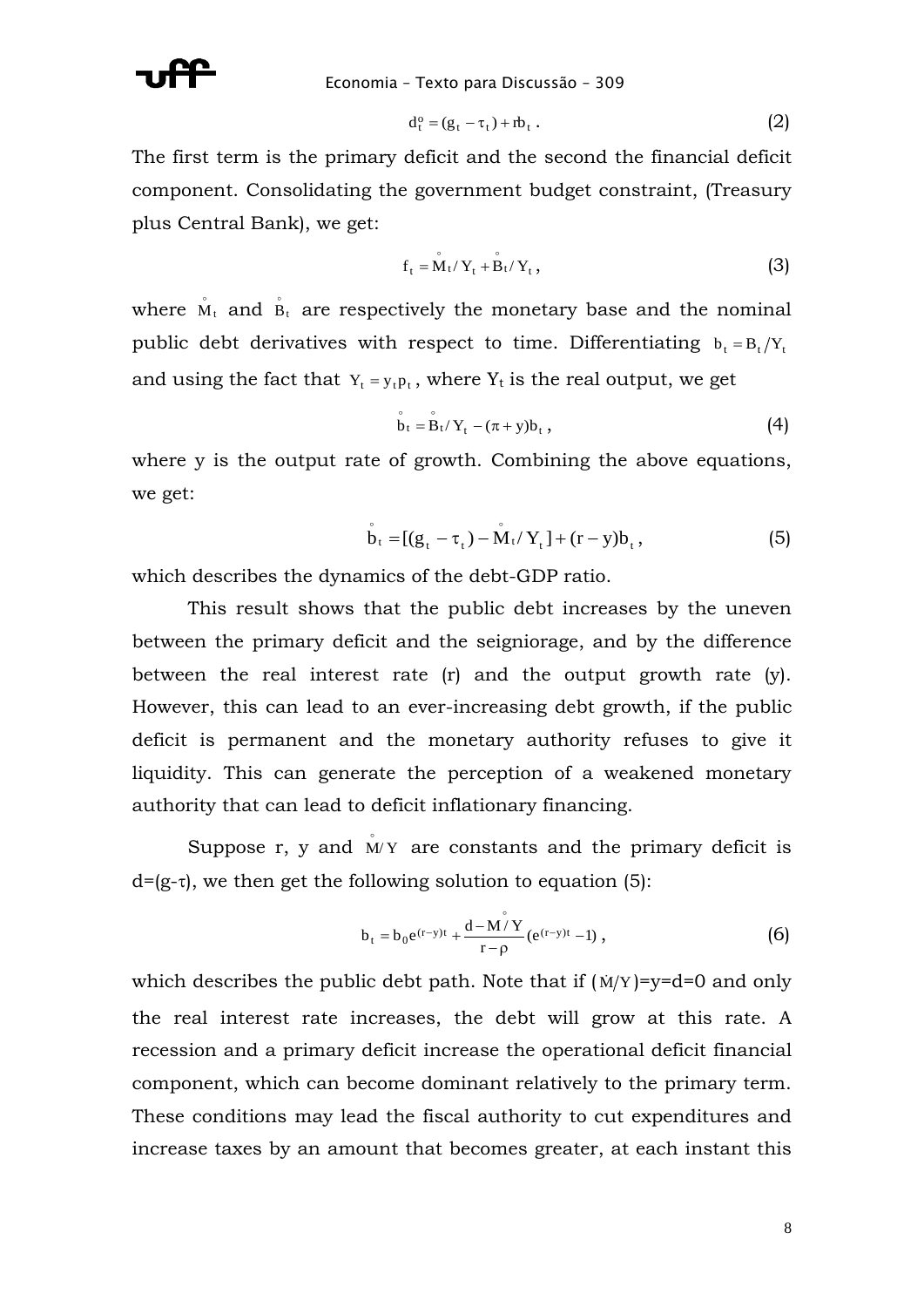adjustment is postponed. Alternatively, they may induce the deficit "monetization" in order to avoid a probable government's default.

If the fiscal authority follows an intertemporal budget constraint, under the condition of a no-Ponzi path, the relation between r and y determines, if y>r, the convergence to a stationary debt given a permanent primary deficit. Integrating the equation (5) in infinite horizon, and imposing the transversality condition that  $b_t$  increases at an inferior rate than (r-y), we get

$$
b_t = \int_t^{\infty} (\tau_s - g_s + \mu_s m_s) e^{-(r-y)(s-t)} ds , \qquad (7)
$$

where  $\mu = M/M$  e m=M/Y. This intertemporal budget restriction implies that  $\tau_t$  and  $g_t$  paths are such that, after a while, the primary surplus has to be risen, if m=y=0, but it does not imply a bounded growth nor a finite stationary value for  $b_t$ . Furthermore, even if d=0, the budget restriction is not respected if r>0 and y≤0. In this case, the only way to restore it is by generating a fiscal surplus or through expansion of the monetary base.

However, if it is the case that  $y > r$ , independently of the size of the deficit and the proportion of the deficit financing with monetary expansion,  $b_t$  will converge to a steady state finite value. We verify this by taking the limit of (6), so we get:

$$
b^* = \frac{d - \mu m}{y - r} \,. \tag{8}
$$

Furthermore, if keeping the operational deficit constant is feasible and  $y>0$ , we get an stationary equilibrium even if  $y < r$ . This will permit to achieve a Ricardian fiscal regime. Combining (2) and (5), we have:

$$
\dot{\mathbf{b}}_t = (\mathbf{d}^\circ - \mu \mathbf{m}) - \mathbf{y} \mathbf{b}_t, \qquad (9)
$$

where  $d<sup>o</sup>$  is the operational deficit constant level. Solving this equation,  $b_t$  converges to

$$
b_t^* = \frac{d^o - \mu m}{y} \; .
$$

Suppose the real interest rate does not grow with  $b_t$ , and the fiscal authority does not succeed to keep constant the operational deficit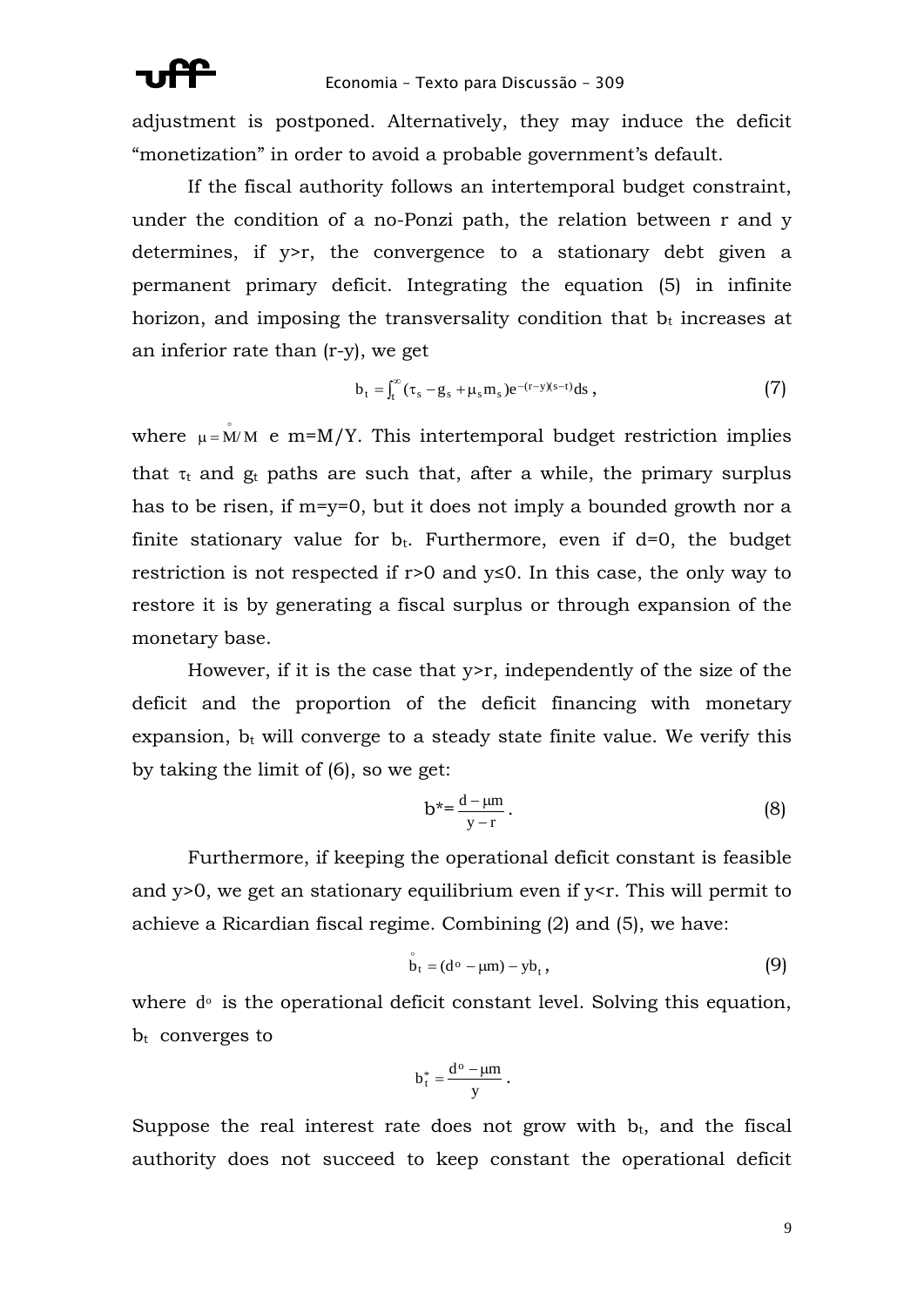

1

through expenditures cuts, thus the FA must raise the tax burden. Substituting the solution of the differential equation (9) in (2), we get the path to  $\tau_t$  :

$$
\tau_t = (g^* - d^o) + rb_0 e^{-yt} - (r/y)(d^o - \mu m)(e^{-yt} - 1).
$$
 (10)

Then taking the limit, we obtain the desired burden tax

$$
\tau^* = g^* + (r - y)b^* \,. \tag{11}
$$

This kind of rule stabilizes the public debt-GDP ratio, since now it oscillates around the long-run path. It implies a fiscal regime where the current deficits are compensated by future surplus. Moreover, if consumers have Ricardian behavior<sup>6</sup> any temporary deficit cannot be inflationary.

However to follow an intertemporal budget constraint does not imply any limit to the debt growth and the problem of a perceived lack of fiscal control persists, as well as the risk of uncontrolled inflation. This situation is harder if agents anticipate higher real interest rate and lower economic growth. So the confidence is only restored when information confirms that the government is meeting its budget constraint, showing explicitly that it produces fiscal surplus.

Nevertheless, as pointed above, budget constraints may have infinite horizons and they are compatible with unlimited debt-GDP ratio growth. Thus, skepticism about the government's ability to cut expenses may prompt agents to ignore bonds in an attempt to protect them from probable government default.

Let us assume that the real interest of rate is greater than the output growth (r>y). Suppose also that after time T the government fails to finance its primary deficit by issuing bonds and, up to T, the monetary authority has been following a moderate monetary expansion (u) rule, such that  $\mu = \pi$ . Then from time T ahead, the MA resistance vanishes and the entire deficit begins to be financed with high-powered

<sup>&</sup>lt;sup>6</sup> In a Ricardian world, the public deficits are always feasible and may be financed by public bonds without pressure on the monetary base, because bonds are not taken as wealth but rather as a future liability. Thus, their present values are deducted from the existing wealth. Therefore permanent income and consumption remain constant with the debt growth, while saving grows by the same amount of the debt growth in such a way that the real interest rate stays constant and the crowding-out effect does not happen.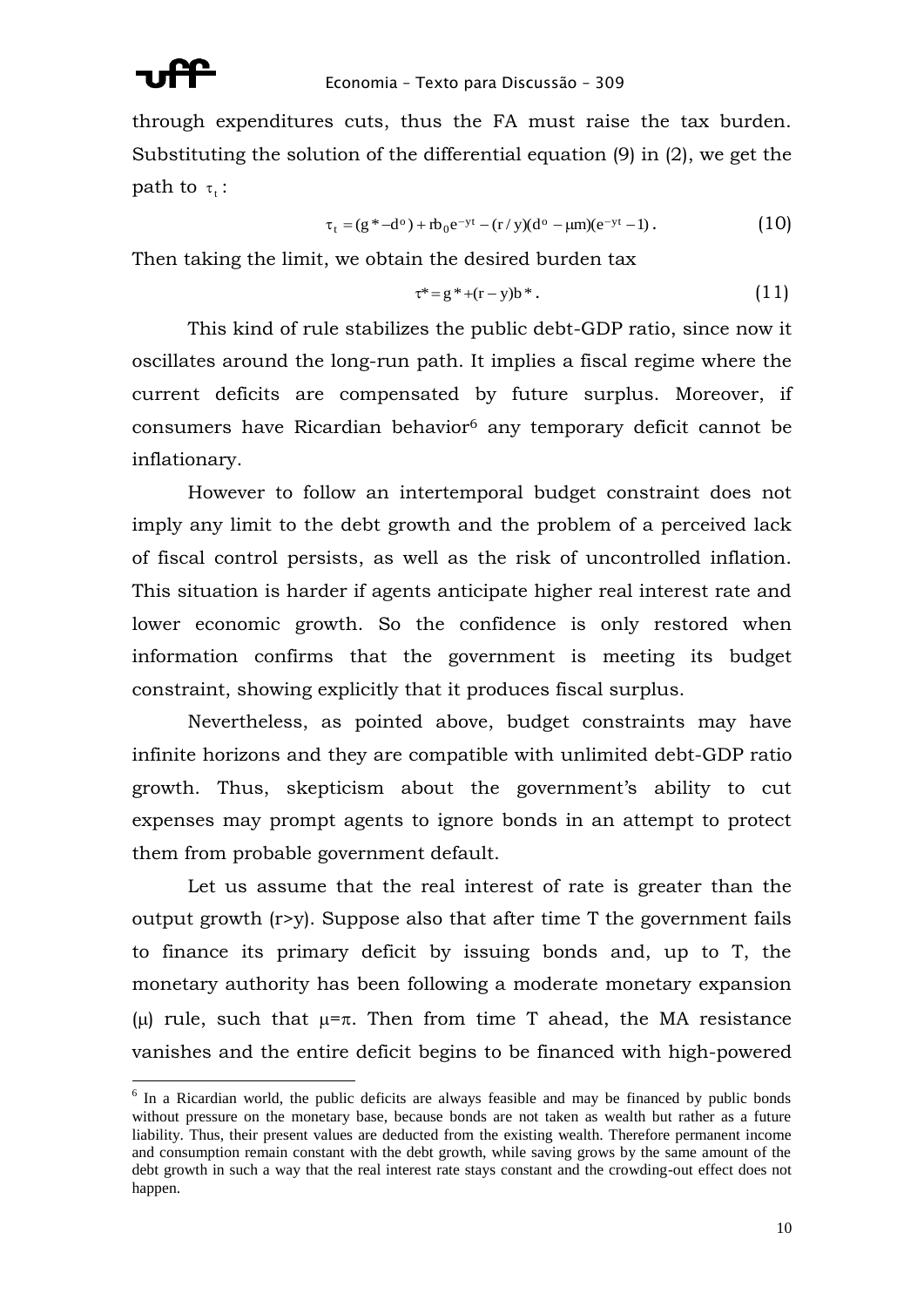money creation. The implied inflation size is then as large as  $b_t^7$  and gets larger the tighter the monetary policy was until time T.

Let us assume a monetarist hypothesis of a "super-orthodox" public deficit, such that its financing with monetary expansion is not inflationary. This restriction is imposed with a demand for money like  $M<sup>d</sup>=kPY$ . Suppose also  $M<sup>s</sup>=M<sup>d</sup>$ , then the inflation rate at period T will be  $\pi = \mu - y$ . Thus, the seigniorage is given by

$$
\mathbf{M}'\mathbf{Y} = (\pi + \mathbf{y})\mathbf{m} + \mathbf{m},\tag{12}
$$

where the first term is the inflation tax increased by the output growth and the second is the base-GDP ratio variation. In steady state  $\stackrel{\circ}{\pi} = \stackrel{\circ}{\mu} = 0$ and the seigniorage is  $S = \mu m = (y + \pi)m$ . Given that beyond time T,  $\dot{b}_t = 0$ , i.e., the whole deficit is financed with monetary expansion, from (5) and (2) we get

$$
b_T = \frac{\mu m - (g - \tau)}{r - y} \tag{13}
$$

and

<u>.</u>

$$
d^{\circ} = \mu m = (\pi + y)m . \qquad (14)
$$

Combining these two equations gives

$$
(\pi + y)m = (g - \tau) + (r - y)b_{T}, \qquad (15)
$$

which is rearranged to yield

$$
\pi = \frac{(g - \tau) + (r - y)b_{\rm T}}{m} - y \,. \tag{16}
$$

The fraction term represents the operational deficit deduced from the public debt expansion allowed by the economy rate of growth, divided by the money-GDP ratio. By (14), this last expression is identical to the monetary expansion rate. Equation (16) shows the compatible inflation rate, after time T, with the operational deficit. Note that  $\pi$  is an increasing function in the public debt.

Therefore, in a world where r>y, even in the presence of an orthodox and independent MA, an expansionist fiscal policy may have

 $<sup>7</sup>$  However empirical data show countries with increasing debt-GDP ratios without presenting any kind of</sup> inflationary disturbance; see Alesina (1988).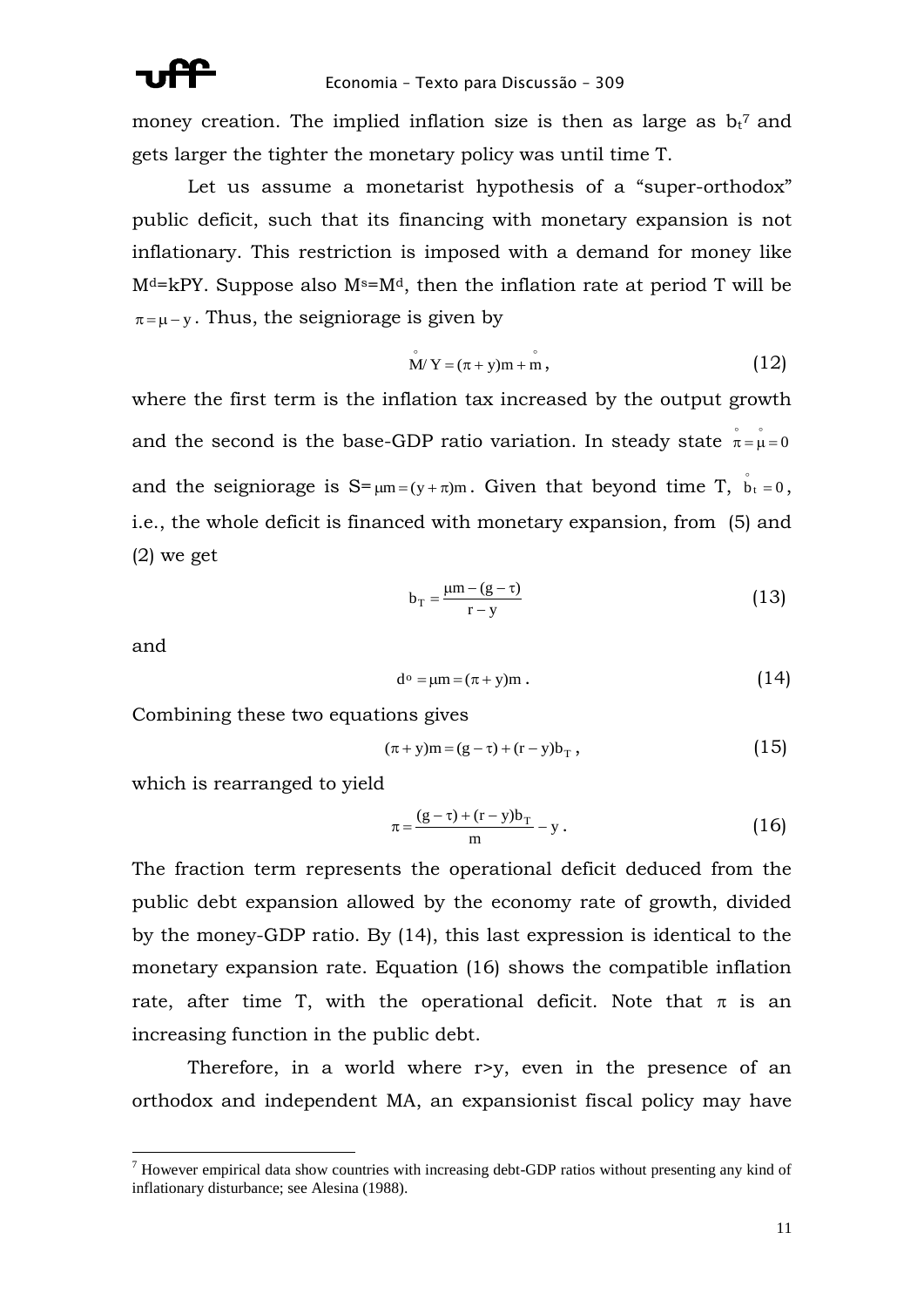its inflationary effects postponed just by sometime, provided there is an upper bound to the debt size.

If r>y the inflation starts at the time the monetary authority changes its policy to finance a permanent deficit. Nevertheless, under rational expectations and if the money demand is sensitive to interest rate fluctuations, the inflation rate begins to grow before the monetary expansion acceleration. Then a permanent primary deficit leads to an ever-growing debt perceived by the agents, who become skeptical about the debt sustainability. Thus, they anticipate a fatal deficit "monetization" and an increase in the cost of holding money, which leads to the immediate reduction of the desired money stock and the increase of the money velocity and inflation rate.

If r>y the fiscal policy imposes the behavior on the monetary authority. After time T, the MA will provide liquidity to the deficit with a sufficient increase in the seigniorage, to finance the treasury through the increase of the inflation rate (see equation 15). Nevertheless, if  $y > r$ ,  $b_t$  will converge to a finite steady state value. From equation (16), and given the seigniorage and the operational deficit levels, we get the expression:

$$
b^* = \frac{(g - \tau) - m(\pi + y)}{y - r},
$$
\n(17)

which represents the value of  $b_t$  given some steady state inflation rate. In this case, the monetary policy determines the public debt path. Setting the monetary expansion at the rate  $(\mu = \pi + y)$ , also sets a stable inflation rate that produces the appropriate seigniorage level, which in turn will lead to the stabilization of the debt-income ratio.

In contrast, if the real interest rate is influenced by the debt growth even if, in time  $t_0$ , the rate of growth is greater than the real interest rate  $(y>r)$ , this inequality may be inverted before the stabilization of  $b_t$  occurs. This will induce an increasing path for  $b_t$  and will bring back the inflationary instability associated with permanent primary deficits. Thus if the money and bonds demands are elastic to the real interest rate, a primary deficit may not be sustainable.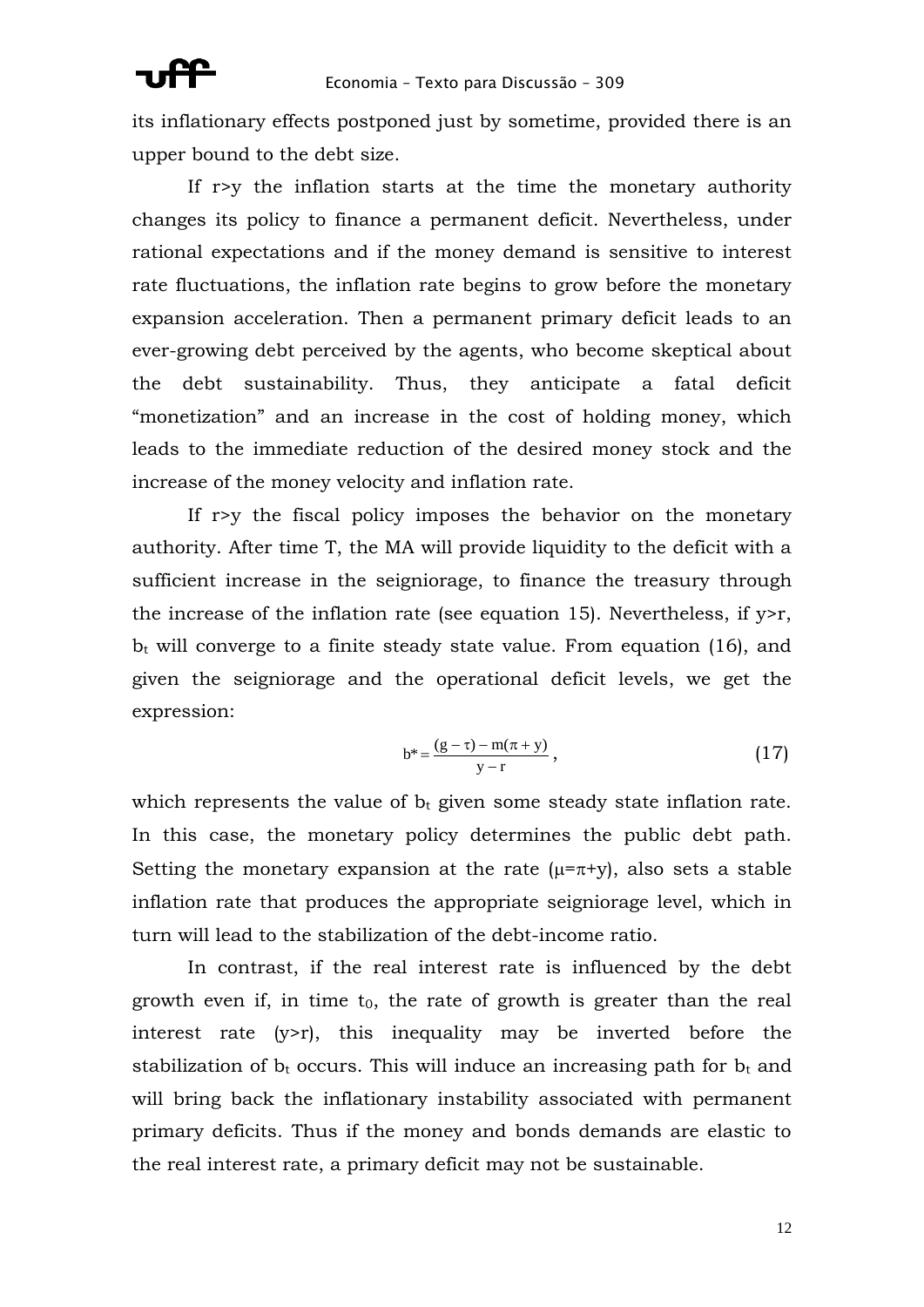

We can rewrite equation (15) in order to take into account generic function forms for bonds and money demands. Then we get

$$
(g - \tau) = (\pi + y) m^{d} (r, \pi) + (y - r) b_{t}^{d} (r, \pi).
$$
 (18)

This expression is a steady state condition, when the money and bonds markets have reached equilibrium. The equation states that a primary deficit is feasible when it equals the inflation tax increased by the output growth, plus the revenue from selling bonds, permitted by the difference between the output growth rate and the real interest rate. If the economy's rate of growth is zero, in order to have a feasible deficit, it is necessary that  $\pi$ >0 and r<0.

Now let us return to the economy that has a Cambridgean money demand. We assume the MA has fixed the monetary expansion to a level  $\mu$  (and hence the inflation rate), and we suppose that the output is not affected by real interest rate oscillations. Then, a permanent increase in the primary deficit must be completely financed, in steady state, by additional sales of bonds. We show this by taking the derivative of (18):

$$
(g - \tau) = -\overset{\circ}{r} b^d(r, \pi) + (y - r) \frac{\partial b^d(r, \pi)}{\partial r} \overset{\circ}{r}.
$$
 (19)

It follows that to make this deficit increase feasible, without changing the seigniorage level, the real interest rate must be inferior to a maximum r\*. Otherwise, the revenue from selling bonds will be reduced. But even when  $r < r^*$ , the deficit increment may be superior to the marginal bonds revenue, which will make this increment unfeasible. In this case, the pressure for financing will be felt by the monetary policy.

To sum up the precise paths followed by inflation and bonds depend on the assumptions made about deficit financing and the relation between the real interest rate and the output rate of growth. In this section, we assume either a constant growth rate of money with the remainder deficit financed by borrowing or constant shares of the deficit financed by borrowing and seigniorage. Another possibility is that the government collects a constant amount of seigniorage revenue and finances the remainder by borrowing. This will be discussed in the section 4.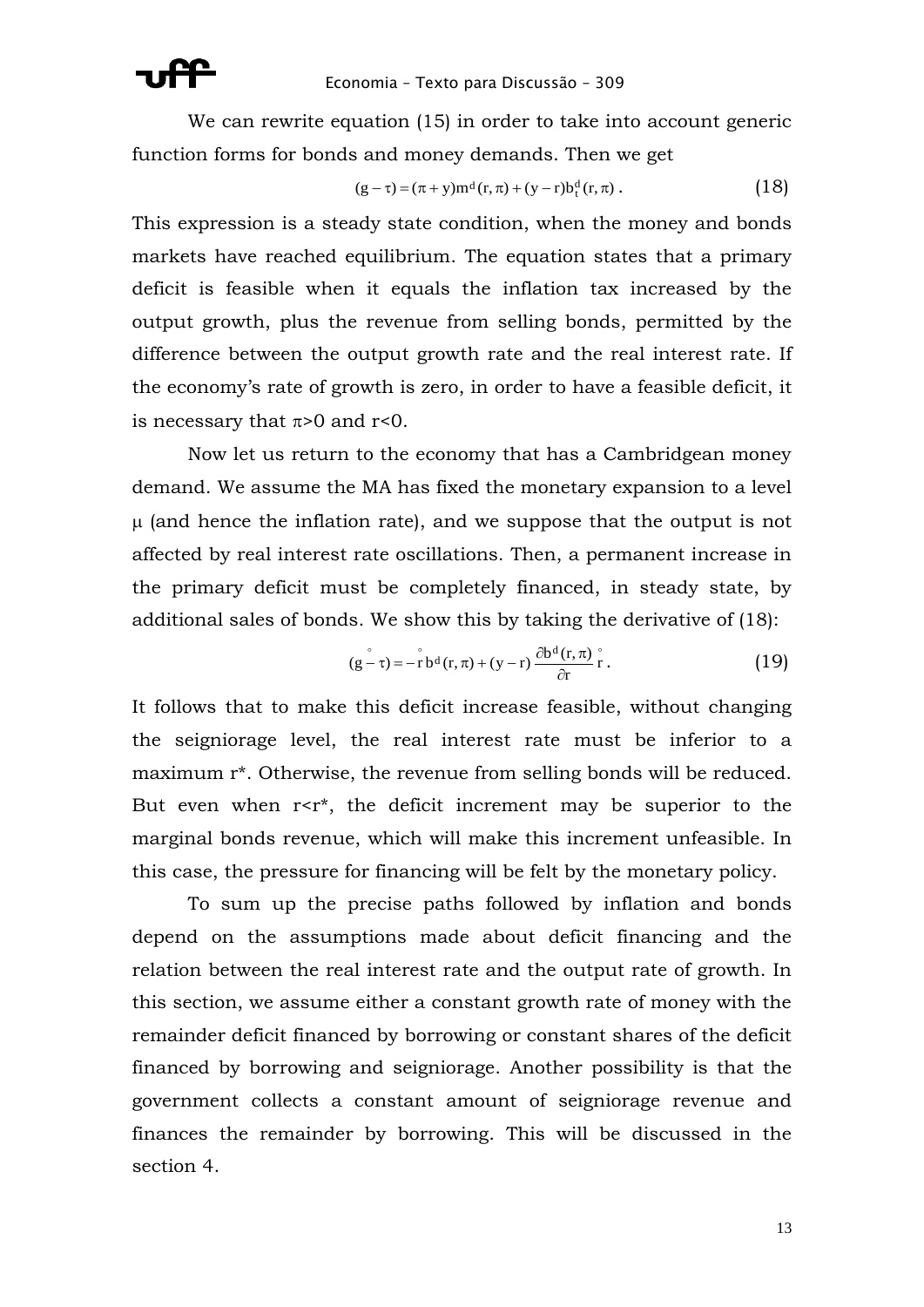## **3. The Brazilian monetary regime**

In the monetary regime described in the previous section the monetary control may be conducted through open market operations, discount loans or reserve requirements. In this section, we turn our eyes to an economy where the monetary policy is conducted indirectly, through a "peculiar" form of open market transactions. In addition, this is an economy with a consistently increasing inflation. In this sense, we are relaxing some hypotheses of the model depicted above and taking distance from its main characteristics.

In Brazil, the monetary regime was different from what was described in the previous section. First, the Treasury financed itself directly through the Central Bank. Second, public bonds were not sold to the final takers, but rather to financial institutions, which financed themselves through overnight deposits from the private sector. At the same time, the Central Bank informally gave liquidity to the excess of the bonds quantity over these deposits by means of repurchase agreements. If, in a primary auction, the financial intermediaries did not succeed in getting a permanent and equal increase in their funding, they could resell their holdings of excess bonds to the Central Bank.

The repurchase agreements were necessary because free reserves were expensive to the banks. If the banks had to keep the government securities until maturity, and the Central Bank did not provide (inexpensive) liquidity to the system, the banks would have had to hold a much larger volume of free reserves (within an inflationary environment), or they would have resorted more often to the discount loans. This would have been unbearably costly to them.

The main consequence of this procedure was the elimination of the open market operations as an instrument of monetary policy. The money supply was controlled indirectly by increasing the interest rate to expand the demand for bonds. This procedure was efficient from 1974 to 1985, as we will demonstrate later.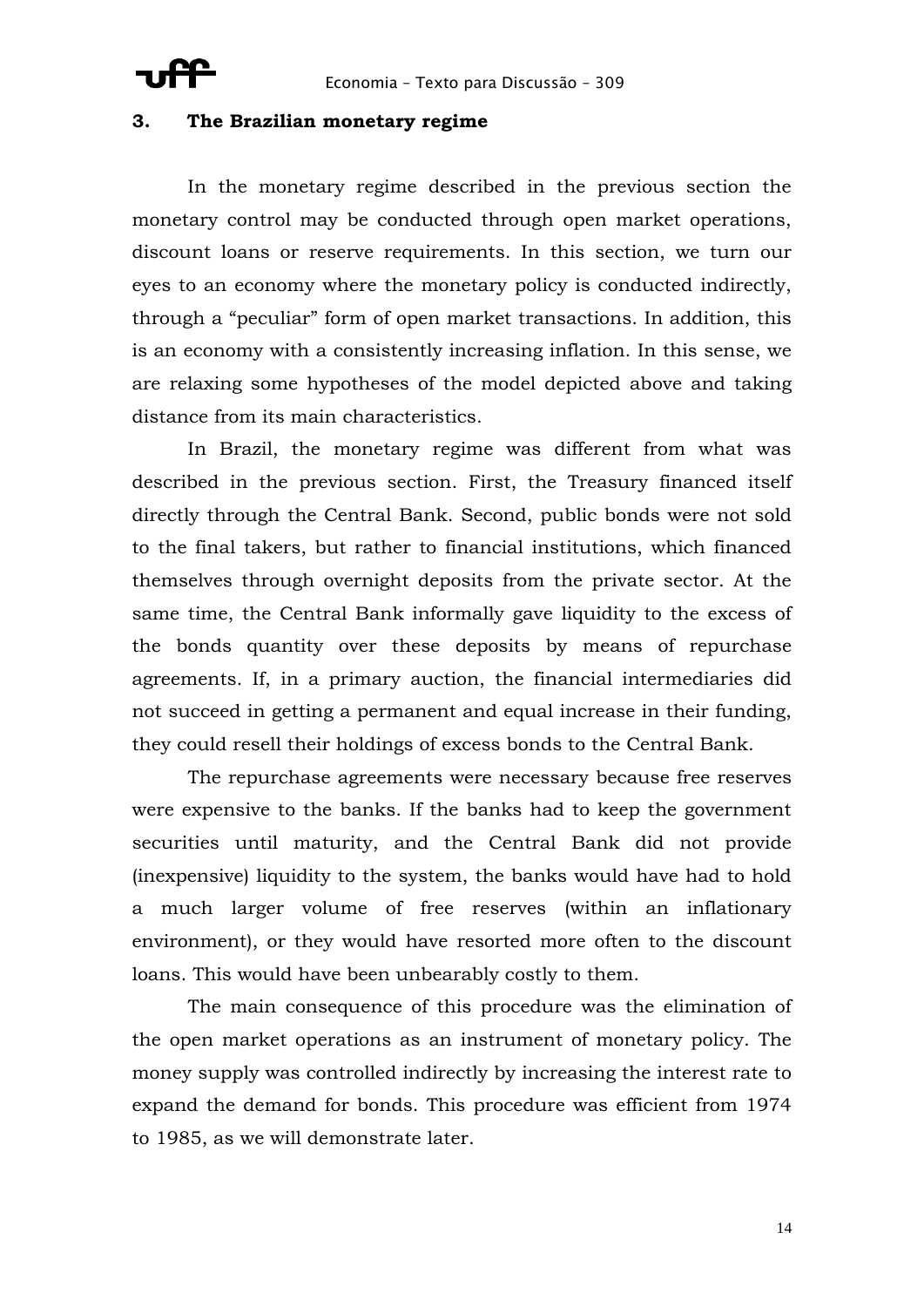

In the monetary regime described in section 2, when the Treasury sells bonds, the real interest rate and the public debt rise simultaneously. It is not possible to settle the causal direction in Granger's sense. The Brazilian demand for bonds increased only when financial intermediaries bought bonds in primary auctions (to warrant their overnight deposits increased by the higher real interest rate); see Pastore (1990). Therefore, we may postulate that the increase in real interest rate came before the expansion of the debt stock. If this assertion is true, the real interest rate caused the public debt oscillations.

In figure 1, we illustrate the monthly debt-GDP ratio<sup>8</sup> (LDY) and the ex-post real interest rate (R), computed by discounting the inflation rate from the nominal interest rate on overnight deposits. We note that the real interest turning points came before the bond stock turning points.



For a more formal test of the above hypothesis, we begin by verifying the integration order of each series. The results are taken from Cerqueira (1998) and are shown in Table D.1. The ADF and the Phillips-Perron tests point out that the real interest is I(0) and the debt-GDP

 $8$  The ratio is defined as the government bonds stock held by private agents over the nominal GDP; see appendices A and B for further details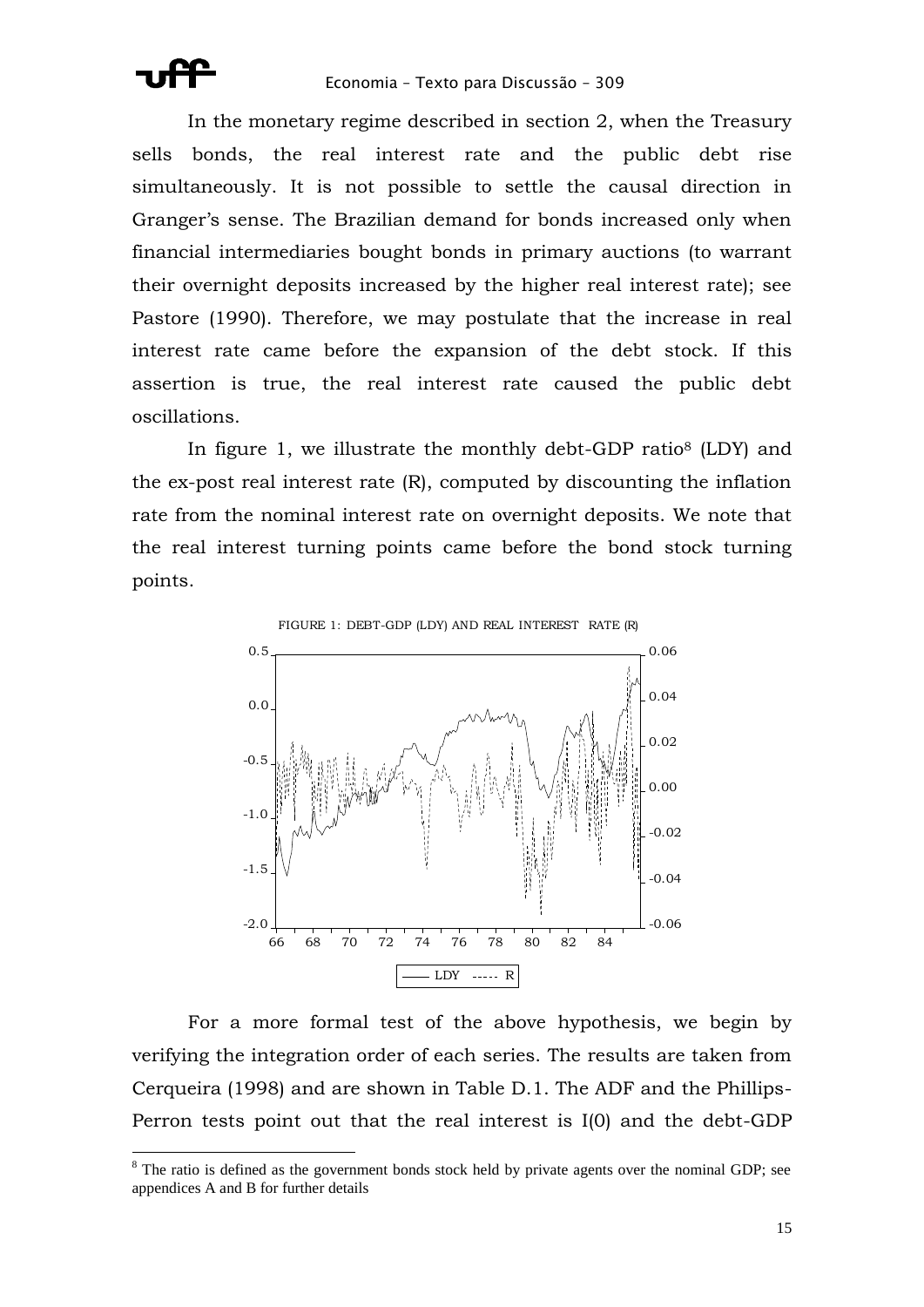### Economia – Texto para Discussão – 309

<u>.</u>

ratio is I(1) in the analyzed period. In this case, there is no meaning in looking for a cointegration relation.

Our strategy was therefore to begin the causality analysis by estimating a VAR with the debt-GDP in first difference and real interest rate in levels and by plotting impulse-response functions.

The first basic criterion in selecting the appropriate lag-length is the absence of serial correlation in the residuals. This can be diagnosed by the Ljung-Box and Breusch-Godfrey tests. These tests led us to conclude that only systems with 3 or more lags were potentially properly specified. We decided to start on sequential testing with a sixth order VAR. We then tested that the coefficients corresponding to the largest lag are zero, using the likelihood ratio statistics (LR) and information criteria.

The results are reported in Table D.2. For the Schwarz and Hannan-Quinn criteria, the optimal lag length is three. If we consider only orders between 4 and 6, all criteria will choose a lag length of four. It is well known that omitting relevant lagged values of the dependent variable can inflate the coefficients of the lagged "independent" variables (in a causality test); see Harvey (1990). In addition, recent findings by Giles and Mirza (1998) suggest that the pretesting procedures can result in severe overrejection of the noncausality null hypothesis while the overfitting method results in less distortion in the empirical power. We decided to work with four lags on the VAR9.

Table D.3 shows the VAR diagnostics tests. The presence of heteroskedasticity and the lack of normality in the residuals system are striking. Since these problems are mainly caused by large outliers concentrated in some parts of the analyzed period, one way of correcting them is to model the error terms as a multivariate generalized autoregressive conditional heteroskedasticity process of order (r,m), VGARCH(r,m); see Harvey (1990) and Hamilton (1994). An alternative procedure for handling the residual non-normality is to simulate the

<sup>&</sup>lt;sup>9</sup> We advert this choice must be taken with careful since we performed the selection under the violation of the normality hypothesis; see diagnostics reports in appendix D.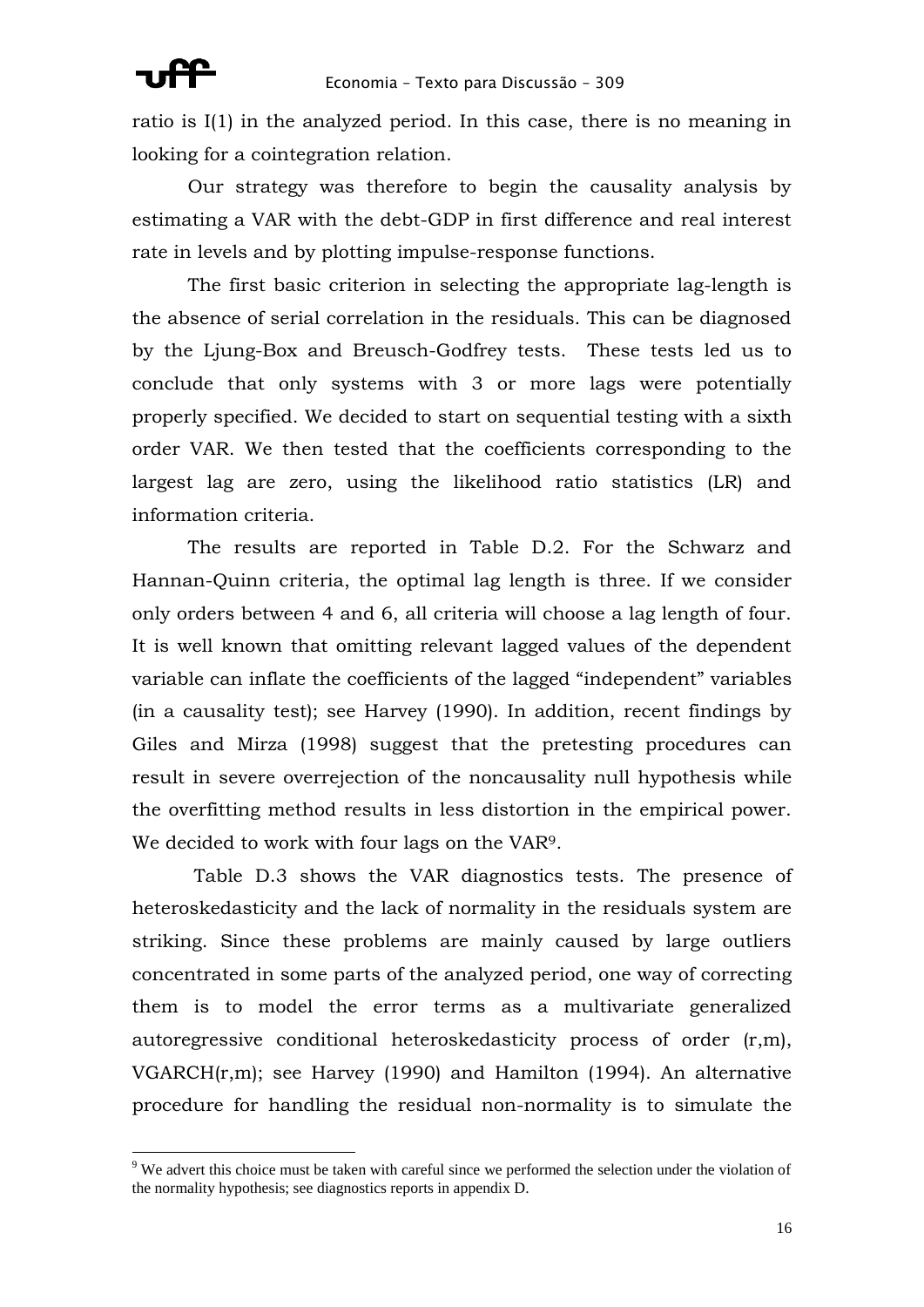causality test statistics with the bootstrap approach; as in Li and Maddala (1996) and Giles and Mirza (1998). This alternative is implemented to validate the results obtained from the GARCH models or if the latter are explosive or fail to converge.

The causality tests are carried out using a LR ratio, Wald, and/or an F statistics, whose distributions depend on the assumption of Gaussian error terms; see Green (1990). So theoretically, the violation of the normality hypothesis may invalidate the causality tests. Therefore, our selection criterion was to choose the more parsimonious model that led to residuals NIID. As indicated by the diagnostics tests, a GARCH(1,1) process with a long run component seemed to be a suitable representation. The estimates and diagnostics tests are reported in Table D.4.

Before presenting the results of the causality tests we will discuss the impulse-response function computed for the VAR models without any treatment for the lack of normality. In figure 2 and 3 we show the responses of debt-GDP first difference (DLDY) and real interest rate (R) to a one standard deviation orthogonalized impulse in both endogenous variables (following the order R LDY10). Estimated two standard error bounds are depicted as dotted lines.

In the VAR(4), a one-time shock on real interest leads to a transitory increase in the public debt-GDP growth, with a peak of 1.1% in the fourth period. Around the  $11<sup>th</sup>$  after-shock period, the series returns to its previous equilibrium value of zero. In the VAR(3), the effect on the debt-GDP series is weaker but the return to the equilibrium is not as quick. On the other hand, the apparent effect of an innovation in the debt stock on real interest rate that appears in the 5th period is not significant (p-value of 0.38611).

<sup>&</sup>lt;sup>10</sup> In our case, the order of equations does not significantly change the impulse responses. In the fourth order VAR, the correlation coefficient between the two residuals is 0.189, with a p-value of 0.505, thus it is not significant at either 5 or 10%. We can also construct a 95% confidence interval around the residuals inner product  $(=0.028)$  with bounds  $[-0.278; 0.333]$ . This shows the consistency of the residual orthogonality hypothesis. Similar conclusions apply to the VAR(3).

 $11$  With higher order VAR (5 and 6) this effect increases, but it is not corroborated by the causality tests and it is marginally significant.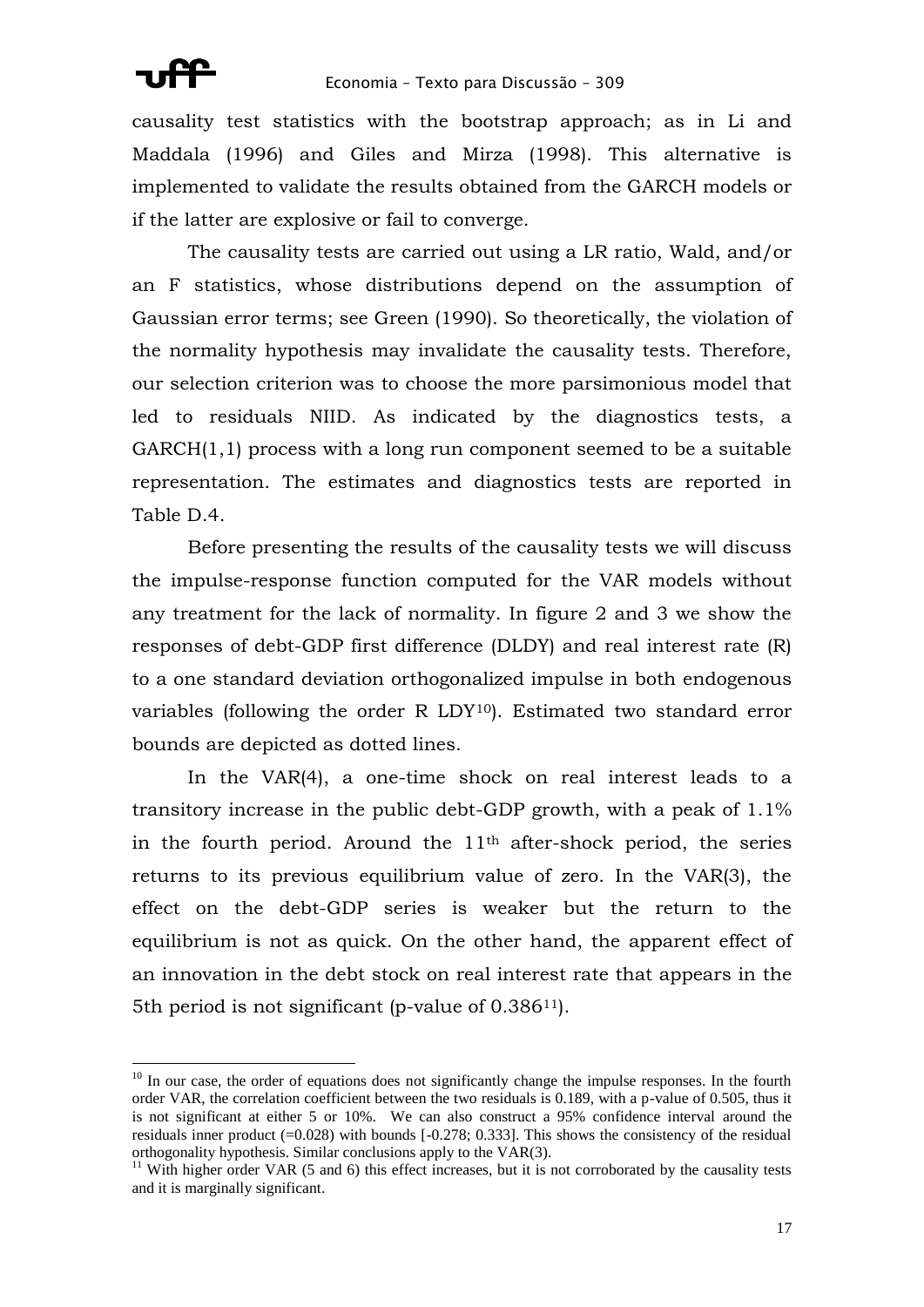

### Economia – Texto para Discussão – 309



FIGURE 2: Response to One S.D. Innovations ± 2 S.E. - VAR (3)





These results strongly suggest that the real interest rate causes the public debt and there is no feedback between the bonds stock and the real interest rate. Furthermore, a shock to the real interest rate leads to a permanent increase in the demand for bonds, which induces a decrease in the long run real interest rate.

In Tables 1 and 2, we present the causality tests results. In Table 1, the tests are reported in spite of the violation of the normality and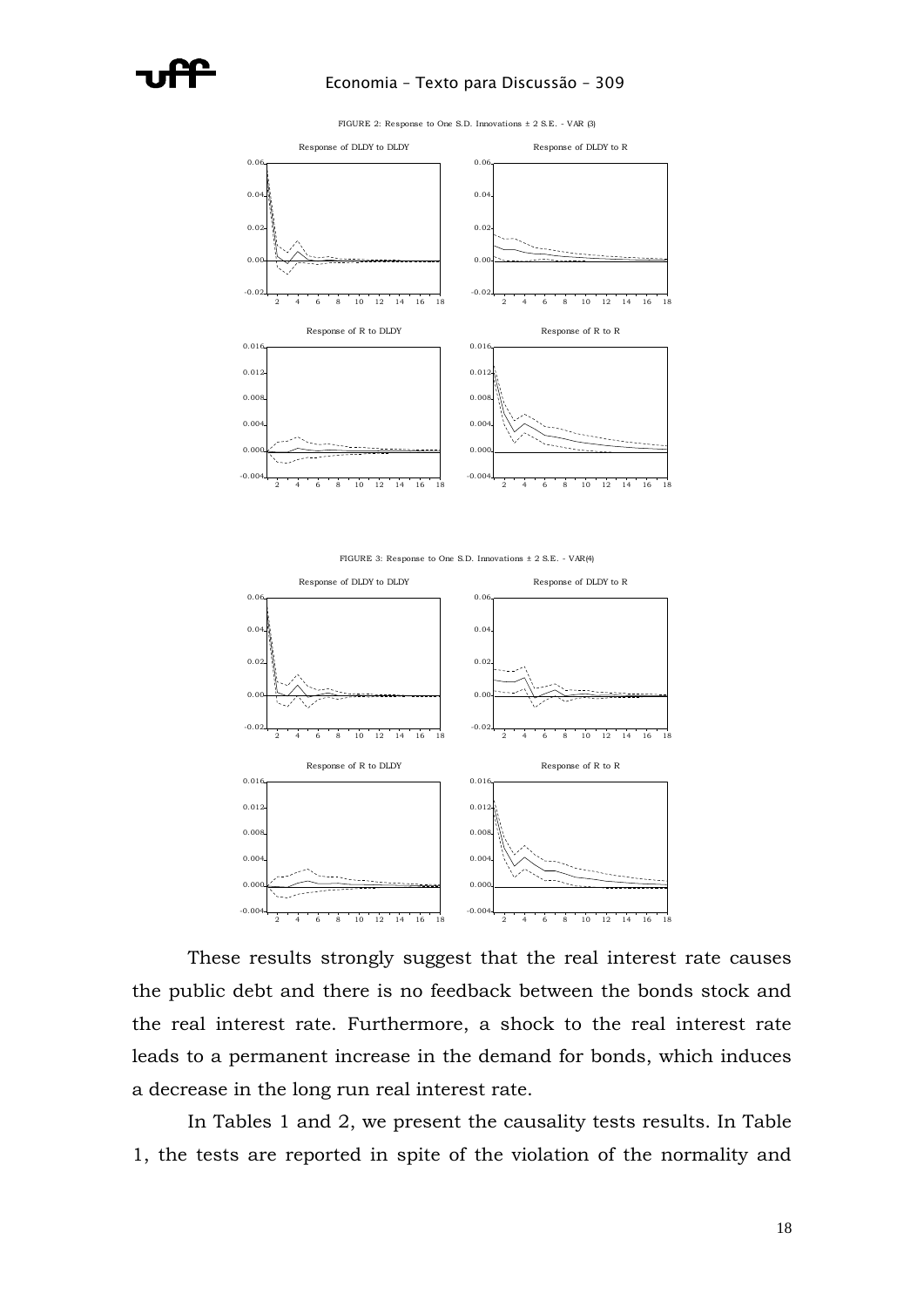

1

homoskedasticity hypotheses. In Table 2, either the tests were performed observing the spherical conditions or empirical distributions were simulated to the test statistics. Each column designates the dependent variable in the respective test.

We implemented the Granger direct test with the VAR(4) specification described earlier. For this test, the lack of normality was corrected with an ARCH error specification<sup>12</sup>, which is equivalent to a (nonlinear) restricted GARCH(2,2). Below Table 2, we also reported the Monte Carlo p-values simulated using the bootstrap method<sup>13</sup>.

The results show the null hypothesis that R fails to cause LDY is rejected with a p-value of 0.1%, while LDY fails to cause R is accepted with a p-value near 60%. Thus, the tests demonstrate that the causality goes unidirectionally from the real interest rate to the bonds stock.

For comparison purposes, we also performed the Geweke, Meese and Dent (GMD) and the Sims causality tests; see Hamilton (1994). The diagnostics tests are reported in Tables D.5 to D.7.

<sup>&</sup>lt;sup>12</sup> This model allows the (conditional variance) mean reversion to a varying level  $q_t$ . This component is interpreted as the time varying long run volatility (that converges to the mean of the conditional variance) and its coefficient as the associated persistence.

 $13$  We bootstrapped the causality test statistics by simulating each dependent variable with the VAR(4) coefficients. The error terms were drawn from a multivariate normal distribution with covariance matrix taken from the VAR estimates. The number of replications was set to 1000.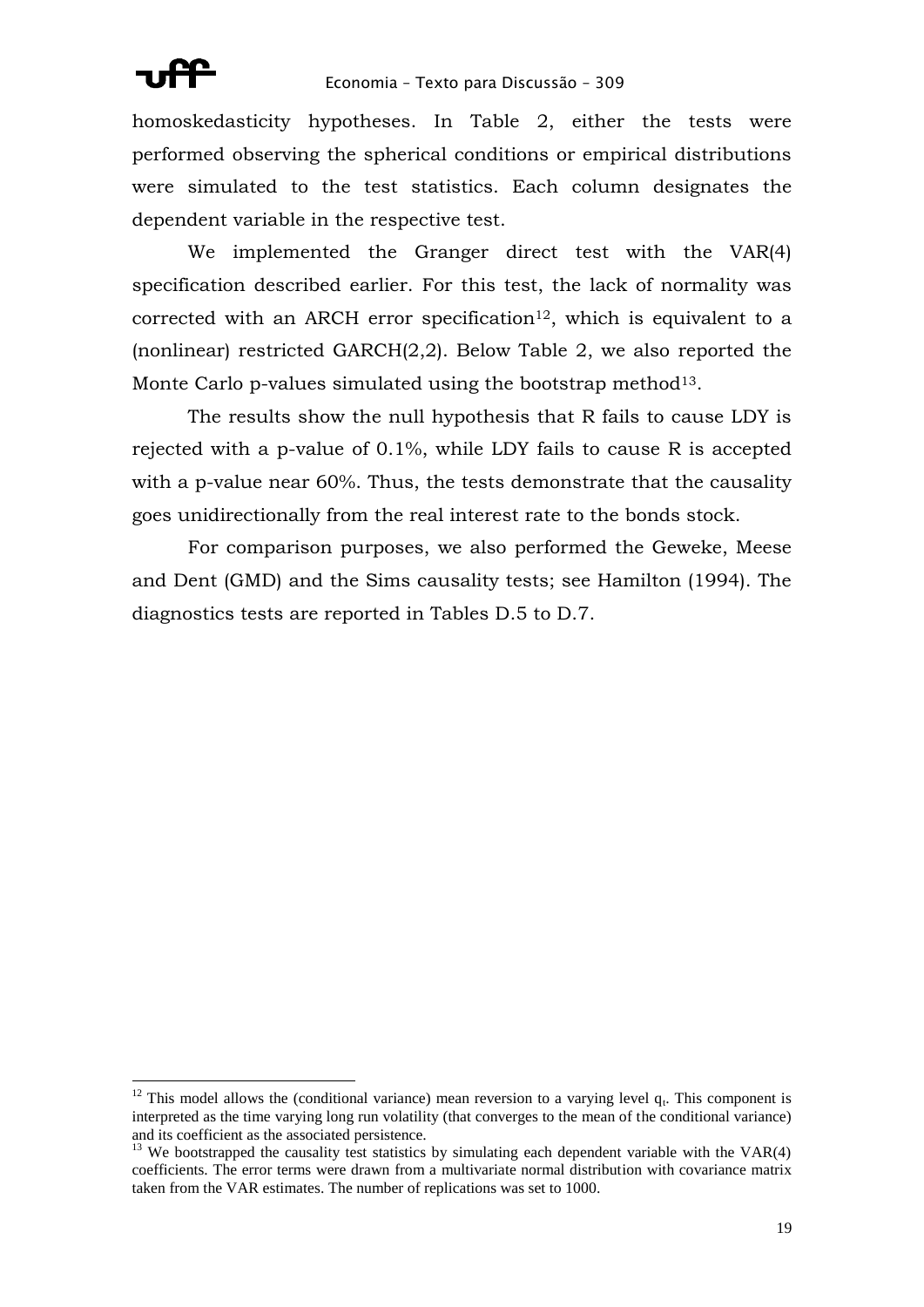

| <b>PROCEDURE</b>        | <b>GRANGER DIR. TEST</b> |       | <b>GMD TEST</b> |       | <b>SIMS TEST</b> |       |
|-------------------------|--------------------------|-------|-----------------|-------|------------------|-------|
| NULL HYPO.              | <b>LDY</b>               | R     | R<br><b>LDY</b> |       | <b>LDY</b>       | R     |
| $R \nRightarrow LDY$    |                          |       |                 |       |                  |       |
| F                       | 0.001                    |       | 0.076           | 0.002 | 0.040            | 0.022 |
| LR                      | 0.009                    |       | 0.062           | 0.001 | 0.030            | 0.016 |
| $LDY \nRightarrow R$    |                          |       |                 |       |                  |       |
| F                       |                          | 0.883 | 0.923           | 0.541 | 0.555            | 0.655 |
| LR                      |                          | 0.876 | 0.915           | 0.501 | 0.520            | 0.623 |
| $R \leftrightarrow LDY$ |                          |       |                 |       |                  |       |
| F                       |                          |       | 0.013           | 0.013 | 0.004            | 0.004 |
| LR                      |                          |       | 0.010           | 0.010 | 0.003            | 0.003 |
|                         |                          |       |                 |       |                  |       |

TABLE 1: CAUSALITY TESTS (P-VALUES) WITH NON-GAUSSIAN RESIDUALS\*

\*The symbol  $\Rightarrow$  means "does not Granger cause".

TABLE 2: CAUSALITY TESTS (P-VALUES) PERFORMED WITH GAUSSIAN RESIDUALS OR MONTE CARLO SIMULATIONS

| PROCEDURE               |            | <b>GRANGER DIR. TEST*</b> | <b>GMD TEST</b> |                           | <b>SIMS TEST</b> |       |
|-------------------------|------------|---------------------------|-----------------|---------------------------|------------------|-------|
| NULL HYPO.              | <b>LDY</b> | R                         | <b>LDY</b>      | R                         |                  | R     |
| $R \nRightarrow LDY$    |            |                           |                 |                           |                  |       |
|                         | 0.001      |                           | 0.002           | 0.004                     | 0.039            | 0.033 |
| LR                      | 0.001      |                           | 0.007           | 0.010                     | 0.039            | 0.033 |
| $LDY \nRightarrow R$    |            |                           |                 |                           |                  |       |
| F                       |            | 0.548                     | 0.691           | 0.614                     | 0.558            | 0.681 |
| LR                      |            | 0.629                     | 0.628           | 0.520                     | 0.558            | 0.681 |
| $R \leftrightarrow LDY$ |            |                           |                 |                           |                  |       |
| F                       |            |                           | 0.018           | 0.243                     | 0.005            | 0.006 |
| LR                      |            |                           | 0.001           | 0.210                     | 0.005            | 0.006 |
|                         |            |                           |                 |                           |                  |       |
|                         |            | $\sim$ $\sim$             |                 | $\epsilon$ and $\epsilon$ |                  |       |

\*MONTE CARLO P-VALUES:  $R \Rightarrow LDY \begin{cases} F = 0.001 \\ LR = 0.001 \end{cases}$  $\left\{$  $\overline{a}$ =  $LR = 0.001$  $F = 0.001$ <br>  $LR = 0.001$ ,  $LDY \nRightarrow R$   $\begin{cases} F = 0.866 \\ LR = 0.866 \end{cases}$  $\left\{$ =  $\overline{a}$  $LR = 0.866$  $F = 0.866$ 

The GMD test was specified using the series in the same form as in the VAR system. To the equation which has the debt-GDP first difference as dependent variable we began by specifying the regression with 6 lagged first-difference of the dependent variable and 6 leads and lags of the real interest. The Schwarz and Hannan-Quinn criteria chose the autoregressive model of fourth order. The lack of normality was solved with a nice ARCH(3) specification for the residuals. In the other equation, we selected the most parsimonious specification that supported the absence of serial correlation in the residuals. This turn out to be a regression with 5 leads and lags. Furthermore, we opted for accepting a somewhat overfitted model. The residuals were specified with a GARCH(1,1) process.

The results are similar to the Granger direct tests whether we take the debt-GDP or the real interest rate as the dependent variable. However, it is worth mentioning some present differences. In the LDY equation, correction for the residuals' lack of normality strengthens the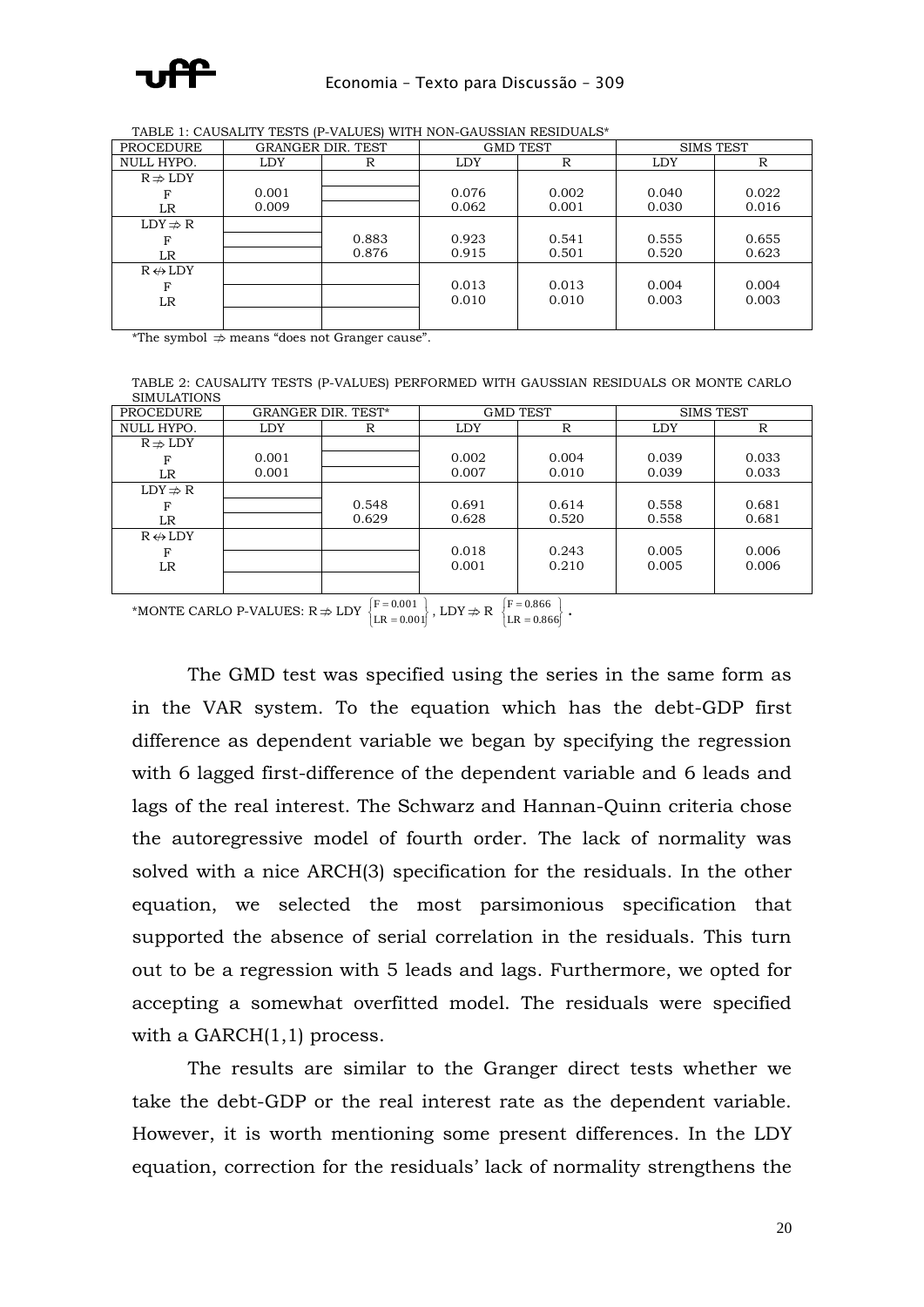

unidirectional causality and it confirms that the debt stock fails to cause the real interest rate. In the other equation, there are evidences of instantaneous causality<sup>14</sup> from the real interest rate to the debt stock. We conclude that the GMD tests indicate that the real interest rate causes the debt-GDP ratio and there is no feedback between them.

To perform the Sims' causality test we first pre-whitened both series using the autoregressive process found by the debt-GDP unit root test15; see Hamilton (1994). We employed an AR(4) process with a seasonal dummy corresponding to the fourth month of the year. For the test equations, we chose to take the same number of lags and leads (six) based on t-tests about the significance of the last lag or lead. Table D.7 shows the residuals diagnostics tests from the causality test regressions. As required, the accomplished tests with the pre-filtered series have no serial correlation. In the present case, the lack of normality and homoskedasticity is not very serious. However, for the sake of comparison we decided to perform Monte Carlo simulations<sup>16</sup> to derive the empirical distributions of the tests.

When the debt stock is regressed on the real interest of rate, the future values of R are clearly insignificant and its past values are significant at 4%. On the other hand, if we regress R on LDY only the debt stock future values are significant<sup>17</sup>. These empirical findings demonstrate the hypothesis that causality was unidirectional from the real interest rate to debt-GDP ratio, during 1966 to 198518. Technically

<sup>&</sup>lt;sup>14</sup> Nevertheless the occurrence of instantaneous causality may be a function of the data and in general, it is not possible to differentiate between instantaneous causation in either direction or instantaneous feedback. So the idea of instantaneous causality may be of little or no practical value; see Granger and Newbold (1994).

<sup>&</sup>lt;sup>15</sup> If we had used the respective DGP for each of the series, we would have obtained the same results concerning the causal relation between them.

<sup>&</sup>lt;sup>16</sup> Since we are handling regressions that have small F-statistics and heteroskedastic residuals, a GARCH specification leaves little "space" for performing LR or F tests and, so consequently, causality tests.

<sup>&</sup>lt;sup>17</sup> The trials with more parsimonious specifications yielded stronger conclusions than those reported. We also remarked that the results above indicate evidences about instantaneous feedback, but they do not matter in our context.

<sup>&</sup>lt;sup>18</sup> We should comment that performing the causality tests under the verification of the spherical conditions (residuals NIID) or with a procedure that replaces the verification of these hypotheses did not lead to the change on the main conclusions. We conjecture this is due to the clearness of the causal relation between the variables, what can be deduced from the result robustness to the type of the employed noncausality test. Anyway, this suggests that in the present context one should not be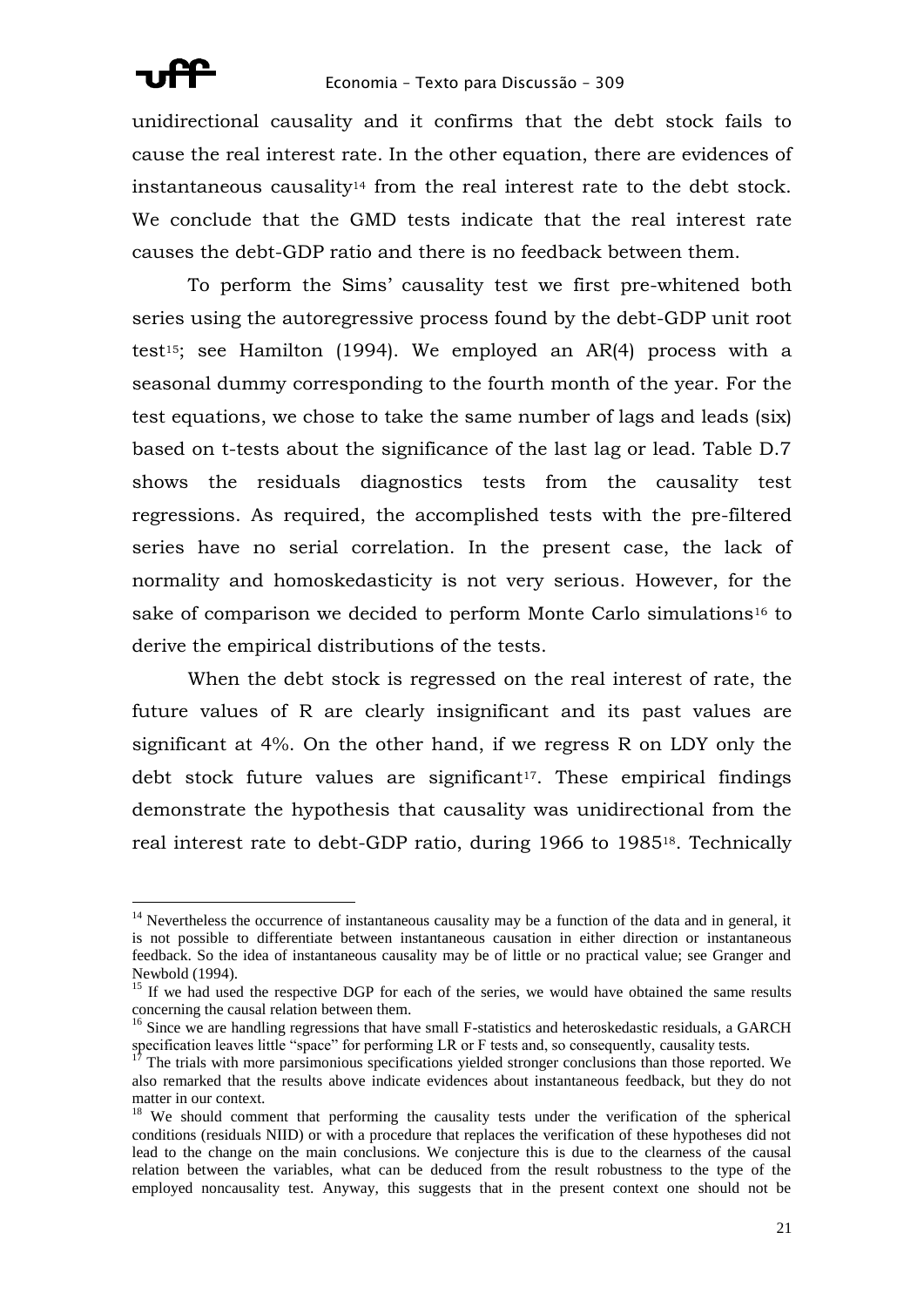

speaking, the bond stock held by the public could be expressed as a distributed lag of current and past values of real interest (with no future values of R), with a disturbance process that was orthogonal to past, present, and future R's given that LDY did not Granger-cause R. In this sense we may assume the real interest rate was strictly exogenous with respect to the demand for bonds; see Sargent (1987).

Accordingly, we conclude that the monetary authority changed the real interest rate to induce variations on the public bond demand. Moreover, given that the public debt is a non-monetary liability, this mechanism worked as an instrument for controlling the monetary supply.

## **3.1 Public bonds demand**

<u>.</u>

The final step is then to specify a public bond demand. The real interest rate and debt-GDP series have different integration orders and therefore can not be cointegrated. In addition, the real interest rate caused the debt-GDP ratio, but the latter failed to Granger-cause the real interest. Thus, an AD(p,q) equation may be used to model the existing short run relation between these variables.

We use as point of departure, the VAR specification described earlier. Thus, we specified an AD(6,6), without correction for normality. The debt-GDP is transformed in first difference and the real interest rate remains in levels. We added a linear trend term in order to consider potential demand shifting. We proceeded with the information criteria and the last significant lag analysis. Thus, we reduced the model to an AD(4,4) whose residuals do not present serial correlation; see Table E.1. In order to obtain NIID residuals we applied an ARCH(3) specification, a choice that was supported by diagnostics tests (see Table E.2).

Since our focus is on the demand for bonds we reparametrized the estimated model to a fully AD(4,4)-ARCH(3) in levels. The estimation

concerned about heteroskedasticity or non-normality. Further, it points out the bootstrap approach did not provide a better improvement on the asymptotic theory.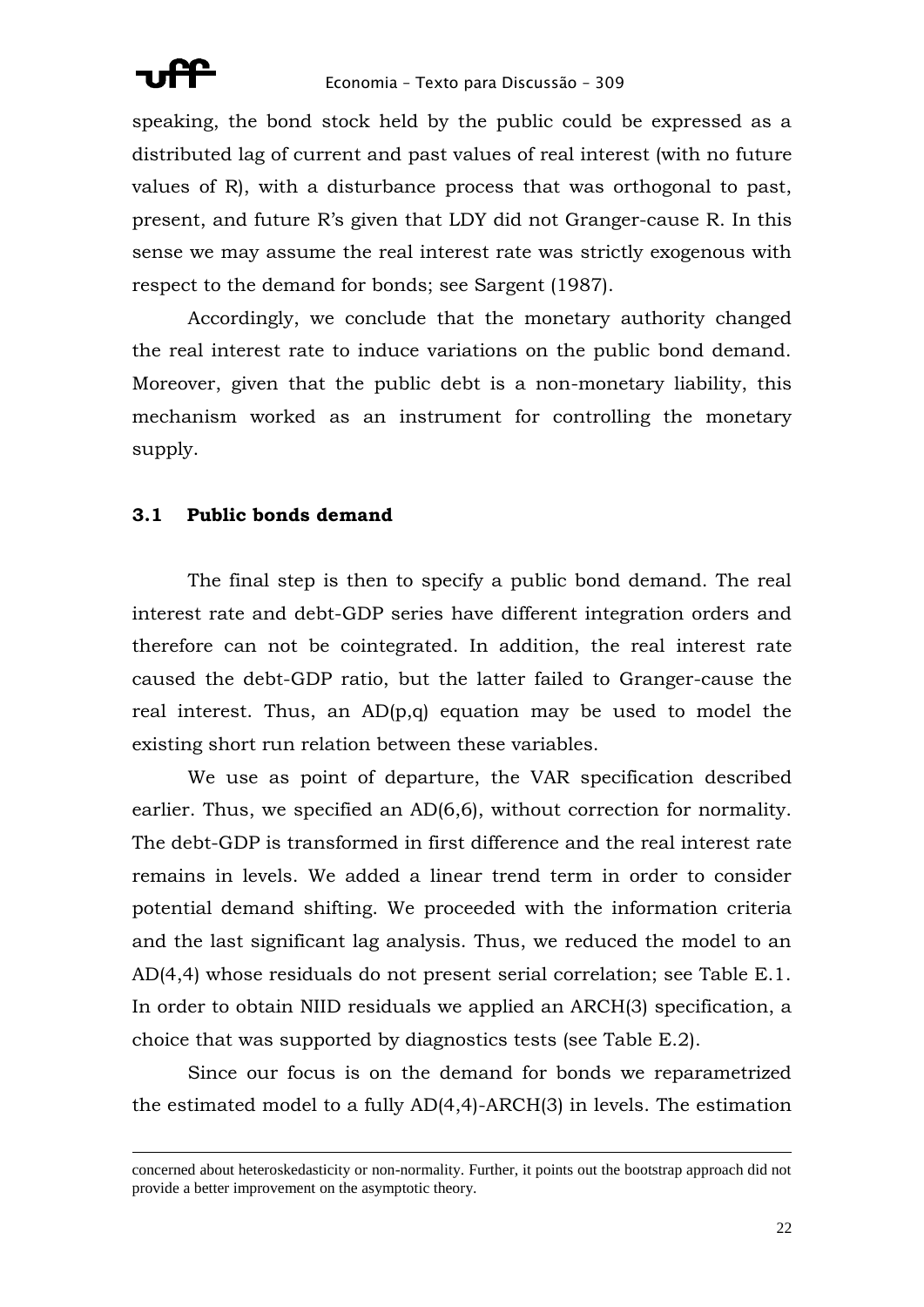

results are reported in the Table 3. Bollerslev-Wooldrige standard errors were used in order to be conservative, given that there is an integrated series among the regressors.

The hypothesis that the lagged dependent variable coefficients sum up to one is rejected with a p-value near 0%. The diagnostics tests indicate that the residuals are NIID and are approximately white noise. We have no reason to doubt the model's stability.

| DEPENDENT VARIABLE: LDY*<br>Coeff.<br>$-0.042745$<br>0.000209<br>0.793968<br>0.173784<br>0.462111 | Prob.<br>0.0002<br>0.0000<br>0.0000<br>0.2987                      |
|---------------------------------------------------------------------------------------------------|--------------------------------------------------------------------|
|                                                                                                   |                                                                    |
|                                                                                                   |                                                                    |
|                                                                                                   |                                                                    |
|                                                                                                   |                                                                    |
|                                                                                                   |                                                                    |
|                                                                                                   |                                                                    |
|                                                                                                   | 0.0938                                                             |
| 0.341945                                                                                          | 0.1194                                                             |
| $-0.675880$                                                                                       | 0.0002                                                             |
| 0.984878                                                                                          | 0.0000                                                             |
| $-0.017434$                                                                                       | 0.8202                                                             |
| 0.110946                                                                                          | 0.1577                                                             |
|                                                                                                   | 0.0246                                                             |
|                                                                                                   |                                                                    |
| 0.001528                                                                                          | 0.0000                                                             |
|                                                                                                   | 0.0000                                                             |
| 0.239366                                                                                          | 0.0084                                                             |
|                                                                                                   | 0.0147                                                             |
|                                                                                                   | $-0.119647$<br><b>VARIANCE EOUATION</b><br>$-0.078758$<br>0.215110 |

| <b>TABLE 3: BONDS DEMAND ESTIMATES</b> |                       |  |  |  |
|----------------------------------------|-----------------------|--|--|--|
| DEPENDENT VARIABLE: LDY*               |                       |  |  |  |
| VA DIA DI EC                           | $C_{\alpha\alpha}$ ff |  |  |  |

| $R^2 = 0.984$                                                                                                                                                                                                                                                                                                                                                                                                                                                                         | $F=0.000$                        | $SER = 0.052$           | AIC=-3<br>3.142             | $SIC = -$<br>$-2.922$      | $DW=1.904$              |
|---------------------------------------------------------------------------------------------------------------------------------------------------------------------------------------------------------------------------------------------------------------------------------------------------------------------------------------------------------------------------------------------------------------------------------------------------------------------------------------|----------------------------------|-------------------------|-----------------------------|----------------------------|-------------------------|
| $Q(24)=0.285$                                                                                                                                                                                                                                                                                                                                                                                                                                                                         | O(36)<br>$\sim$ $ -$<br>$= 0.74$ | ARCH(1)<br>$1) = 0.649$ | $(-) = 0.868$<br>$ARCH(4)=$ | $-0.757$<br>$Q^2(18)=0.75$ | 157<br>$BJ =$<br>-U.I.J |
| 0.0000<br>$\mathbf{L}^T \mathbf{C} = \mathbf{C} \cdot \mathbf{C} \cdot \mathbf{C} + \mathbf{C} \cdot \mathbf{C} \cdot \mathbf{C} \cdot \mathbf{C} \cdot \mathbf{C} \cdot \mathbf{C} \cdot \mathbf{C} \cdot \mathbf{C} \cdot \mathbf{C} \cdot \mathbf{C} \cdot \mathbf{C} \cdot \mathbf{C} \cdot \mathbf{C} \cdot \mathbf{C} \cdot \mathbf{C} \cdot \mathbf{C} \cdot \mathbf{C} \cdot \mathbf{C} \cdot \mathbf{C} \cdot \mathbf{C} \cdot \mathbf{C} \cdot \mathbf{C} \cdot \mathbf{C}$ |                                  |                         |                             |                            |                         |

\*P-values calculated with Bollerslev-Wooldrige standard errors. KS=0.0541(10% critical value=0.0880).

The estimates show the bonds demand was very sensitive to real interest rate variations<sup>19</sup>. The hypothesis of a long run elasticity superior to one is accepted with a p-value superior to 69%. Over the period between 1966 and 1985, the real interest rate changed from a minimum of –5.4% to a maximum of 5.5%, with an almost zero mean of 0.01%. The debt-GDP ratio fluctuated between 21.8% and 133.6% with a mean of 65.5%20. An increase of 5 percent points in real interest rate would have led to an increase of 4% in the debt-GDP ratio during the same month. Taking the ratio's mean value it would have increased to

 $19$  This conclusion is an indirect way of stating that during 1966 to 1985, the assumption of Ricardian equivalence was not empirically verified.

Note that with monthly frequency data this ratio is greater than otherwise. Because even if the bond stock had a constant quarterly value, the flow of monthly output is smaller compared to its quarterly aggregated value.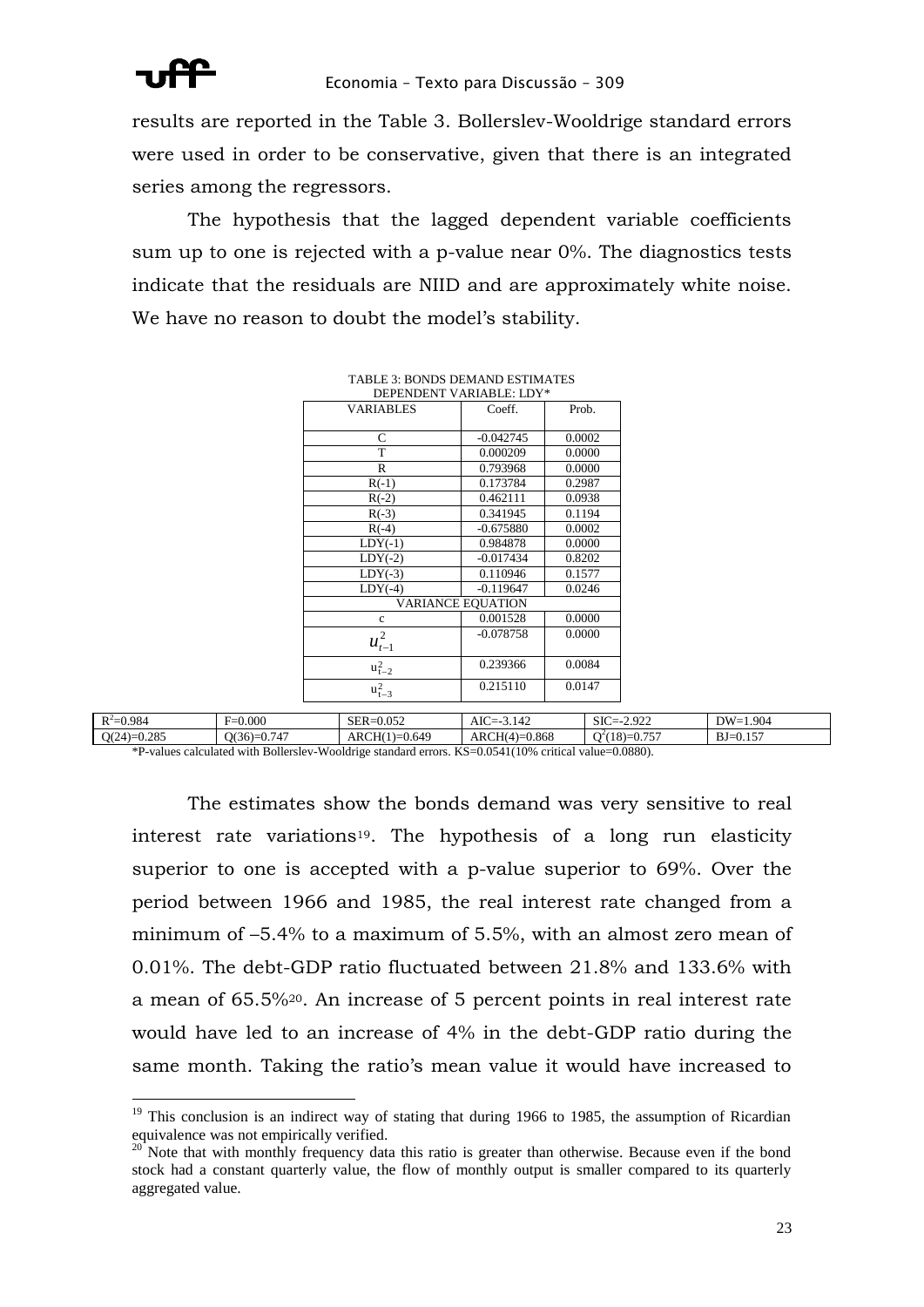1

68.1%, this would have financed an operational deficit with respect to the GDP of 2.6%. A five month growth of 1 percent point in the real interest would have induced an increase of 1.1% in the debt-GDP ratio which, being in its mean value, would have grown to 66.2% and would have financed an operational deficit-GDP of 0.7%.

This demonstrates that the public debt was elastic regarding the real interest rate and the overnight interest rate was an efficient instrument to stimulate public bond sales. They are also empirical facts that suggest an independent behavior of the monetary authority, rather than a passive monetary policy and an endogenous money supply.

# **4. Financial innovations, money demand and seigniorage collection**

Financial innovations in general produce new assets warranted by public bonds. These assets have higher liquidity and lesser risk of capital loss than bonds. Hence, for a given level of deficit financed with seigniorage, they cause higher inflation, because they contract the monetary demand and increase the money income velocity (given the output, the real interest rate, and the inflation expectations).

In Brazil, the Central Bank repurchase agreements, which began at 1976, increased the intensity of the innovation process. The repurchases almost reduced to zero the risk of capital loss. They also gave the financial institutions an almost instantaneous liquidity to any unbalance between their bond holdings and liabilities, at a price near the bonds' yield curve. This mechanism gave the government's securities a degree of liquidity close to primary money and then led the public debt to crowd-out the demand for money<sup>21</sup>.

Even without the presence of financial innovations, the search by the monetary authority of a given level of seigniorage may lead to an

<sup>&</sup>lt;sup>21</sup> This claim is best explained with Baumol's money demand:  $M<sup>d</sup> = p\sqrt{cy/2i}$ . Given the real income (y) and the nominal interest rate (i), a reduction in the transaction cost (c) in the conversion of a financial asset into money reduces the money demand.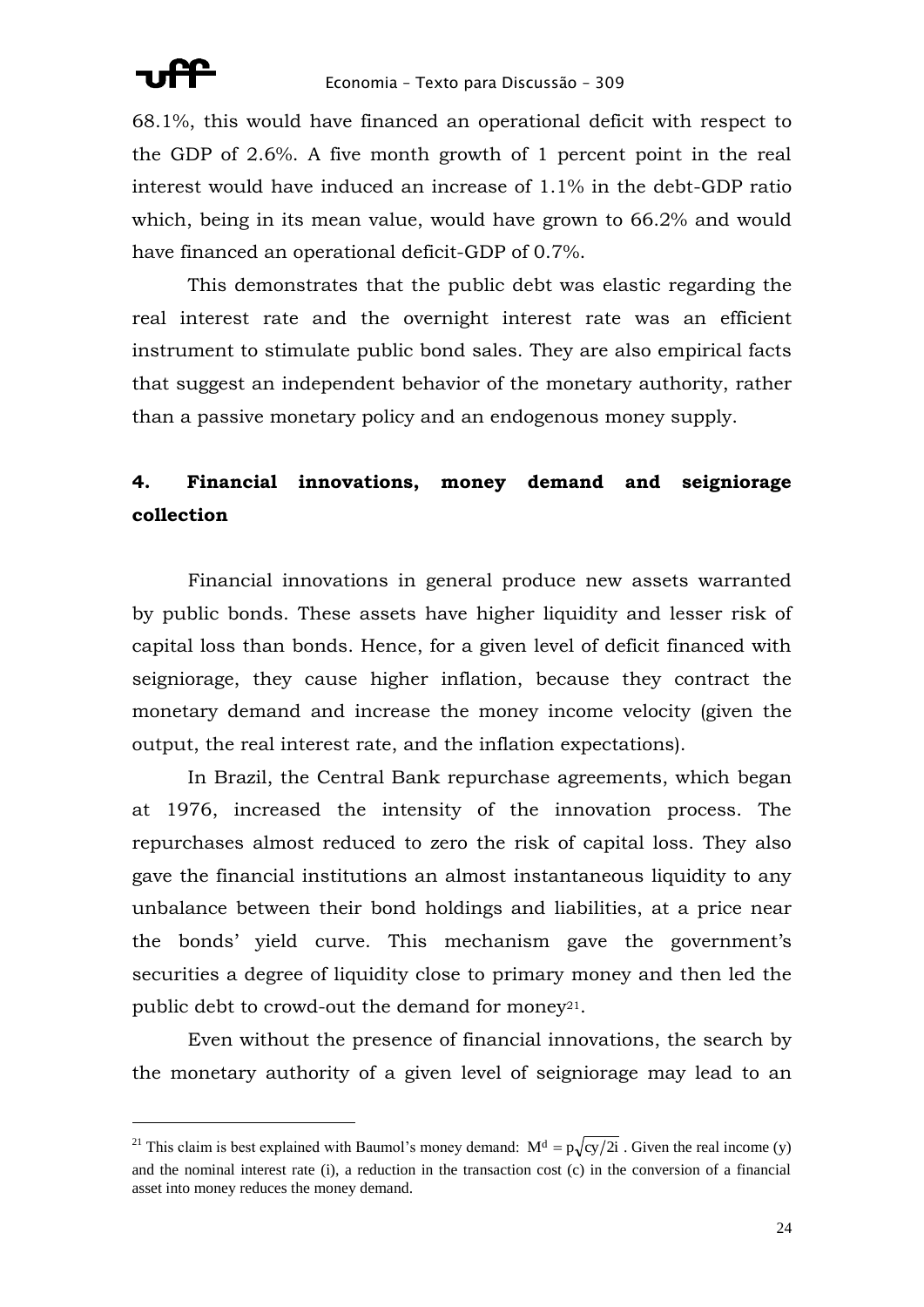

1

ever-increasing inflation. An increase in the expected inflation rate reduces the desired money stock, which can increase or reduce the inflation tax depending on whether the economy is on the upward or on the downward segment of the Laffer curve. However, the seigniorage component  $(M/P)^{22}$  can be negative if the monetary authority does not increase the monetary expansion simultaneously with the increase in the expected inflation. If the economy is operating on the downward portion of the Laffer curve and if the inflation expectations are increasing, then a growing rate of monetary expansion is necessary to keep constant the level of seigniorage collection. This will produce an ever-increasing inflation rate.

Along the upward side of Laffer curve, a contraction in the money demand will lead to a higher inflation rate. The contractions of money demand may reach a point at which the maximum inflation tax falls short of the public deficit financed with money creation. In this case, the only way to keep the seigniorage collection constant is by continuously accelerating the monetary expansion and hence the inflation. Consequently, inflation grows indefinitely as the monetary authority collects seigniorage by accelerating inflation23.

Is there evidence that the demand for money contracted in such a way to limit the seigniorage collection and cause the money supply endogeneity?

Cerqueira (1993) estimated the demand for real balances for 1966-1985 period, using quarterly data. We showed that, owing to financial innovations, the money demand experienced a contraction<sup>24</sup> between 1976 and 1984, which reduced the monetary authority's ability to collect seigniorage. This is supported by our estimates of the maximum seigniorage that could be collected as a proportion of GDP which decreased from 4.5% per quarter in 1976 to 3.3% in 1985 (using

 $22$  The seigniorage is the sum of the inflation tax with the growth of the real monetary base. Differentiating the real base (M/P) with respect time, we get:  $\frac{M}{P} = \frac{M}{P} \pi + (M/P)$ M P  $\frac{\dot{M}}{R} = \frac{M}{R} \pi + (\dot{M/P})$ .

 $23$  These arguments are described more fully in Cagan (1956) and Blanchard and Fisher (1989) ch.4.

<sup>&</sup>lt;sup>24</sup> The reduction in the money demand is represented by the decrease in its constant term; see equation (20) ahead.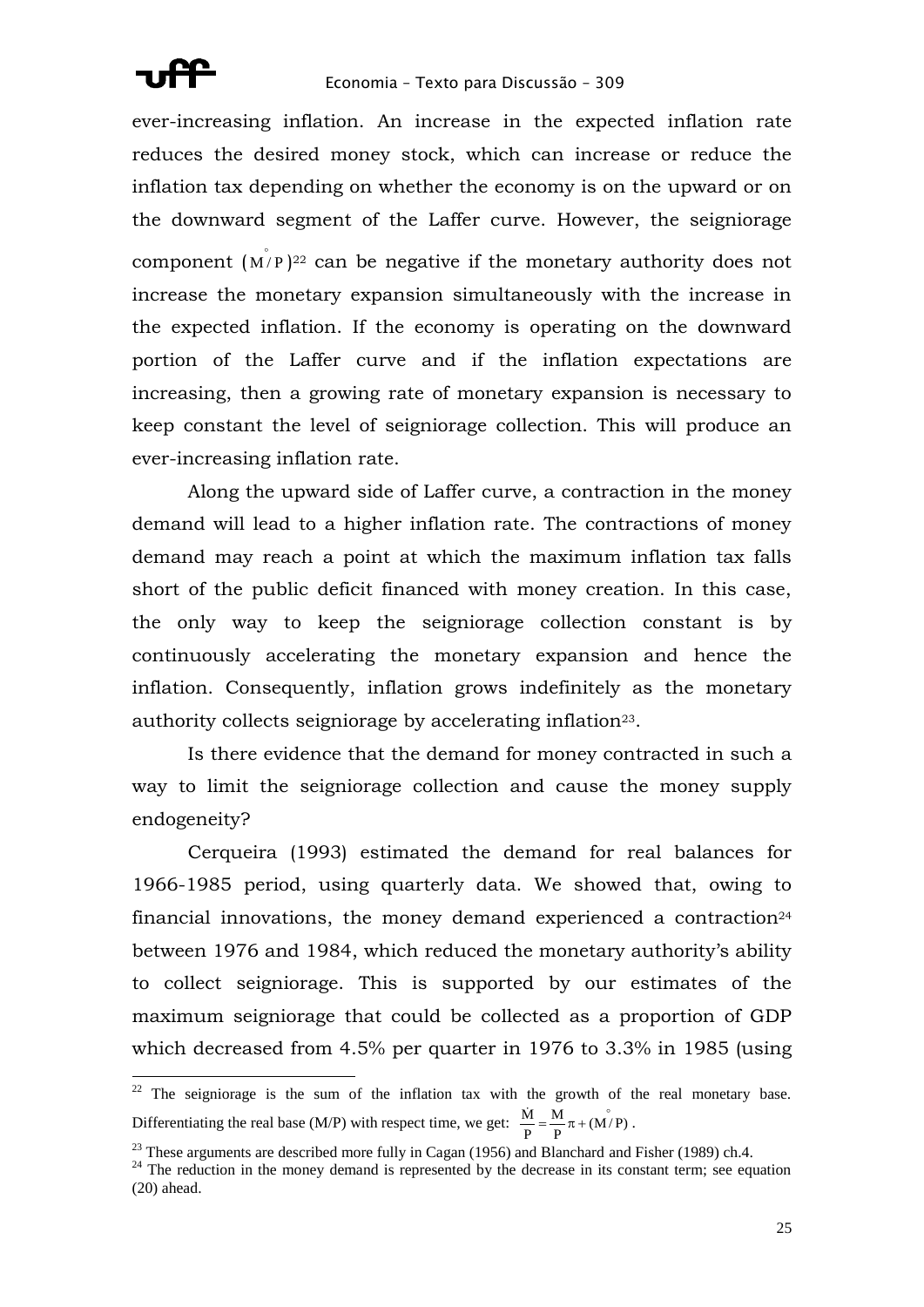the average base multiplier between 1976 and 198525). Consequently, the money velocity increased from 1.8 to 7.1 between 1975 and 1984/85, while the inflation rate grew from an average monthly rate of 2.2% to 10.5% during the same period.

However, if we had considered the base multiplier from 1976/78 we would have estimated a maximum seigniorage collection of only 2.6%. This could have led the monetary authority to increase money growth. Thus, the relationship between financial innovations and inflation might be characterized by a potential feedback coming from the money growth increase. To provide a formal exposition of this argument we begin by supposing an economy described by the following version of Cagan's (1956) model:

$$
m = \frac{M}{PY} = ce^{-\alpha \pi_e}, c > 0 e \alpha > 0 \text{ (money demand equation)} \qquad (20)
$$
  

$$
\pi_e = \beta(\pi - \pi_e), \quad \beta > 0 \text{ (expectation rule equation)}, \qquad (21)
$$

where  $\pi_e$  is the expected inflation rate,  $\alpha$  is the semi-elasticity of the money demand with respect the expected inflation and  $\beta$  is the inverse of inflationary memory (the bigger is  $\beta$  the smaller is the effect of past inflation on the present inflationary expectations). We assume a constant real output and a constant real interest rate. For a given level of exogenous money growth  $\mu$ , the seigniorage flow is given by:

$$
S = \frac{\overset{\circ}{M}}{PY} = \frac{\overset{\circ}{M}}{M} \frac{M}{PY} = \mu ce^{-\alpha \pi_e} \ . \tag{22}
$$

In steady state  $\pi_e$  $\bar{\pi}_e$ =0 and  $\mu = \pi_e = \pi$  and the inflation tax equals the seigniorage. The seigniorage is maximized  $(S^*=c/\alpha e)$  when  $\pi=1/\alpha$ . With a constant operational deficit at level  $s = \overline{s}$ , the monetary authority will react according to:

$$
\mu = \frac{\overline{S}}{ce^{-\alpha \pi_e}} \,. \tag{23}
$$

<sup>&</sup>lt;sup>25</sup> The maximum seigniorage is given by  $S^* = c/\alpha e k$  (see development ahead), where k is the base multiplier. Since M1=kB, where B is the monetary base, the inflation tax-GDP ratio is given by  $IT = \pi \frac{B}{PY} = \pi \frac{M}{PY} \frac{1}{K}$ 1 PY M1 PY  $\pi \frac{B}{2\pi} = \pi \frac{M_1}{2\pi} \frac{1}{r}$ . This means the government collects a fraction 1/k of the produced inflation tax by the real money balances. The difference (1-1/k) represents the inflationary transfer inside the private sector to the banking system.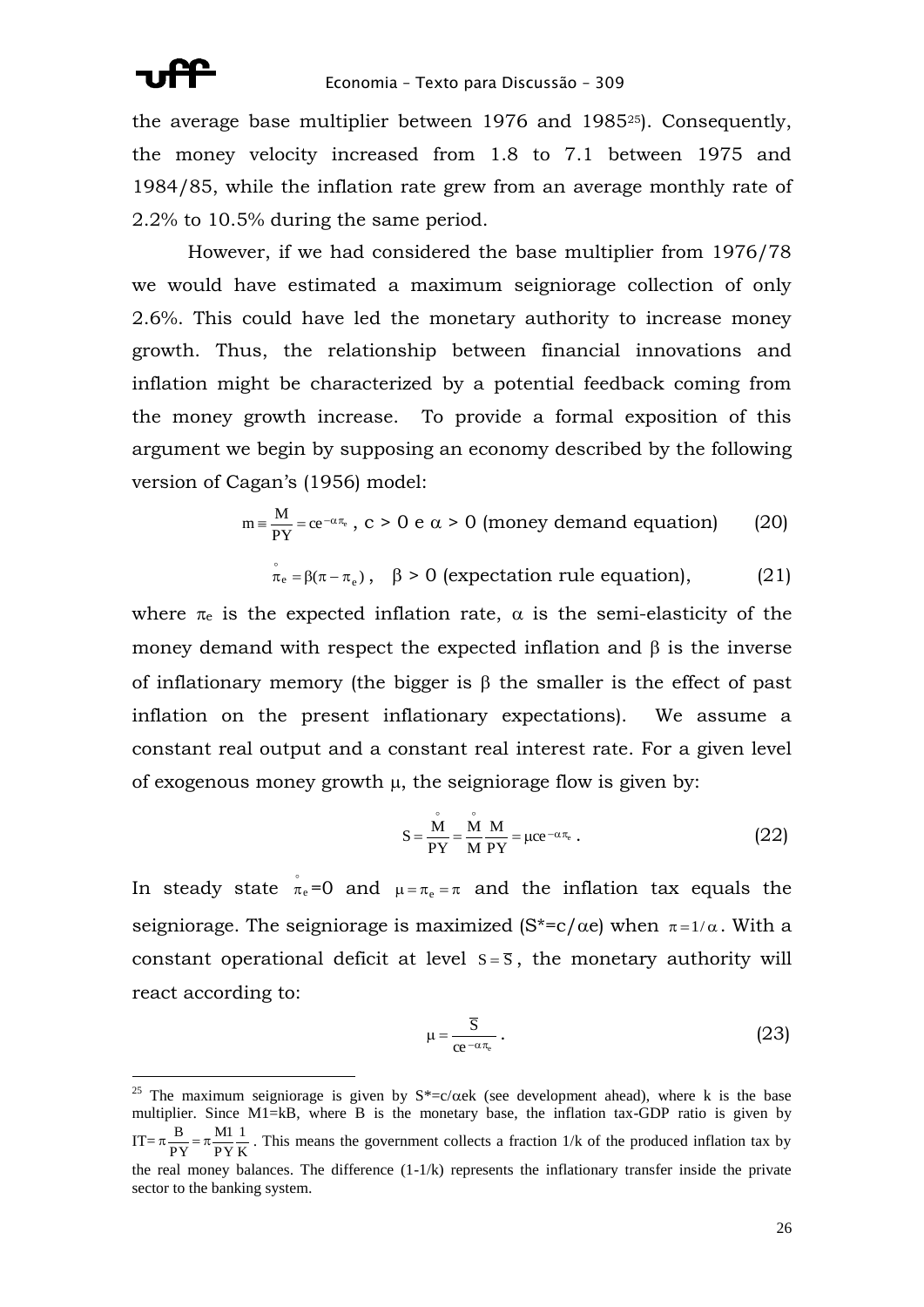The monetary expansion rate is increasing with the expected level of inflation and then is passive. Thus, a reduction in the constant term c, caused by financial innovations, shifts down the reaction curve that results in increases the monetary expansion and the inflation rate.

We conjecture that the reduction in the ability of collecting seigniorage was the reason that induced the monetary authority to reduce the base multiplier, in order to increase its fraction on the seigniorage collection. Actually, Cerqueira (1993b) showed that the reduction in the constant term of the money demand generated a reduction in the desired holdings of real balances of nearly 27.9%. Meanwhile the base multiplier was reduced by 27.4%. This implied an increase of 37.7% in the government-collected proportion of the inflation tax, which more than compensated the first effect.

Therefore, the fact that the seigniorage collection was constant during the period did not mean that the monetary policy was passive. It also explains why the estimated steady state inflation rates<sup>26</sup> remained approximately constant from 1976 to 1985. In the end, the policy of reducing the base multiplier has a similar effect to cutting the public deficit financed with issuing money.

<sup>&</sup>lt;u>.</u>  $26$  If we combine equation (20) and (21), we get the equation about the dynamics of the expected inflation rate: (24)  $\pi_e = \frac{P}{1 - \alpha \beta} (\mu - \pi_e)$  $\int_{\pi_e}^{\pi_e} = \frac{\beta}{\sqrt{2\pi}} (\mu - \pi_e)$ , whether money creation is exogenous or not. If S is less than S<sup>\*</sup> there are two equilibria:  $\pi_e^1$  which is the low-inflation equilibrium and,  $\pi_e^2$ , the high inflation equilibrium. If the Cagan stability condition  $\alpha\beta < 1$  is respected, for a initial expectations  $\pi_e^0 < \pi_e^1$ ,  $\pi_e$  converges to  $\pi_e^1$ , a

stable target, since  $\pi_e$  $\pi_e$  <0. If  $\pi_e^0 > \pi_e^2$  then  $\pi_e$  increases indefinitely ( $\pi_e$ )  $\pi_e > 0$ ). For this reason,  $\pi_e^2$  is called the unstable equilibrium point. If S=S<sup>\*</sup> then there is only one steady state point  $\pi_e=1/\alpha$ .

Under rational expectations hypothesis the inflationary memory coefficient goes to zero and so  $\beta$  goes to infinity. From the difference equation above, the expected inflation dynamics is now given by: (25)  $\alpha$  $\sigma_{\rm e} = \frac{\pi_{\rm e} - \mu}{\sigma}$  $\bar{m}_e = \frac{\pi_e - \mu}{m_e}$ . Now  $\pi_e^1$  is the unstable equilibrium and the economy converges along the slippery side of Laffer's curve to the high inflation rate  $\pi_e^2$ . This is the same solution as if the Cagan's stability condition were being violated. Consider now the Bruno and Fischer (1990) model with variable parameters. Suppose  $\beta$  is a positive function of the expected inflation, thus the inflationary memory shrinks as the inflation increases. The dynamics of the expected inflation is given by (24) if the expectations are adaptive and by (25), if the agents have perfect foresight. However, under adaptive expectations we cannot say a priori anything about what will happen to the expectations. Then suppose that there is  $\pi_e^*$ such that  $\alpha\beta(\pi_e^*)=1$ . So given some level of seigniorage the convergence of  $\pi_e$  depends on the expectations position in the initial time (i.e.,  $\pi_e^0$ ). Hence if  $\pi_e^0 < \pi_e^*$  the stable inflation rate will be  $\pi_e^1$ , but if  $\pi_e^0 > \pi_e^*$  the economy will converge toward the high inflation trap  $\pi_e^2$ .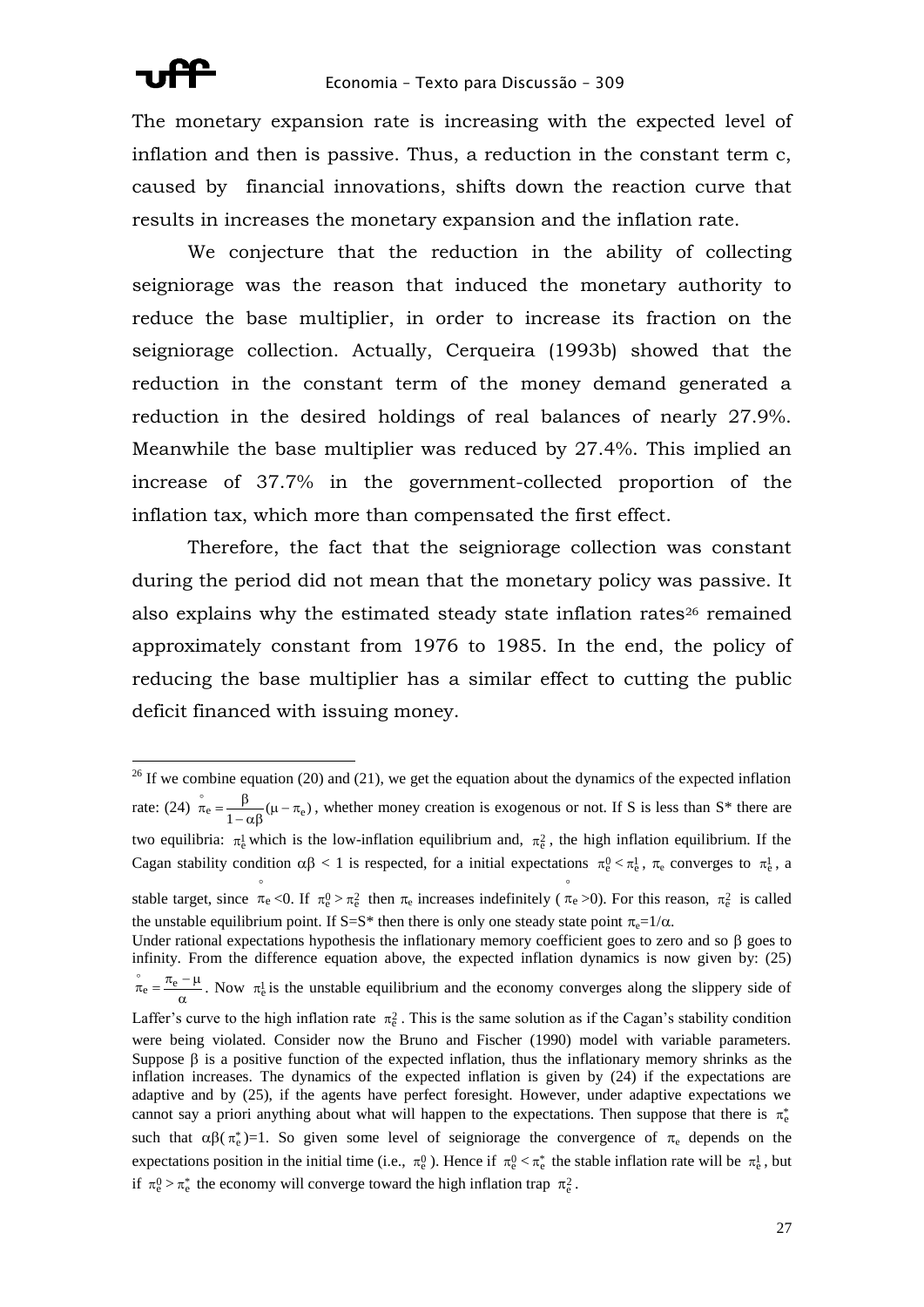

From 1976 to 1985, the host of financial innovations restricted the government ability to collect seigniorage. However, the policy of reducing the base multiplier counterbalanced this effect. Moreover, even if the monetary authority had increased the money growth to make up for this effect, the observed inflation and monetary rates, while increasing, were very distant from the estimated unstable levels, and thus far from the path of a hyperinflationary disequilibrium<sup>27</sup>; see Cerqueira (1993).

### **5. Money supply exogeneity**

The money demand contractions restrict the seigniorage collection and increase the observed and the expected rates of inflation (in Cagan's model). If the monetary authority wants to maintain the previous level of seigniorage, it will have to increase monetary expansion, which will render money creation endogenous. Moreover if the expected inflation is predicted by extrapolating lagged rates of inflation, then money creation is caused in Granger's sense by the rate of inflation. Lagged rates of money creation add nothing to the predictions of inflation and their own expansion rates. This is a model in which Cagan's adaptive scheme is rational (Sargent and Wallace, 1973).

On the other hand, it may be possible that the monetary expansion is exogenous with respect to inflation and uncorrelated with the random terms in the demand function for money. In this case, money creation influences current and future rates of inflation; but given past lagged rates of money creation, past values of inflation exert no influence on money creation. The model is one in which money creation causes inflation, while inflation does not cause money creation. In such a model, adaptive expectation schemes like Cagan's are not rational.

 $27$  In 1984/85, the observed average values of the base monetary growth and rate of inflation were respectively, 35.6%% and 33.9%. Meanwhile the estimated stable and unstable inflationary levels were respectively, 12.6% and 124.6%.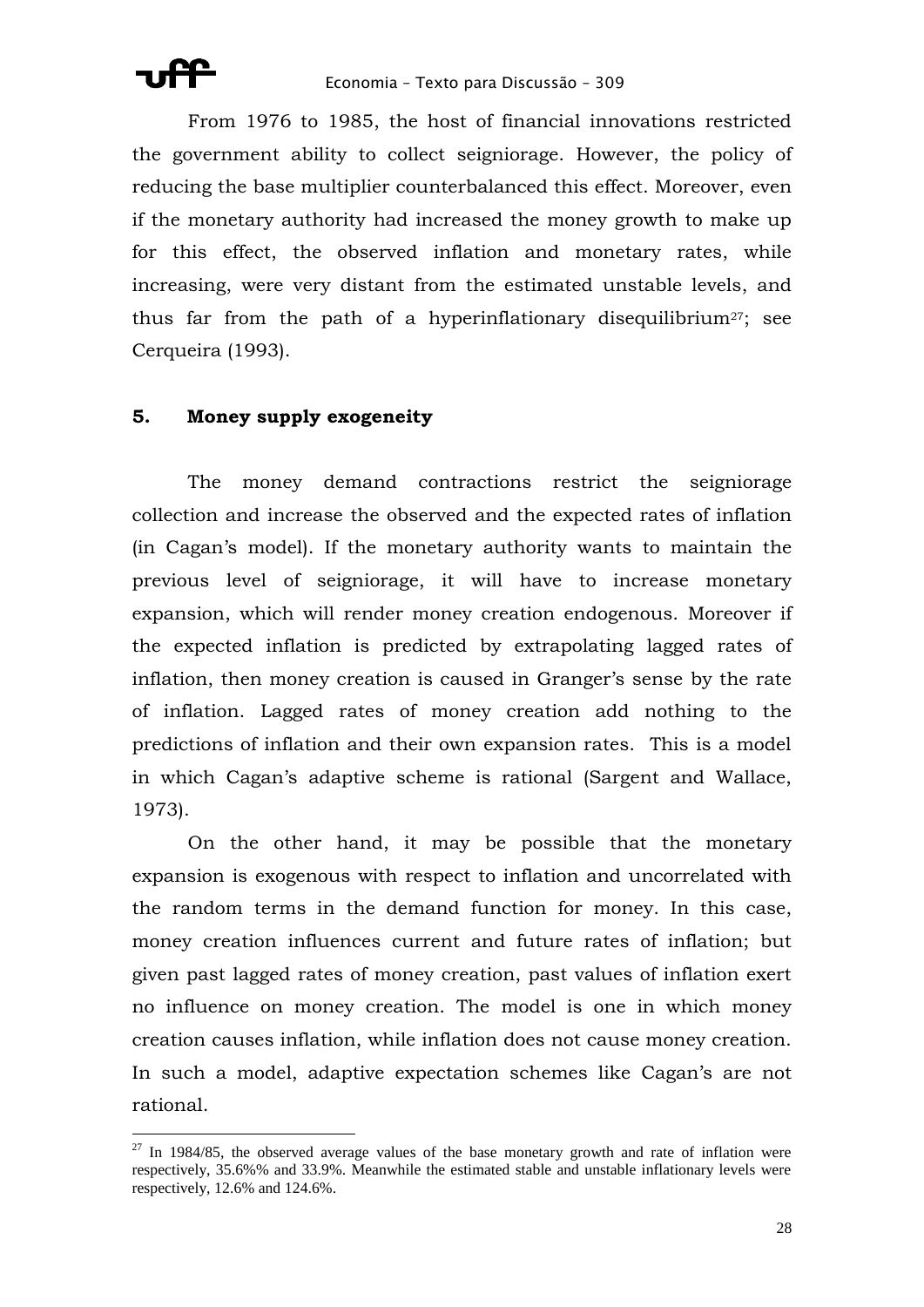In the last section we postulated a reaction curve (equation (23)) in which the money supply was passive. However, there is no hard evidence that proves that the monetary authority followed this kind of rule.

In fact, the Central Bank repurchase agreements facilitated, but did not necessarily implied an endogenous money creation. If the inflation rate increased due to a negative supply shock and the Central Bank target was to keep the real interest rate constant, it would have to buy bonds through the repurchase agreements. Hence, it would accommodate the price increase and the money supply would be endogenously determined (or caused) by the inflation rate. This outcome comes about because of the interest rate policy and not because of the repurchase agreements per se. Money endogeneity emerges regardless of the monetary regime, as long as the goal is to keep the real interest rate constant. If the target were to control the money supply with a fluctuating real interest rate, this causal relation would not necessarily take place.

Figure 1 shows large real interest rate fluctuations<sup>28</sup> between 1966 to 1985. It was argued in section 3 that these fluctuations caused the public debt stock. Since the debt stock held by the Central Bank is a non-monetary liability, it is an instrument of monetary control. This finding is in contradiction with other authors' empirical studies who found that money creation was caused by inflation; see Marques (1983), Triches (1992), Pastore (1994), and Pastore (1997).

In appendix C we show that the seigniorage collection as a GDP proportion could be taken as constant with a mean value of 0.61% per month or 1.82% per quarter from 1974 to 1988. This series followed a white noise process, meaning that even if it had a constant mean, its behavior could not be predicted due to the series lack of memory. Thus, the seigniorage behaved as a shock. It exhibited no relation with either the money demand contractions or the increases in expected inflation.

 $28$  During the period the real interest rate followed an AR(2) process meaning its past values had information about its contemporaneous behavior.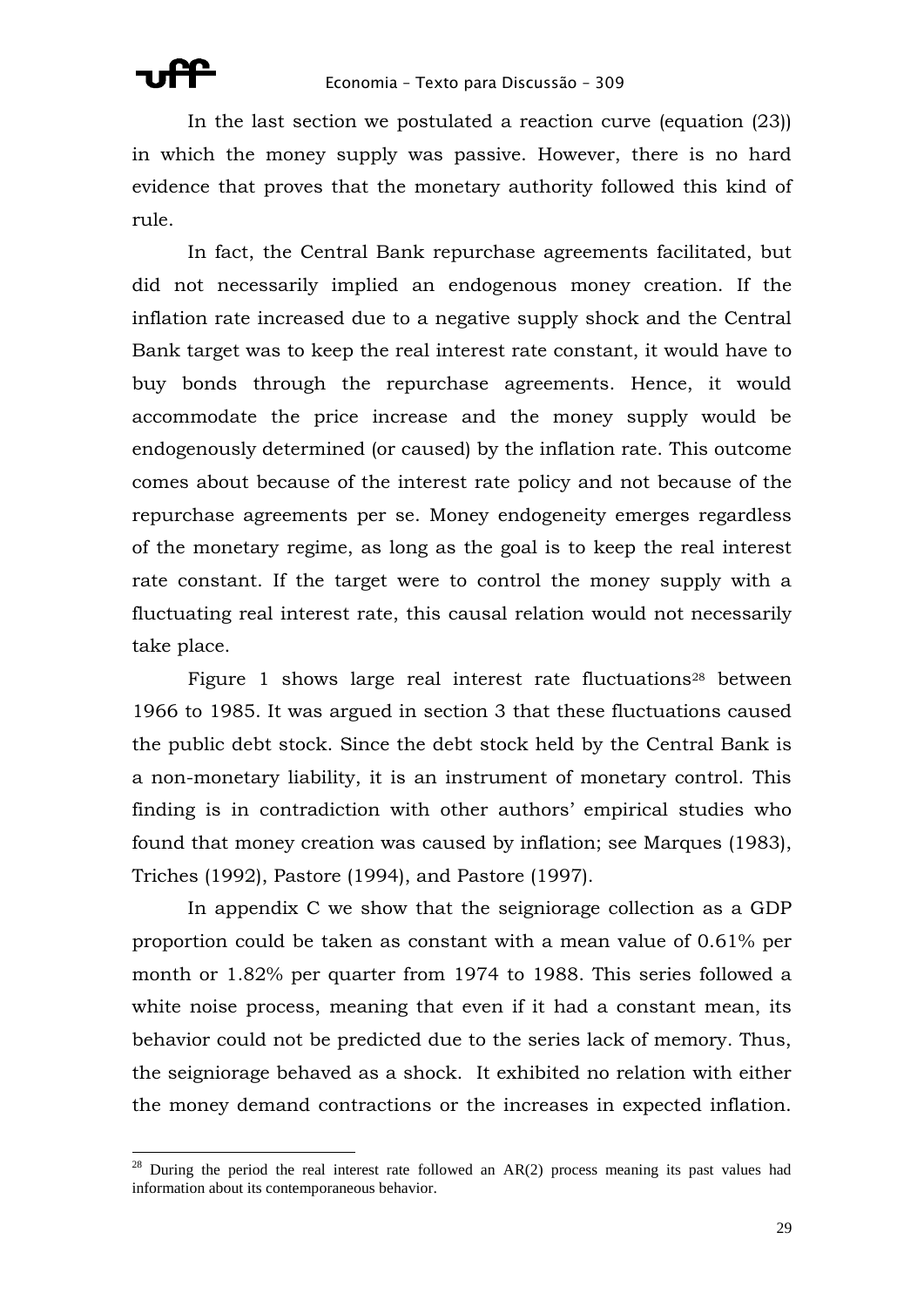It was shown that the inflation rate had no impact on the seigniorage– GDP ratio; see Table C.3.

Even if the monetary authority was attempting to finance a roughly constant rate of real expenditure by money creation, the seigniorage collection did not follow a path consistent with endogenous money creation. The policy of reducing the base multiplier in order to maintain the effectiveness of the inflation tax contributes to the plausibility of an exogenous monetary policy.

Accordingly, we assume that there was a public deficit permanently financed with money creation that assured the debt sustainability while preserving the exogeneity of the money supply. This means that there was a steady state level of public deficit financed with money creation, as in Cagan's adaptive scheme<sup>29</sup>. To complete the proof of this hypothesis it is "necessary" to show that money creation caused inflation, and that inflation did not cause money creation (Sargent and Wallace, 1973).

The first step in looking for a causal relation is to determine the integration order of the series. Table F.1 reproduces the unit root tests for both variables, taken from Cerqueira (1998). The Phillips-Perron test rejects the null of a unit root in the series levels. On the other hand, the ADF test indicates both series are difference stationary. In Cerqueira (1998) using the bootstrap approach on the ADF statistics, it was concluded that the unit root hypothesis could not be rejected for both series. The computed p-values were 0.999 and 0.443, respectively for the rate of inflation and the money growth. In spite of the mixed evidence, we will treat both series as I(1).

The next step is to perform cointegration tests. We used the likelihood-based cointegration tests of Johansen (1991). It is well known that the results of cointegration tests using this technique depend on the deterministic components included in the VAR and on the chosen lag length. Therefore, some pre-testing was done to insure a proper specification.

1

 $29$  That is the seigniorage collection equaled the inflationary tax-GDP ratio.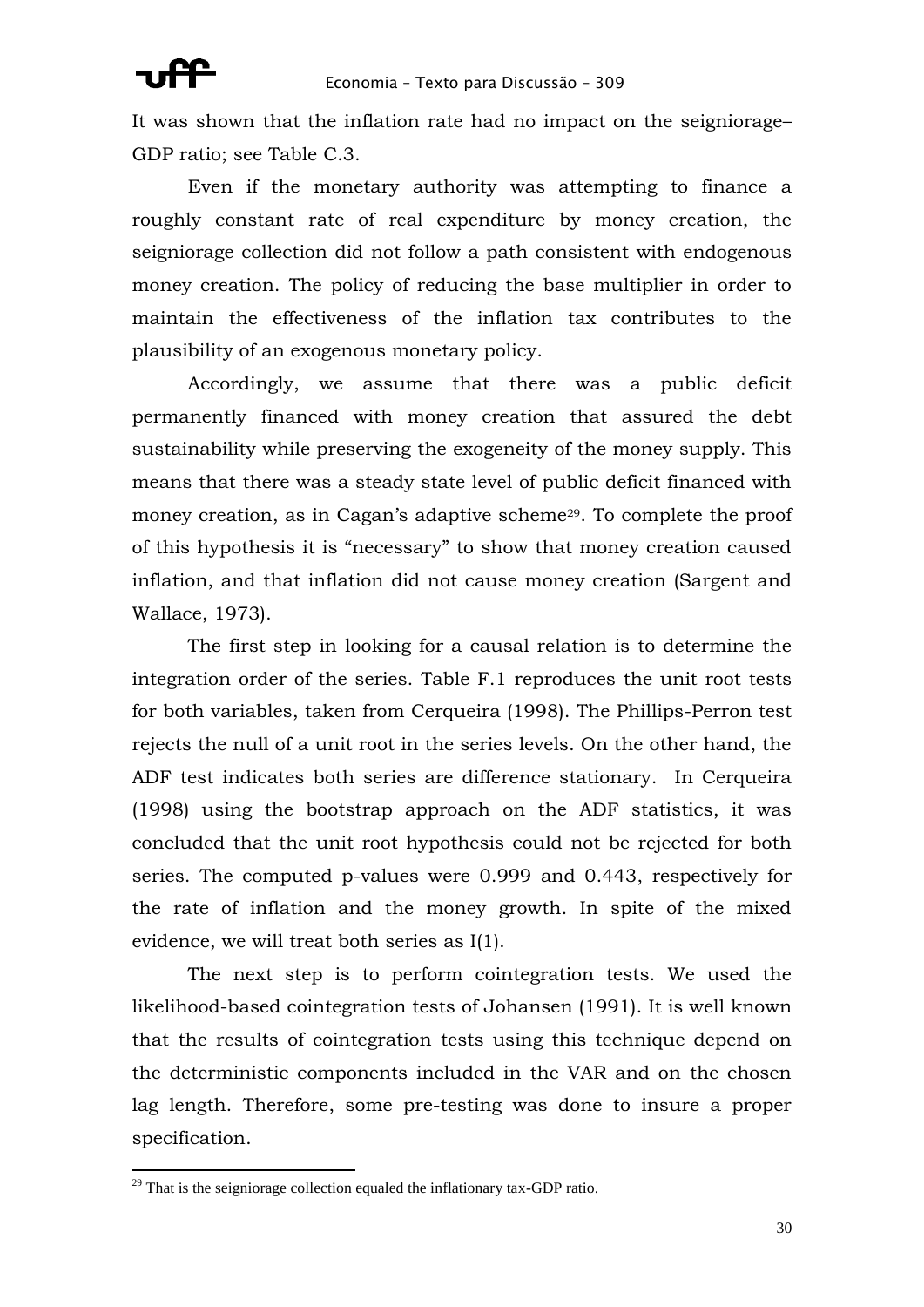One striking characteristic that appeared in our first trials was the presence of large outliers, which induced leptokurtic distributions and caused the VAR residuals to violate the normality assumption. Since the Johansen's procedure is based upon the Gaussian likelihood, large deviations from Gaussian white noise can invalidate the test conclusions. This problem may cause spurious cointegration findings (Lee and Tse, 1996). On the other hand, Cheung and Lai (1993) argue that Johansen tests are reasonably robust to excess kurtosis. In our initial trials, the post-estimation weak exogeneity tests were very sensitive to outliers, which warrants caution in interpreting the results of the weak exogeneity tests.

For this reason, we chose to introduce a battery of policy dummies<sup>30</sup> acting as exogenous variables and excluded from the longrun relation in the Johansen procedure. This changes the asymptotic distributions but it is a common procedure to account for important short-run effects that have to be controlled to lessen violations of the Gaussian assumption about the stochastic part of the process (Johansen and Juselius, 1992; Hansen and Juselius 1995).

The pretesting also identified intrinsic explosiveness in the data by detecting roots lying outside the unit circle. This kind of nonstationarity can not be removed by differencing and is an indication of the inadequacy of the chosen model (Johansen, 1995). One alternative for handling this problem is to use dummy variables like those mentioned above. Another possible method is to employ a dummy-type variable like a linear trend term. Pretesting suggested the inclusion of a linear trend in the cointegration space and of exogenous policy dummies to address this nonstationarity issue.

To choose the lag length we searched for parsimonious models without autocorrelation. The number of lags necessary to respect this condition is in the interval between 13 and 1731. Then the lag length

<u>.</u>

<sup>&</sup>lt;sup>30</sup> The dummies are defined as follows: D661=1 if t=1966.01; D8112=1 if t=1981.12; D836=1 if t=1983.06; D842=1 if t=1984.02; D8485=1 if t=1984.12 and –1 if t=1985.01; D85=1 if t=1985.08, -1 if

t=1985.09, and 1 if t=1985.11; Dum84=1 if t≥1984.01; 0 otherwise.

<sup>&</sup>lt;sup>31</sup> Below 12 and between 18 and 21 lags all estimated models showed problems in multivariate and/or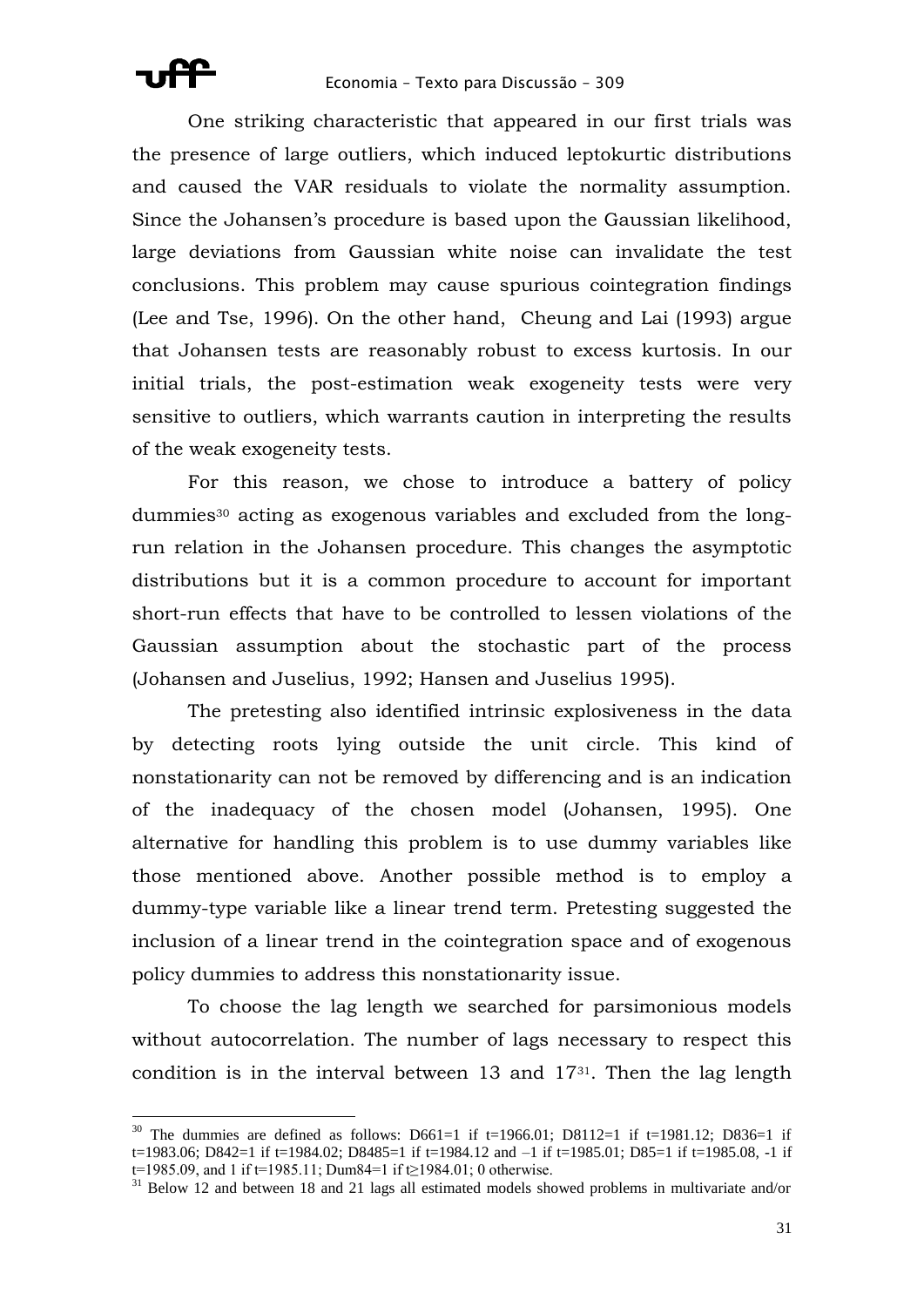was selected using two types of information criteria (Schwarz and Hannan-Quinn)<sup>32</sup>. The pretest results are shown in Table F.2.

Both criteria chose sequentially the more parsimonious VAR models. Nevertheless, there are some arguments against this choice. Monte Carlo results in Gonzalo (1995) show that the efficiency loss is small for overfitting, while consistency is lost if the lag length chosen is too small. Dolado and Lütkepohl (1996) point out that the loss in power in the Wald test caused by extra unnecessary lags, is likely to be relatively small if the true order of the VAR, k, is large and the dimension of the system, n, is small. The intuition is that one or two extra lags on all of the variables are not likely to drastically reduce the estimation precision. Recent findings from Giles and Mirza (1998) suggest that the pretesting procedures can result in severe overrejection of the null of noncausality while overfitting methods cause less distortion with often little or no loss of power. Their suggestion is to abandon pretesting for cointegration in favor of a more straightforward overfitting method when unidirectional causality is suspected. Finally, the system normality tests (considering the unrestricted VAR and the restricted VECM models) are more problematic for the specification with 13 lags than for higher ordered VARs. We then chose to work with 15 lags.

The results of the cointegration test are presented in Table F.3. The inclusion of dummy-type variables changes the asymptotic distributions, which may lead to a problem of under rejection of the null of no cointegration. One way to deal with this is to increase the significant level from the usual 5% or 10% levels to the 15% level.

Thus at 15% we reject the null of no cointegration vector and can not reject the null of one cointegrating vector. Although we used the 15% level, it is worth mentioning that the  $\lambda_{\text{max}}$  statistics rejects the null of zero cointegration vectors at the 5% level33.

<u>.</u>

univariate Ljung-Box tests.

 $32$  The strategy of determining the lag length with sequential a likelihood ratio statistics led to a number of lags inferior to 13. Therefore, we did not report it.

 $33$ <sup>33</sup> Without the dummy variables, the trace statistics would reject the null at the 5% level. Nonetheless,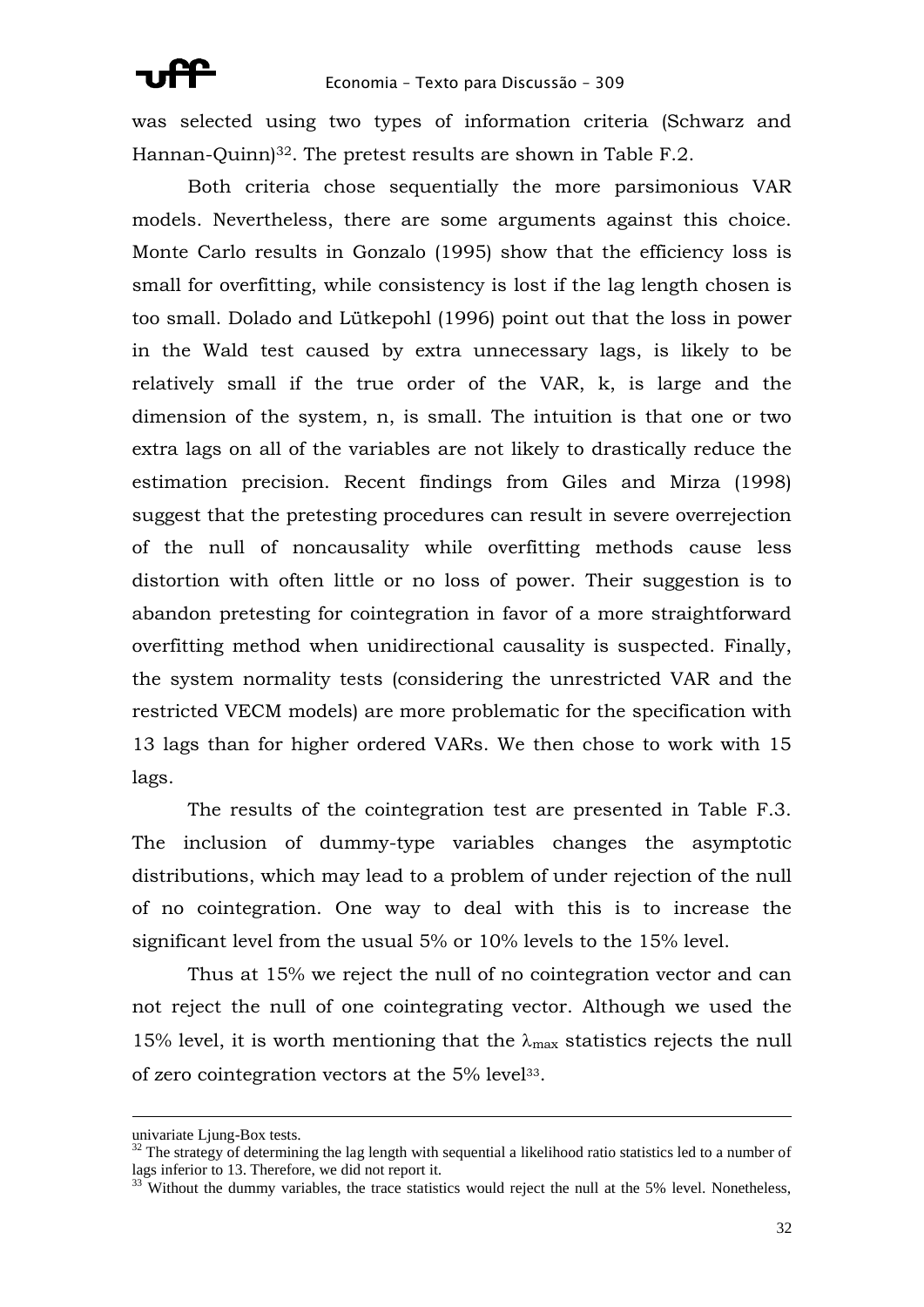The inspection of the roots of the companion matrix (see figure F.1) indicates there are two roots very close to 1 (-0.9653 and 0.9128), but none of the others are close to other points on the unit circle. Thus the non-stationarity can be removed by differencing and we can proceed the analysis of the VAR with 15 lags.

The presence of cointegration corroborates the hypothesized absence of rational bubbles between 1966 and 198534. Furthermore, it rules out any non-stationarity in the unobserved variables since it can be eliminated by differencing (Diba and Grossman, 1988; Welsh, 1991). Testing for plausibility of the  $(1,-1,#,+)$  cointegrating vector confirmed that the long run relation between money growth and inflation is characterized by homogeneity. This is the "classical" representation, in which the existing equilibrium relationship of inflation and money growth has cointegrating vector  $\beta = (1,-1)$  and a moving stationary drift term35. This could represent the output rate of growth an I(0) variable; see Cerqueira (1998).

Diagnostics tests reported in Tables F.4 and F.5 show that the restriction on the cointegrating space (by setting the cointegration rank equals to 1) approximates the residuals of Gaussian innovation. The cause for the lack of normality can be traced to the residuals of the money growth equation. Fortunately this violation is not very strong and it turns out the money growth variable is weakly exogenous.

The diagnostics tests of the error-correction model<sup>36</sup> show that our choice of 15 lags for the VAR was appropriate. First, because the residuals have no serial correlation and second, choosing the thirteenlag VAR would have led to the estimation of a misspecified VEC model with autocorrelated residuals.

testing the battery of policy dummies when the number of cointegrating vector is one, we get the MLR statistics  $\chi^2(14)=153.564$ , which implies a p-value very near zero. Then we reject the restricted model without dummies.

<sup>&</sup>lt;sup>34</sup> We note that cointegration relation is robust to changes on the sample data. Either we extend the sample until 1964.01 or until 1990.03, the presence of a long run relationship remains.

<sup>&</sup>lt;sup>35</sup> That is in the cointegration relation the drift term is allowed to change over time due to the presence of a linear time trend.

<sup>&</sup>lt;sup>36</sup> For a matter of space, we did not report the VECM estimates, which can be obtained from the author upon request.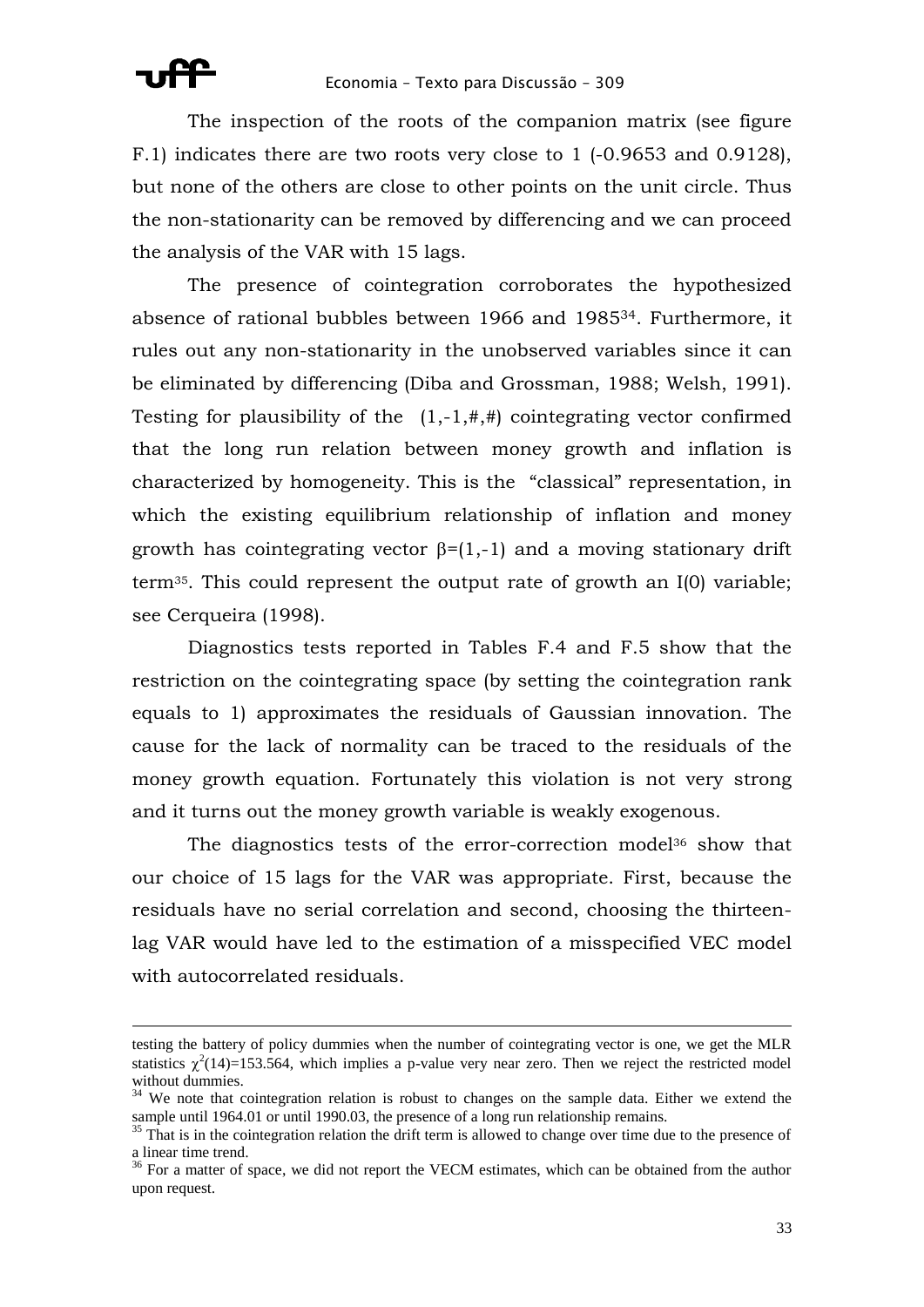Table F.6 shows the results of two weak exogeneity tests conditioned on the existence of one cointegrating vector: the first uses the estimated vector and the second the theoretical vector  $(1,-1,#,+)$ . At usual significance levels we found that money creation is weakly exogenous for the parameter of interest in the conditional model of inflation, but the reverse is not true for the inflation.

These results corroborate the implicit idea in equation (24). A monetary shock causes the acceleration of expected inflation, which by this turn increases the inflation. The inflation rate drifts above its steady state path, and since the adjustment coefficient  $\alpha$  is negative<sup>37</sup>, the acceleration in expectation is reduced, thereby forcing the inflation rate down towards its long-run path.

Tables 4 and 5 show three causality tests<sup>38</sup>. Below each table, we also report the strong exogeneity tests<sup>39</sup>. When the residuals were not Gaussian, we relied on GARCH models, or on the simulation of the test statistics' distribution following the bootstrap approach. The Granger direct test specification is taken from the VECM estimates<sup>40</sup>. The methodology for performing the other tests followed the same paths described in section 3, thus all technical details are explained in the appendix.

<u>.</u>

<sup>&</sup>lt;sup>37</sup> The value of  $\alpha$  was found to be -0.170.

<sup>&</sup>lt;sup>38</sup> Since the causality between money growth and inflation is a controversial matter, we decided to implement three different tests.

 $39\text{ Strong exogeneity}$  is the conjunction of weak exogeneity and Granger noncausality, it insures valid conditional forecasting; see Ericsson and Irons (1994).

<sup>&</sup>lt;sup>40</sup> For the VECM as whole, the residuals are not Gaussian, so we performed Monte Carlo simulations for the distributions of the test statistics. Given that the system's residuals are orthogonal, the error terms were drawn from a normal distribution with a diagonal covariance matrix.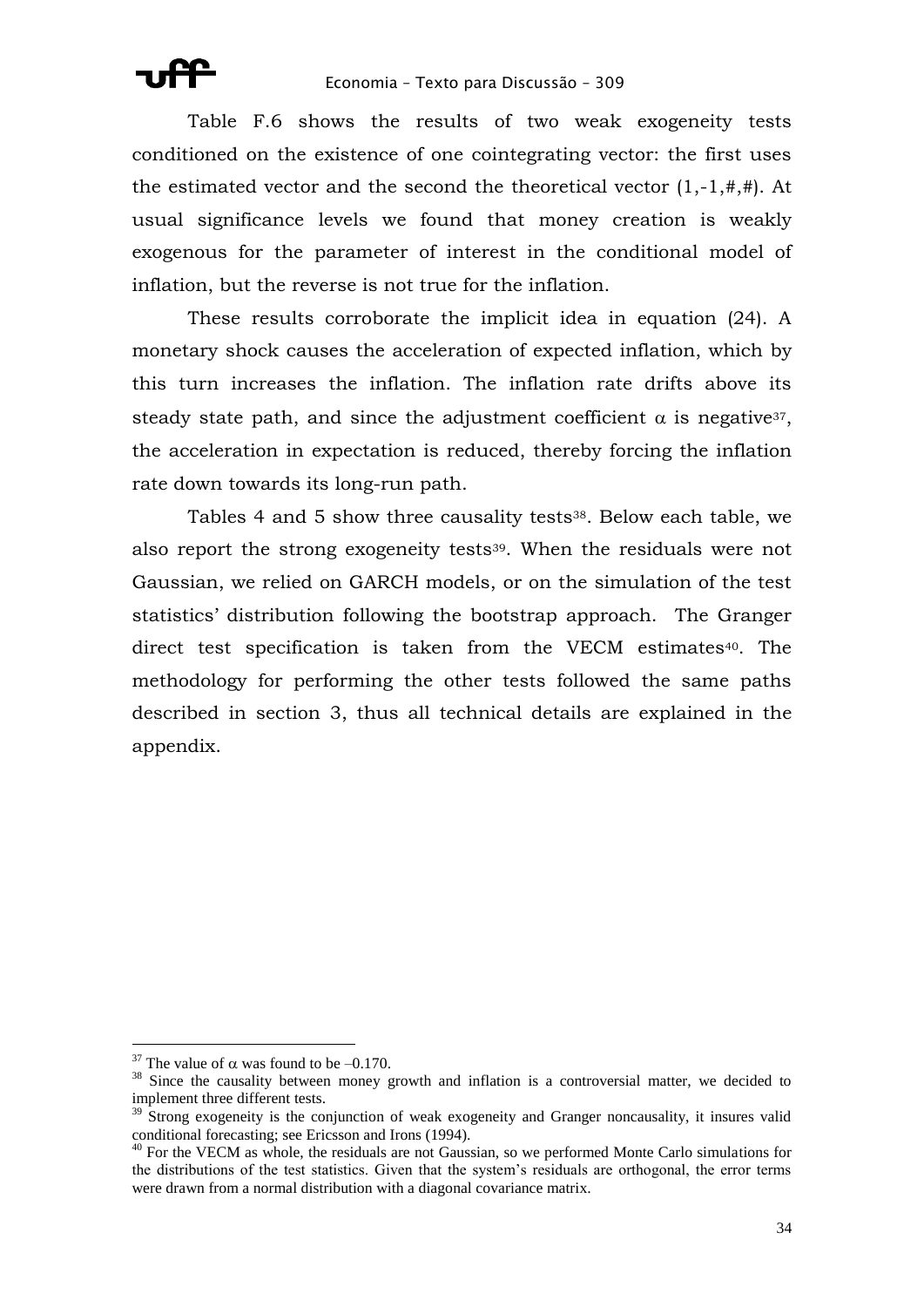

1

| <b>PROCEDURE</b>        |       | <b>GRANGER DIR. TEST</b> | <b>GMD TEST</b> |       | <b>SIMS TEST</b> |       |
|-------------------------|-------|--------------------------|-----------------|-------|------------------|-------|
| NULL HIPO.              | MI    | ΡI                       | MI              | PI    | MI               | PI    |
| $PI \nRightarrow MI$    |       |                          |                 |       |                  |       |
| F                       | 0.746 |                          | 0.206           | 0.000 | 0.678            | 0.521 |
| LR.                     | 0.574 |                          | 0.149           | 0.000 | 0.648            | 0.477 |
| $MI \nRightarrow PI$    |       |                          |                 |       |                  |       |
| F                       |       | 0.001                    | 0.002           | 0.001 | 0.005            | 0.005 |
| LR.                     |       | 0.000                    | 0.001           | 0.000 | 0.004            | 0.003 |
| $MI \leftrightarrow PI$ |       |                          |                 |       |                  |       |
| F                       |       |                          | 0.379           | 0.353 | 0.894            | 0.830 |
| LR                      |       |                          | 0.348           | 0.333 | 0.891            | 0.823 |
|                         |       |                          |                 |       |                  |       |

TABLE 4: CAUSALITY TESTS (P-VALUES) WITH NON-GAUSSIAN RESIDUALS\*

\*The symbol  $\Rightarrow$  means "does not Granger cause". Strong exogeneity:  $\pi \Rightarrow \mu \begin{cases} F = 0.787 \\ LR = 0.625 \end{cases}$  $\begin{array}{c} \begin{array}{c} \end{array} \\ \begin{array}{c} \end{array} \end{array}$ = =  $LR = 0.625$  $F = 0.787$ <br>  $LR = 0.625$ ,  $\mu \Rightarrow \pi$   $\begin{cases} F = 0.000 \\ LR = 0.000 \end{cases}$  $\left\{$ ÷, ÷,  $LR = 0.000$  $F = 0.000$   $\left\{ \begin{array}{c} 0.000 \\ 1.5 \end{array} \right\}$ 

TABLE 5: CAUSALITY TESTS (P-VALUES) PERFORMED WITH GAUSSIAN RESIDUALS OR MONTE CARLO SIMULATIONS\*

| <b>PROCEDURE</b>        |       | <b>GRANGER DIR. TEST</b> | <b>GMD TEST</b> |       | <b>SIMS TEST</b> |       |
|-------------------------|-------|--------------------------|-----------------|-------|------------------|-------|
| NULL HIP.               | MI    | PI                       | MI              | PI    |                  | PI    |
| $PI \nRightarrow MI$    |       |                          |                 |       |                  |       |
| F                       | 0.750 |                          | 0.611           | 0.371 | 0.691            | 0.543 |
| LR                      | 0.750 |                          | 0.697           | 0.260 | 0.691            | 0.543 |
| $MI \nRightarrow PI$    |       |                          |                 |       |                  |       |
| F                       |       | 0.002                    | 0.050           | 0.000 | 0.007            | 0.009 |
| LR                      |       | 0.002                    | 0.051           | 0.001 | 0.007            | 0.009 |
| $MI \leftrightarrow PI$ |       |                          |                 |       |                  |       |
| F                       |       |                          | 0.131           | 0.026 | 0.896            | 0.828 |
| LR                      |       |                          | 0.236           | 0.029 | 0.896            | 0.828 |
|                         |       |                          |                 |       |                  |       |

\*Monte Carlo p-values of the strong exogeneity tests:  $\pi \Rightarrow \mu \begin{cases} F = 0.792 \\ LR = 0.792 \end{cases}$  $\begin{cases} \frac{1}{\sqrt{2}} & \text{if } \frac{1}{\sqrt{2}} \\ \frac{1}{\sqrt{2}} & \text{if } \frac{1}{\sqrt{2}} \leq \frac{1}{\sqrt{2}} \end{cases}$  $\overline{a}$ =  $LR = 0.792$  $\left\{\n \begin{array}{l}\n F = 0.792 \\
 LR = 0.792\n \end{array}\n \right\},\ \mu \Rightarrow \pi \left\{\n \begin{array}{l}\n F = 0.001 \\
 LR = 0.001\n \end{array}\n \right\}$  $\left\{$  $\overline{a}$ =  $LR = 0.001$  $F = 0.001$ 

The results from the causality tests indicate that money growth causes inflation while the rate of inflation fails to cause the monetary expansion. The surprising exception is the GMD test that indicates a significant feedback from inflation to money when the dependent variable is the rate of inflation. Nevertheless, if the residuals are specified as a GARCH process, we obtain the same results as with the other tests41. This is an indication that one must be careful in respecting the spherical conditions when handling GMD causality tests.

The existence of some feedback from inflation to money is not a blow to the notion that the money supply was exogenous. This feedback may be interpreted as adjustments in monetary policy following a monetary shock. This is illustrated by the impulse-response functions<sup>42</sup>

 $41$  In addition, from Tables 4 and 5 we note that the observation of the Gaussian assumption weakened, in the equation with the money growth as dependent variable, the causality from money to inflation.

<sup>&</sup>lt;sup>42</sup> As in Lütkepohl and Reimers (1992) the impulse-response functions were calculated using  $(1,-1,\#,\#)$  as the cointegrating vector and the adjustment factor in the form (-0.172,0). The other VECM components are the same as those mentioned in the text. We remark the order of equations is not important in these impulse responses, due to the lack of correlation between the residuals in the VECM. The correlation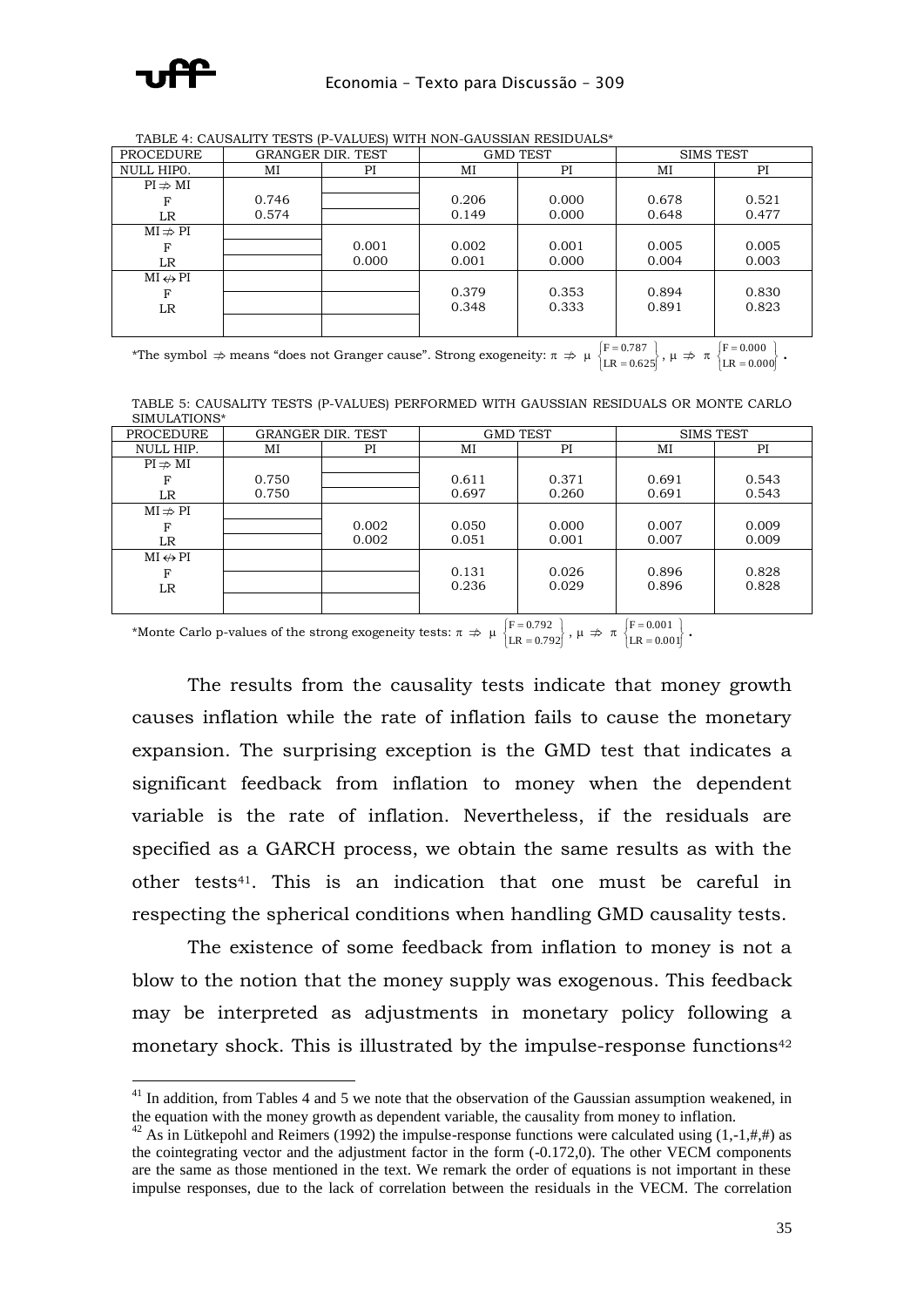

plotted in figure 4. The one standard deviation shock on money growth causes a period of fluctuations in this series until it achieves its new steady state point. Indeed, beyond period 27 the impulse functions are statistically different from zero, with p-values near 0%, which back this claiming.



The impulse in the monetary expansion leads to a permanent increase in the inflation rate but conversely an inflationary shock has a transitory and not significant impact on the money growth43. The effect of an inflationary innovation on money growth disappears after 16 months, and during this period, it has an average impact on money growth of 0.044 percent points. By this turn, a monetary shock has a permanent impact on the inflation rate near 0.33 points. When we consider innovations in either inflation or money growth, 76% of the inflation final variation is caused by a monetary shock. This last result shows a feedback effect (around 24%) on the inflation due to the expected inflation. This is illustrated by the variance decomposition of forecast error of the inflation, depicted in figure 5. Thus, we conclude that the existing "persistence" in the inflation was due mainly to

coefficient between them is 0.102 and is not significant with a p-value above 40%. Furthermore, they are orthogonal since we can not reject the hypothesis of a zero inner value  $(=0.005)$  with a p-value of 0.179.

<sup>&</sup>lt;sup>43</sup> The persistence is measured by taking the value to which converged the inflation over its initial impulse value. The persistence equals to 8.2%.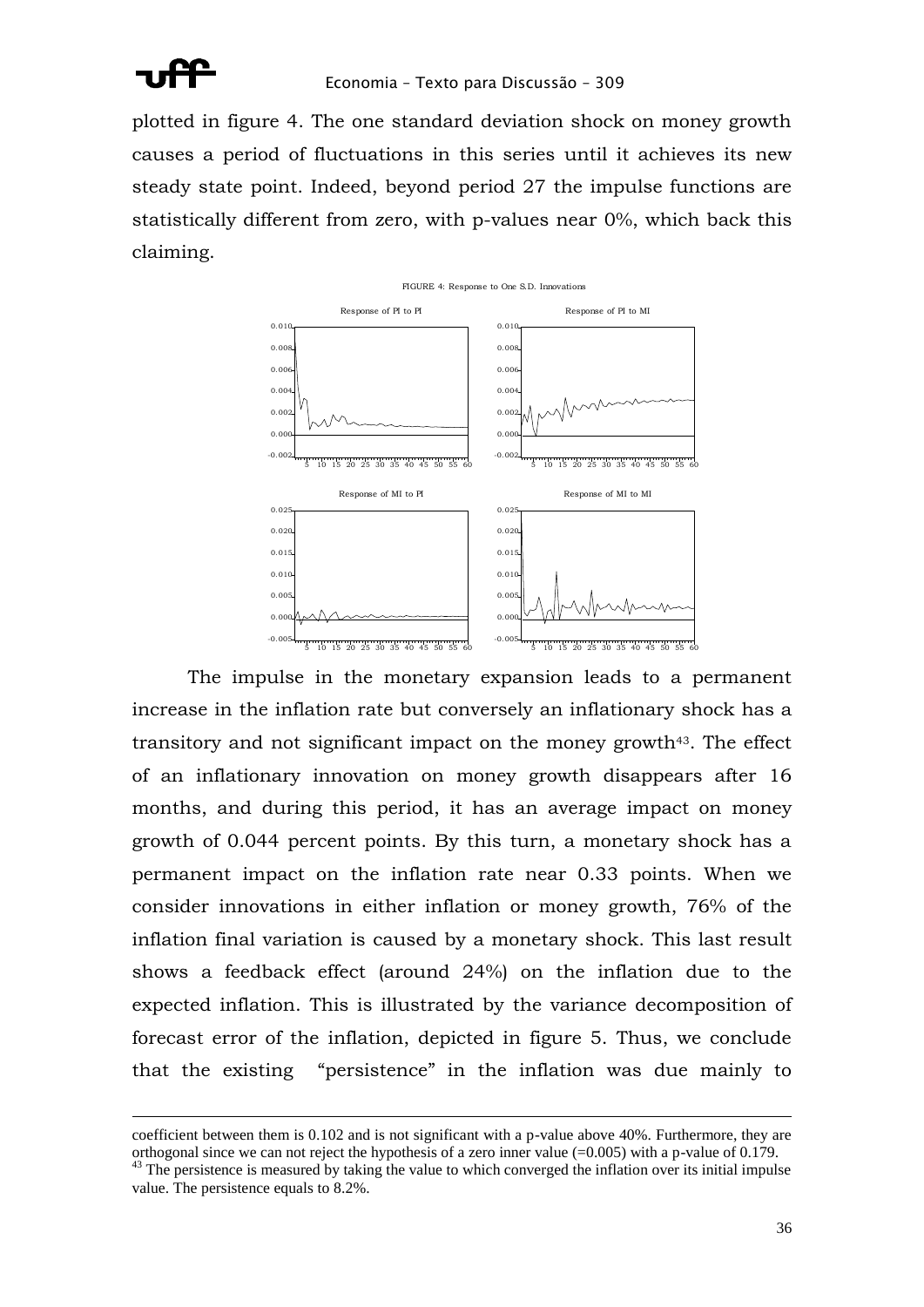

-

monetary causes, rather than being caused by disturbances that came about in the "real side" of the economy.



We can conclude that there is enough evidence to validate the hypothesis that money growth is strongly exogenous<sup>44</sup> in what concerns the inflation rate, between 1966 and 198545. Evidence shows that the causality is unidirectional and moves from money expansion to inflation. This means that the money supply was not passive and it was econometrically exogenous with respect to the price determination.

<sup>&</sup>lt;sup>44</sup> Because it is weakly exogenous for the inflation parameters of interest in its conditional model, and MI is not Granger-caused by PI.

<sup>&</sup>lt;sup>45</sup> If we use the amplified monetary aggregate M2 (M1 plus government bonds held by the public) as money definition, we will conclude that the money growth G-caused the rate of inflation and the inflation G-caused the money growth. Both series are  $I(1)$  and they cointegrate, but the theoretical vector  $(1,-1)$ , as expected, is marginally accepted (p-value of 0.082). The hypothesis of weak exogeneity is rejected in both directions. Thus the causality relation it was only in the Granger sense, and a clear feedback occurred in both directions. These results are not surprising, since the public bonds return (the overnight deposits remuneration), during the period, where tightly associated with the rate of inflation. Moreover, due to the ever-growing inflation and the host of financial innovations, the M2 fraction corresponding to the bond stock increased steadily (from 13% in 1966.01 to 70% in the end of the period). However, these results are sharply different from the previous findings of Pastore (1997). Moreover, this conclusion has only theoretical interest and no practical meaning in explaining the money exogeneity. The reasons are that the overnight deposits were not accessible by the greatest part of the agents, during almost the whole period, and their liquidity, even being near the primary money, were far from being instantaneous. Thus, the M2 aggregate can not be taken, to this period, as the money representative concept.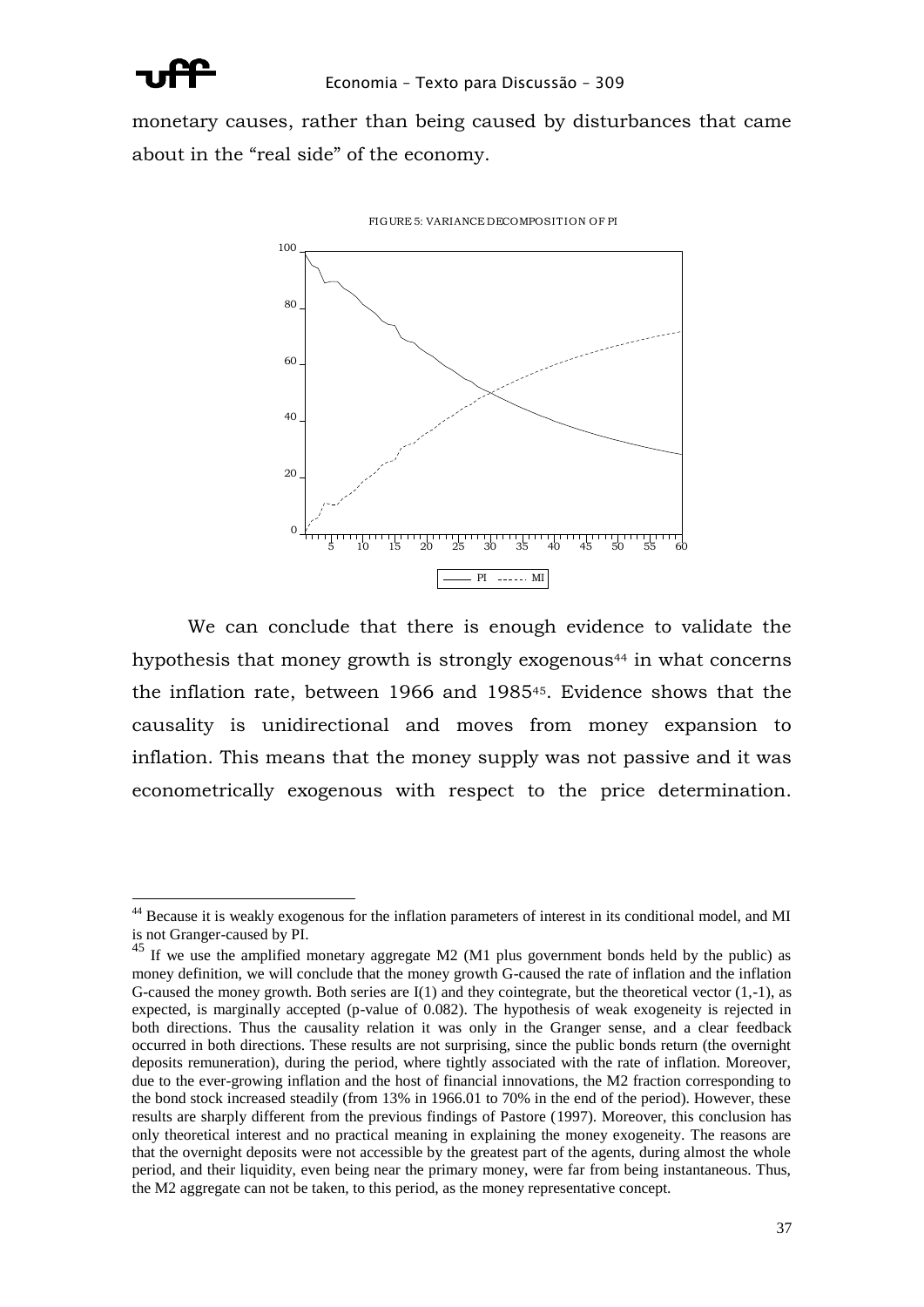

Moreover, it is a strong indication that the monetary authority did not follow a reaction curve like equation  $(23)$  as a monetary rule<sup>46</sup>.

## **6. Conclusions**

This paper presents tests on the exogeneity of Brazilian monetary supply for the military period from 1966.01 to 1985.12, using monthly data. We chose this period because the macroeconomic policy was more homogenous regarding the inflation stabilization, than if we had included nearby years. The results show the monetary authority worked towards increasing the real interest rate to induce the public bond demand. They also show that, even if between 1974 and 1985 the seigniorage collection was predetermined in a constant level, this policy did not lead to the endogeneity of the money supply since the causality was unidirectional from money growth to inflation rate. All results show that the monetary expansion caused in Granger's sense the inflation rate47. This was probably possible because the MA chose to reduce the base multiplier in order to keep its proportion of seigniorage collection. Therefore, even with (i) a permanent deficit with the seigniorage playing a crucial role in balancing the public accounts, and (ii) a host of financial innovations that led to the money demand contraction, the money supply remained exogenous respecting the rate of inflation. Therefore, Brazilian inflation followed an ever-increasing path without exploding a hyperinflationary process.

We may conclude that money creation influences current and future rates of inflation but, given lagged rates of money creation, past rates of inflation exert no influence on money creation. This is an indication that the rational Cagan's adaptive schemes are not well fitted

<sup>&</sup>lt;sup>46</sup> This conclusion contradicts Marques (1983), Pastore (1994) and especially Pastore (1997), but goes in the same direction of Pastore (1990). We suppose that differences in the methodologies and in data frequency can explain the divergence between our results and what could be regarded as the "accepted wisdom" among Brazilian economists.

 $<sup>7</sup>$  The fact that all tests achieved the same results demonstrates they are robust to the applied</sup> noncausality-type test. Moreover, our empirical trials reveal the violation of homoskedasticity and normality assumptions, in general do not affect very seriously the causality tests performance. Nevertheless, some carefulness must be taken when performing the Geweke, Meese, and Dent test.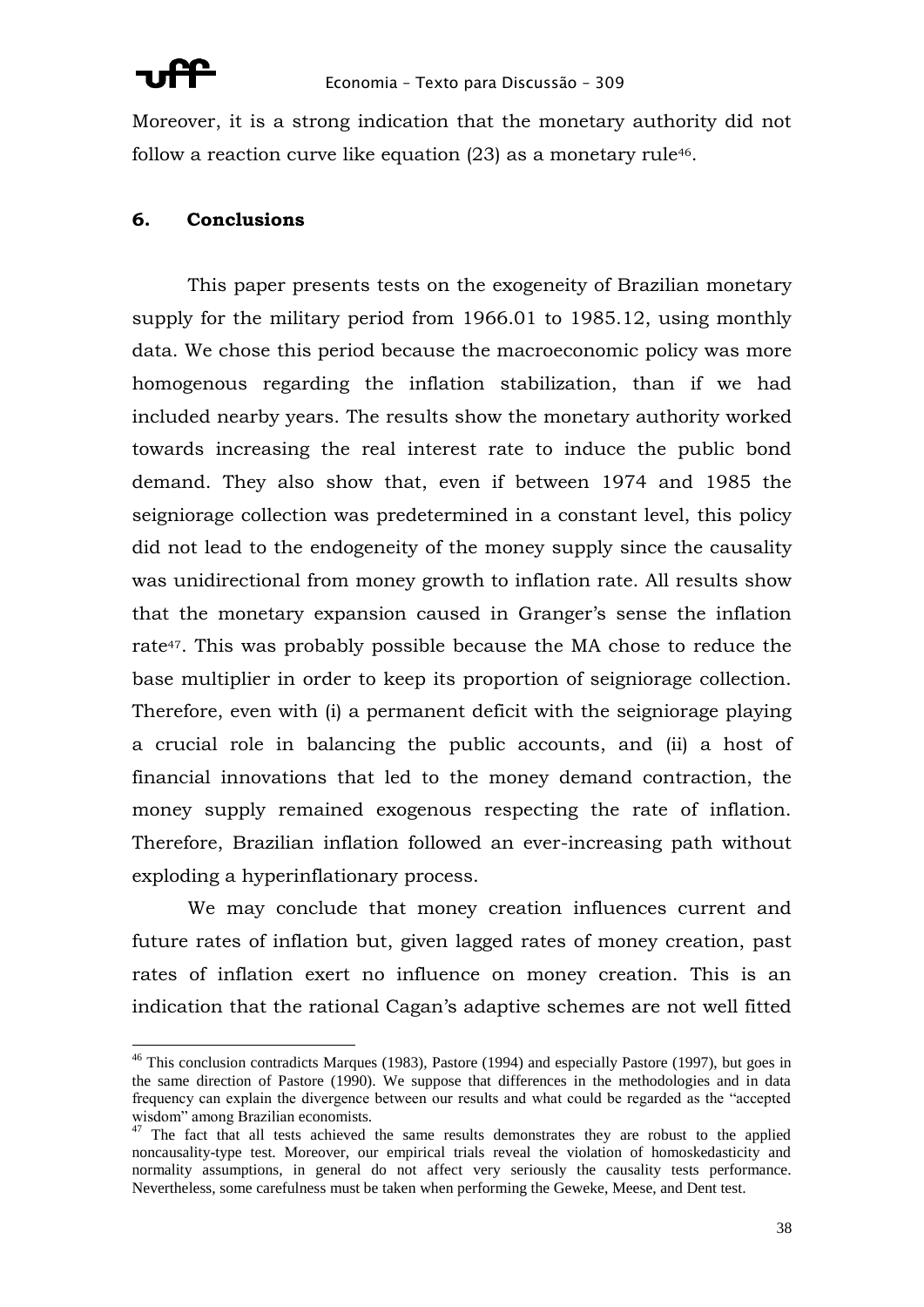to the Brazilian economy. It also contrasts sharply with an existing tradition among Brazilian economists that assumes the monetary policy was completely passive during the seventies and eighties.

Indeed, our result reveal the monetary policy was executed in an independent way, i.e., the rule that guided the monetary execution was taken exogenously respecting the considered model and the rate of inflation. Therefore, we postulate that the monetary authority chose to finance a rough fraction<sup>48</sup> of the public deficit by issuing money, which explains the intermittent growth of the monetary expansion and the rate of inflation. This policy conduction generated a vicious cycle because, by exacerbating the already volatile inflation expectations, it introduced a feedback in the inflation growth. In addition, it provoked the uninterrupted growth of the debt-service payments and consequently, the continuous increase of the nominal public deficit<sup>49</sup>.

To reject the causality from prices to money does not mean to propose there was rigid monetary control. This depended on the monetary regime. In the regime described in section 2, the monetary authority is able to fulfill almost any target of money stock. Compelled by the public deficits, it may refuse to buy public bonds in the open market and then impose upon the fiscal authority the cost of increasing the real interest rate through the primary auctions. In the Brazilian regime, this responsibility was the burden of the Central Bank. It was enough that the real interest was restricted to fluctuate between a given range, to determine the deficit monetization through the repurchase agreements. In this regime, the monetary control was indirect and the instruments less efficient, but they were enough to manage an independent monetary policy from the inflation variations. Perhaps

<sup>&</sup>lt;sup>48</sup> We estimate that the deficit proportion financed with issuing money oscillated between 50.8% and 13.7% (these values correspond respectively to 1966 and 1985), with an average value of 39.1%. We note that this decrease is due to the money demand contraction that occurred during the period, reduced the ability to collect seigniorage, and so augmented the burden of the financing with public debt.

<sup>&</sup>lt;sup>49</sup> We estimate that between 1966 and 1985 the proportion of the public deficit due to the nominal debtservice increased from 34.8% to 83.1%, while the real service decreased from 7.0% to 1.7%. At the same time, the nominal deficit as a GDP fraction rose from 2.9% to 17.2%, and the operational deficit from 2.1% to 3.2%.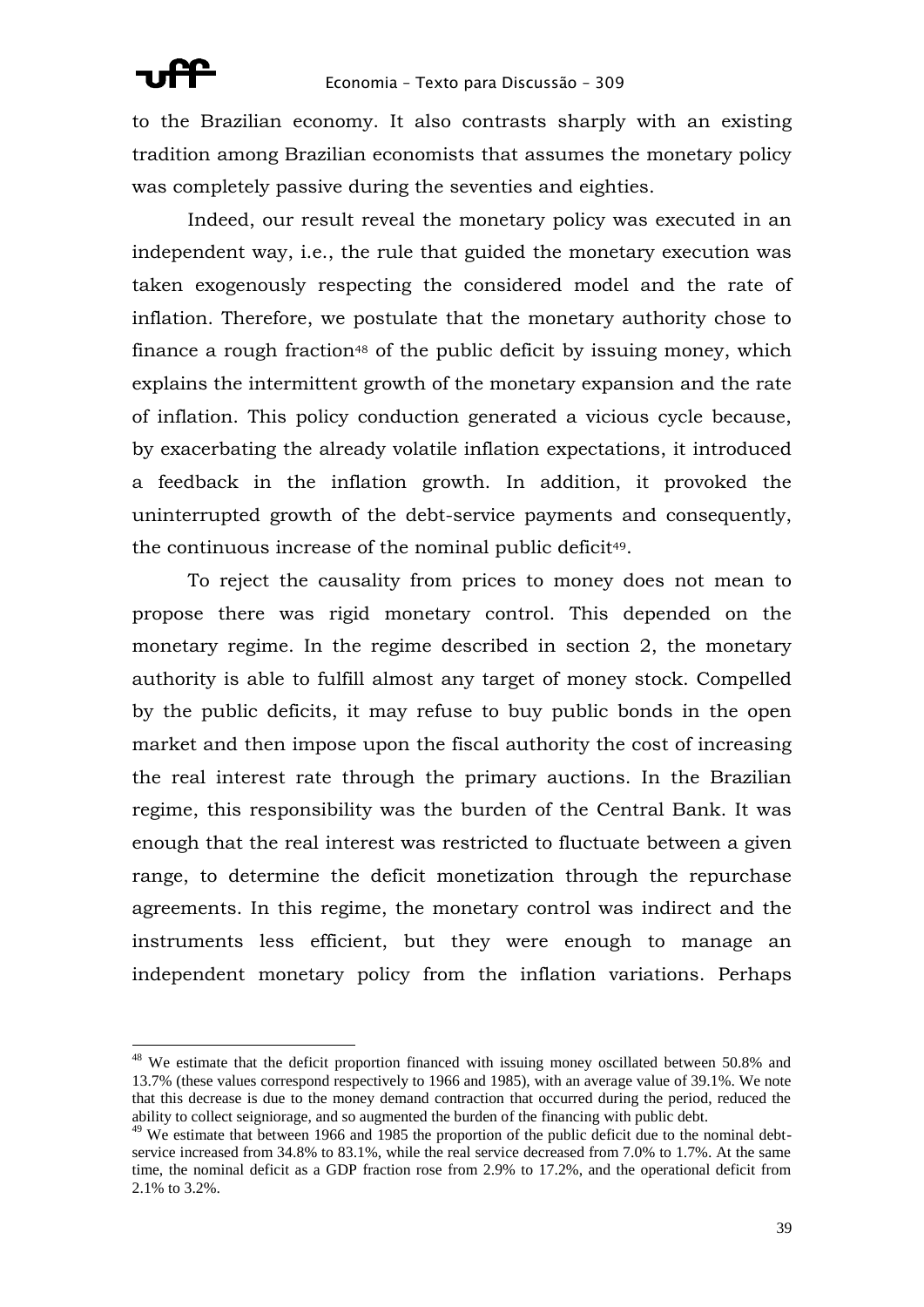

these are somewhat old monetarist ideas, but we can not deny they stamped their mark on the data.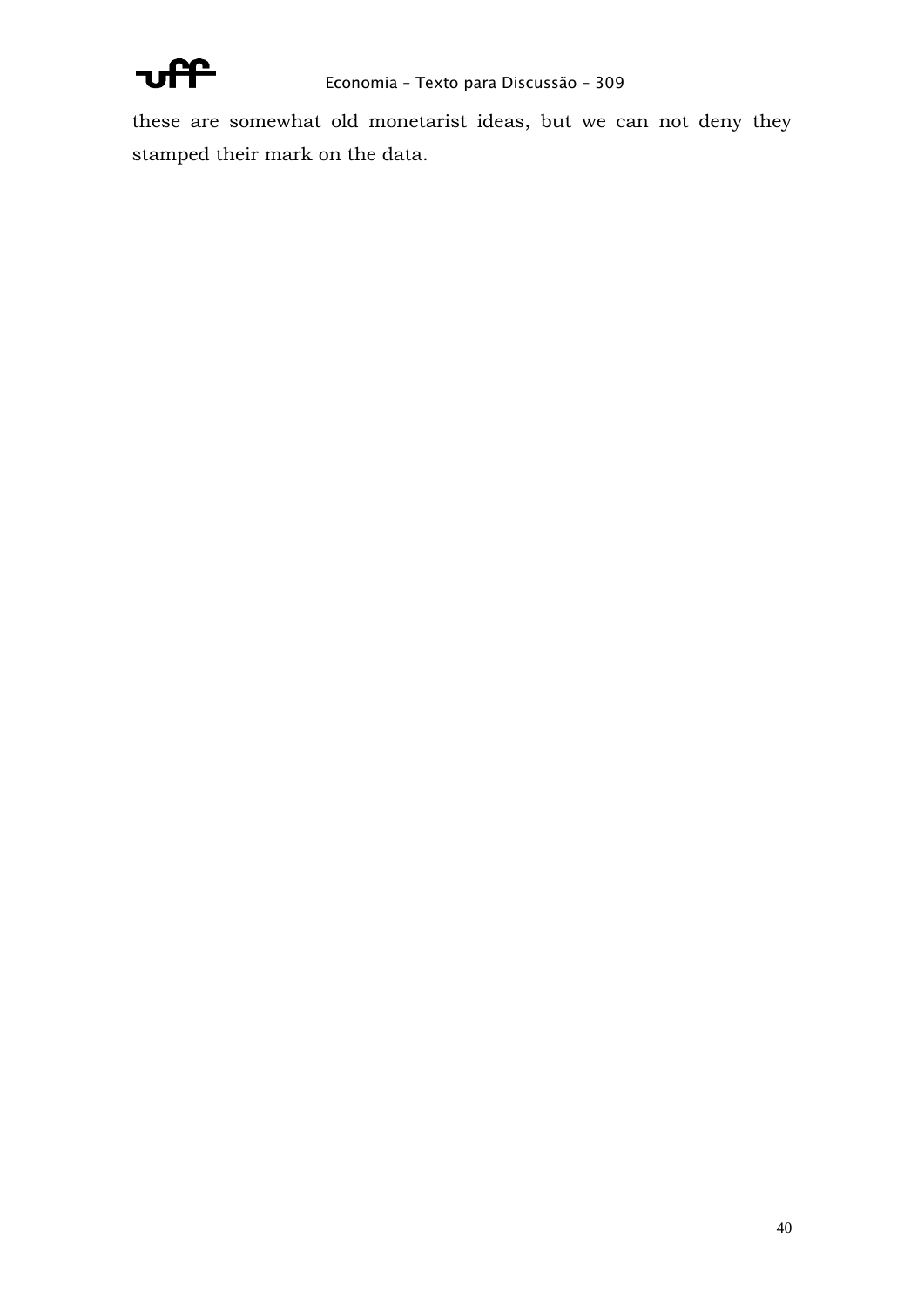

### **References**

Alesina, A. 1989. "The End of Large Public Debts", in Giavazzi, F. and Spaventa, L. (Eds.), High Public Debt: The Italian Experience". Cambridge: Cambridge University Press, 1989.

Ardeo, V. & Giambiagi, F. 1988. "PIB Trimestral a Preços Correntes para o Período 1980/1988: Resultados Aproximados". Boletim Conjuntural, IPEA/INPES no.5, out..

Banerjee, A., Dolado, J.J., Galbraith, J.W. & Hendry, D.F. 1993. "Cointegration, Error Correction, and the Econometric Analysis of Non-Stationary Data". Oxford: Oxford University Press.

Barro, R. 1974. "Are Government Bonds Net Wealth?", in Barro, R. "Money, Expectations, and Business Cycles". New York: Academic Press, 1981.

Barro, R. 1978. "Public Debt and Taxes", in Barro, R. op. cit..

Barro, R. 1979. "On the Determination of the Public Debt", in Barro, R. op. cit..

Barro, R. 1986. "U.S. Deficits since World War I", in Barro, R. "Macroeconomic Policy". Cambridge: Harvard University Press, 1990.

Blanchard, O. & Fisher, S. 1989. "Lectures on Macroeconomics". Cambridge: The MIT Press.

Bodin, P.M. 1988. "Keynes, Sargent e o Papel da Politica Monetaria em um Plano de Estabilizacao". Pesquisa e Planejamento Economico 18: 145-160.

Bruno, M. & Fischer, S. 1990. "Seigniorage, Operating Rules, and the High Inflation Trap". The Quarterly Journal of Economics: May 353- 374.

Cagan, P. (1956) "The Monetary Dynamics of Hyperinflation", in Friedman, M. (Ed.), "Studies in the Quantity Theory of Money". Chicago: The University of Chicago Press.

Campbell, J.Y. & Perron, P. 1991. "Pitfalls and Opportunities: What Macroeconomists Should Know About Unit Roots". Cambridge: NBER Macroeconomics Annual

Carneiro, D. D. & Werneck, R.L.F. 1992. "Public Savings and Private Investment: Requirements for Growth Resumption in the Brazilian Economy". Working Paper 283: Departamento de economia, PUC, RJ.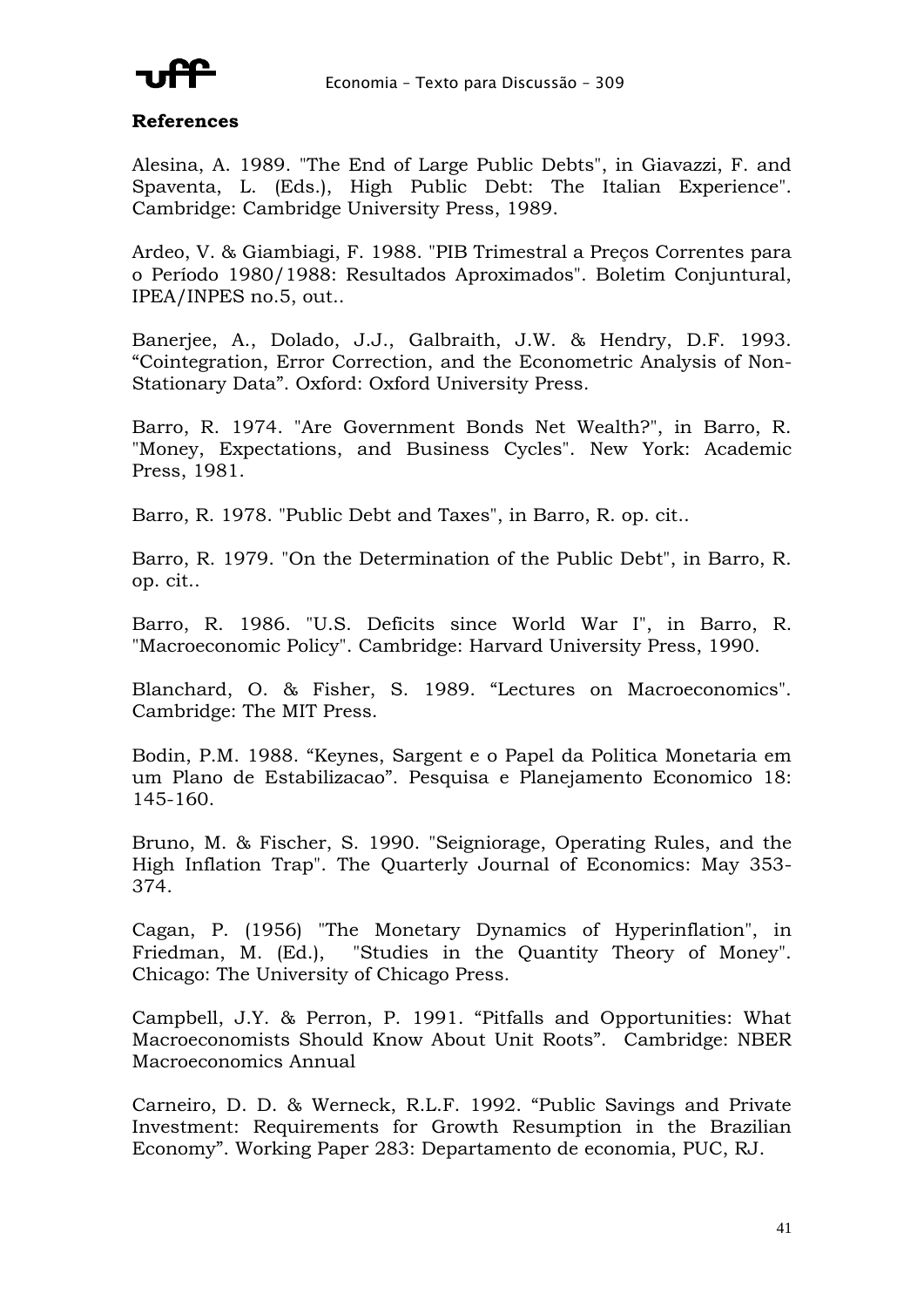

Carneiro, D. D., Werneck, R.L.F. & Garcia, M.G.P 1993. "Strengthening the Financial Sector in the Brazilian Economy". Working Paper 307: Departamento de Economia, PUC, RJ.

Cerqueira, L.F. 1993. "Demanda por Moeda, Regressoes Espurias e Niveis de Instabilidade Hiperinflacionarias". Departamento de Economia, PUC, RJ, unpublished.

Cerqueira, L.F. 1998. "Bootstrapping ADF and Ouliaris, Park, and Phillips Unit Root Tests: An Analysis of the DGP's of Brazilian Macroeconomic Time Series". Département d'économique, Université Laval, unpublished.

Cheung, Y.W & Lai, K.S. 1993. "Finite Sample Sizes of Johansen's Likelihood Ratio Tests for Cointegration". Oxford Bulletin of Economics and Statistics 55: 313-328

Contador, C.R. 1978. "A Exogeneidade da Oferta de Moeda no Brasil". Pesquisa e Planejament Economico, agosto.

Dagenais, M.G. & Dufour, J-M. 1991 "Invariance, Nonlinear Models, and Asymptotic Tests". Econometrica: 59: 1601-1615.

Diba, B.T. & Grossman, H.I. 1988. "Rational Inflationary Bubbles?". Journal of Monetary Economics 21:35-46.

Dolado, J.J. & Lütkepohl, H. 1996. "Making Wald Tests Work for Cointegrated VAR Systems". Econometric Reviews 15: 369-386.

Dufour, J-M. & Khalaf, L. 1994. "Simulation Based Finite and Large Sample Inference Methods in Seemingly Unrelated Regressions". C.R.D.E, Université de Montréal, unpublished.

Ensgsted, T. 1994. "The Classic European Hyperinflations Revisited: Testing the Cagan Model Using a Cointegrated VAR Approach". Economica 61:331-343.

Ericsson, N.R. & Irons, J.S. 1994. "Testing Exogeneity". Oxford: Oxford University Press.

Giles, J.A & Mirza, S. 1998. "Some Pretesting Issues on Testing for Granger Noncausality". University of Victoria, unpublished. Gonzalo, J. 1994. "Five Alternative Methods of Estimating Long Run Equilibrium Relationships". Journal of Econometrics 60: 203-233.

Granger, C.W.J. 1986. "Developments in the Study of Cointegrated Economic Variables". In Engle, R. & Granger, C. (Eds.), Long-Run Economic Relationships: Readings in Cointegration. New York: Oxford Univ. Press, 1991.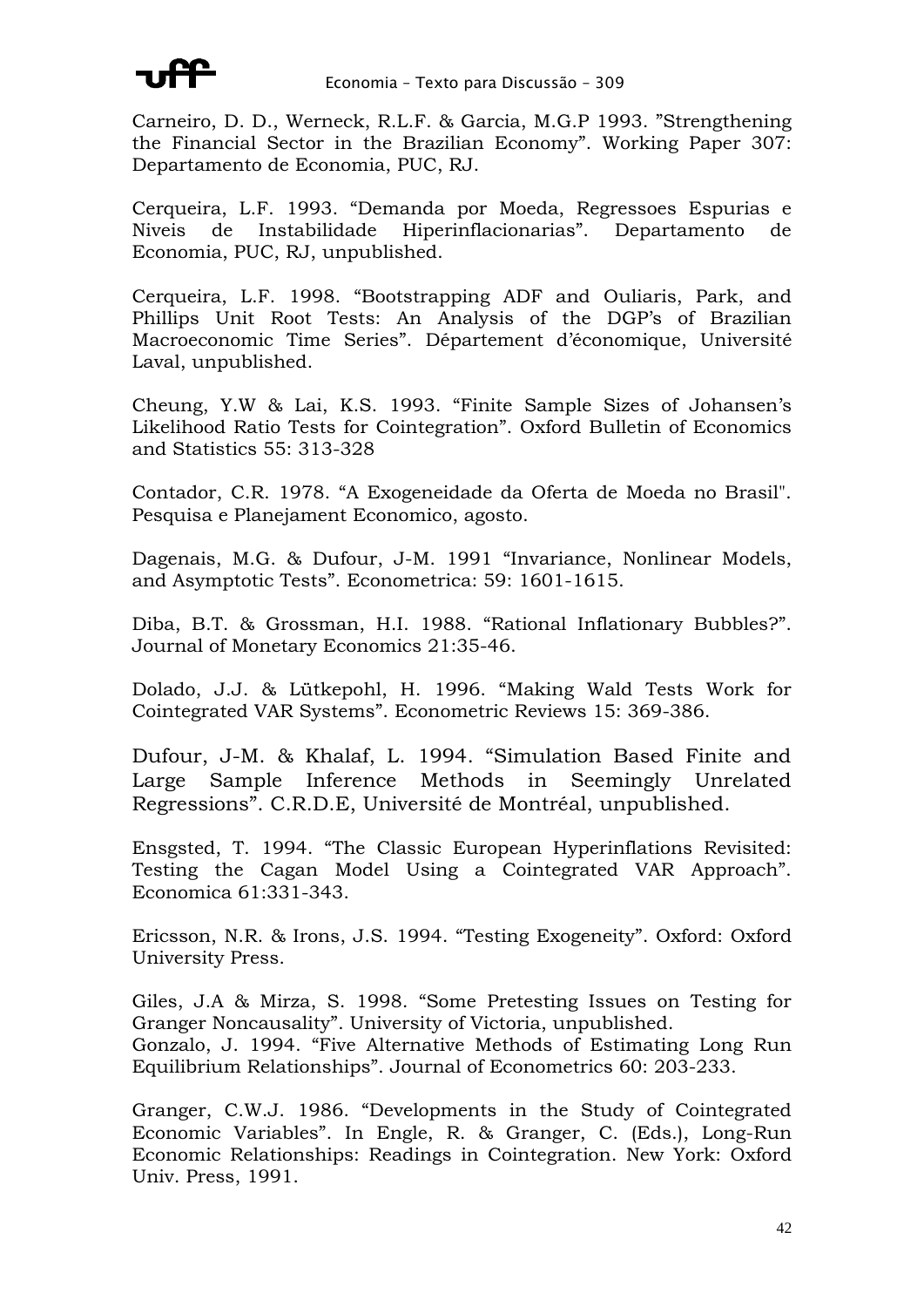

Granger, C.W.J. & Newbold, P. 1986. "Forecasting Economic Time Series". 2nd edition, San Diego: Academic Press.

Green, W. 1990. "Econometric Analysis". New York: Macmillan.

Hamilton, J.D. 1994. "Time Series Analysis". Princeton: Princeton University Press.

Hansen, H. & Juselius, K. 1995. "Cats in Rats – Cointegration Analysis of Time Series". Evanston: Estima.

Harvey, A.C. 1990a. "The Econometric Analysis of Time Series". Exeter: Philip Alan.

Harvey, A.C. 1990b. "Forecasting, Structural Time Series and the Kalman Filter". Cambridge: Cambridge University Press.

Issler, J.V. & Lima, L.R. 1997. "Public Debt Sustainability and Endogenous Seigniorage in Brazil: Time-Series Evidence from 1947-92". Working Paper: Graduate School of Economics – EPGE, Fundacao Getulio Vargas.

Jeong, J. & Maddala, G.S. 1993. "A Perspective on Application of Bootstrap Methods in Econometrics". In Maddala, G.S., Rao, C.R., Vinod, H.D. (Eds.) «Handbook of Statistics», vol. 11, Elsevier Science Publishers.

Johansen, S. 1991. "Estimation and Hypothesis Testing of Cointegration Vectors in Gaussian Vector Autoregressive Models". Econometrica 59: 1551-1580.

Johansen, S. 1995. "Likelihood-Based Inference in Cointegrated Vector Auto-Regressive Models". New York: Oxford University Press.

Johansen, S. & Juselius, K. 1990. "Maximum Likelihood Estimation and Inference on Cointegration - with Applications to Demand for Money". Oxford Bulletin of Economics and Statistics 52: 169-210.

Koop, G., Pesaran, M.H. & Potter, S. M. 1996. "Impulse Response Analysis in Nonlinear Multivariate Models". Journal of Econometrics 74: 119-147.

Lee, T-W. & Tse, Y. 1996. "Cointegration Tests with Conditional Heteroskedasticity". Journal of Econometrics 73: 401-410.

Li, H. & Maddala, G.S. 1996. "Bootstrapping Time Series Models". Econometric Review 15: 115-158.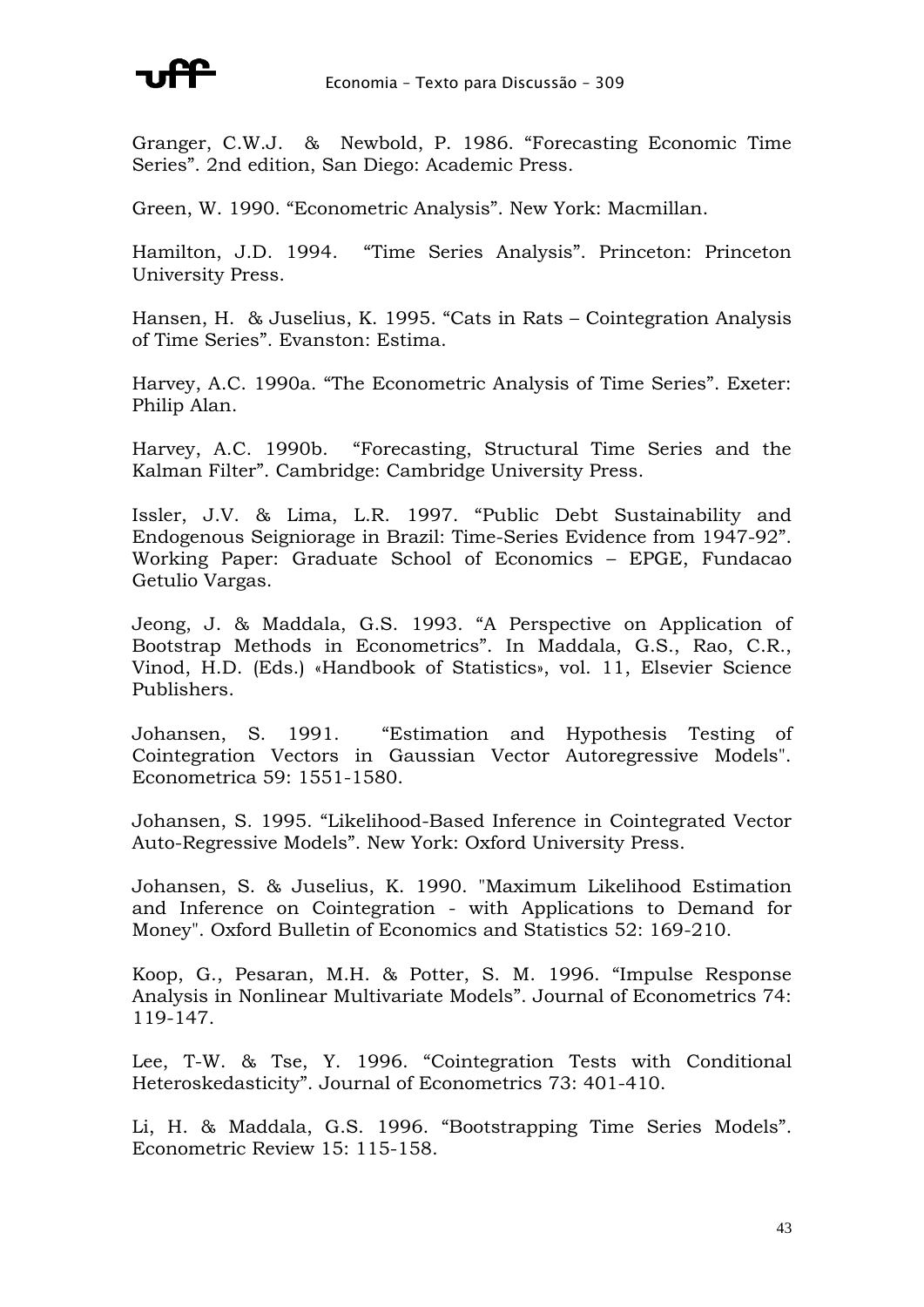

Lütkepohl, H. & Reimers, H-E. 1992. "Impulse Response Analysis of Cointegrated Systems". Journal of Economic Dynamics and Control 16: 53-78.

Marques, M.S. 1983. "Moeda e Inflação: A Questão da Causalidade". Revista Brasileira de Economia 37: 13-38.

Marques, M.S. & Werlang, S.R. 1989. "Moratória Interna, Dívida Pública e Juros Reais". Pesquisa e Planejament Economico 19: 19-44.

McCallum, B.T. 1989. "Monetary Economics: Theory and Practice". New York: Macmillian.

Novaes, A.D. 1991. "Um Teste da Hipótese de Inflação Inercial no Brasil". Pesquisa e Planejament Economico 21: 377-396.

Pastore, A.C. 1991. "Déficit, Dívida Pública, Moeda e Inflação: uma Resenha", mimeo.

Pastore, A.C. 1995. "Deficit Publico, a Sustentabilidade do Crescimento das Dividas Interna e Externa, Senhoriagem e Inflacao: Uma Analise do Regime Monetario Brasileiro". R. de Econometria 14(2): 177-234.

Pastore, A.C. 1997. "Passividade Monetaria e Inercia". Revista Brasilleira de Economia 51: 1-51.

Pindick, R.S. & Rubinfeld, D.L. 1981. "Econometric Models and Economic Forecasts". 2nd Edition. Singapore: McGraw Hill.

Rossana, R.J. & Seater, J.J. 1995. "Temporal Aggregation and Economic Time Series". Journal of Business and Economic and Statistics 13(4): 441-451.

Sargent, T. 1984. "Stopping Moderate Inflations: The Methods of Poincaré and Thatcher", in Dornbusch, R. e Simonsen, M.H. (Eds.) "Inflation, Debt, and Indexation". Cambridge: The MIT Press. Sargent, T. 1987. "Macroeconomic Theory". San Diego: Academic Press.

Sargent, T. & Wallace, N. 1973. "Rational Expectations and the Dynamics of Hyperinflation", in Lucas, R. e Sargent, T. (Eds.) "Rational Expectations and Econometric Practice". Minneapolis: The University of Minnesota Press, 1981.

Sargent, T. & Wallace, N. 1975. "Rational Expectations, the Optimal Monetary Instrument, and the Optimal Money Supply Rule", in Lucas, R. e Sargent, T. (eds.) op. cit..

Sargent, T. & Wallace, N. 1976. "Rational Expectations and the Theory of Economic Policy", in Lucas, R. e Sargent, T. (eds.) op. cit.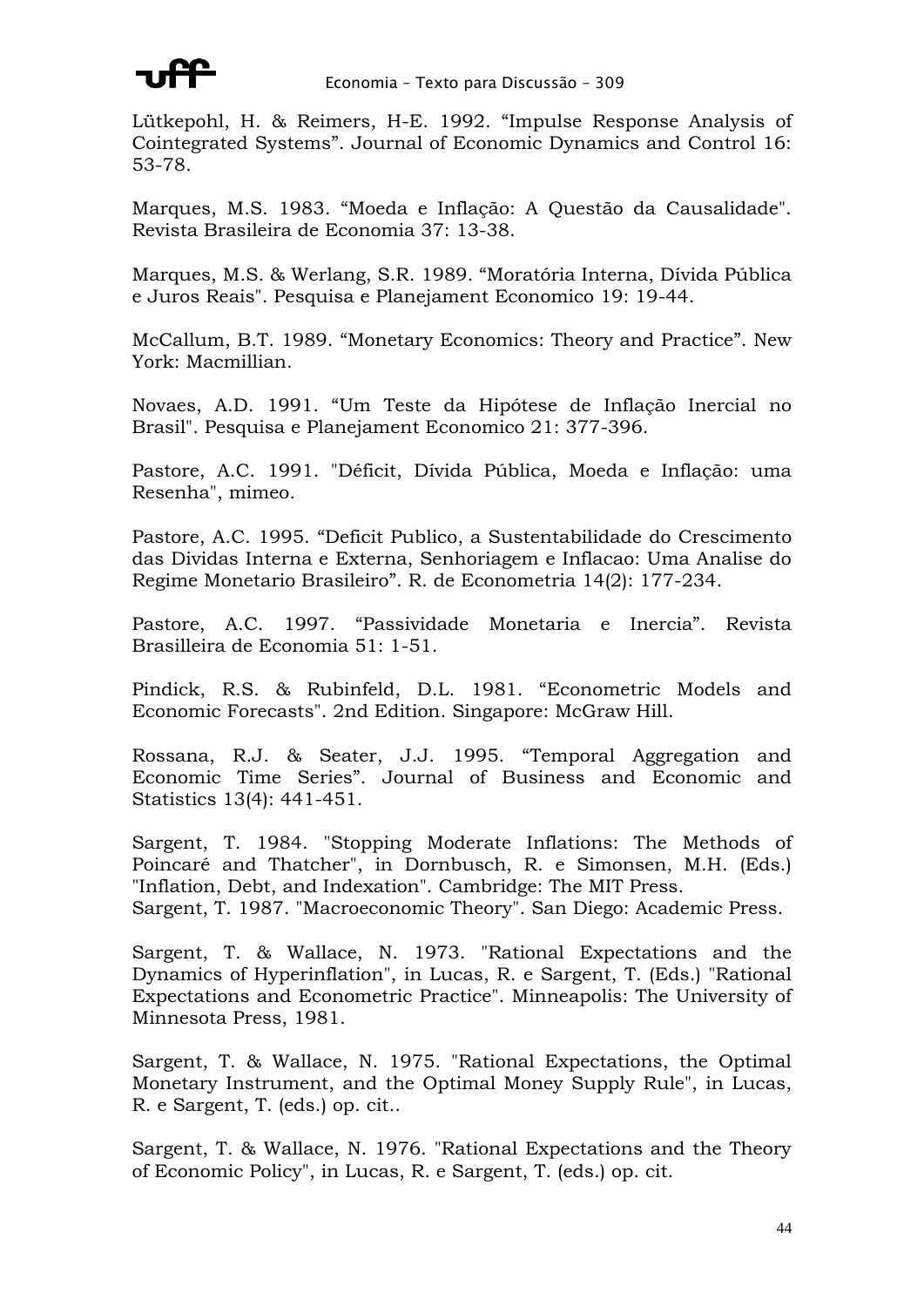

Sargent, T. & Wallace, N. 1982. "Some Unpleasant Monetarist Arithmetic", in Sargent, T. "Rational Expectations and Inflation". New York: Harper & Row, 1986.

Spanos, A. 1990. "Statistical Foundations of Econometric Modeling". Cambridge: Cambridge University Press.

Triches, D. 1992. "Demanda por Moeda no Brasil e a Causalidade entre as Variáveis Monetárias e a Taxa de Inflação: 1972/87". BNDES.

Vinod, H.D. 1993. "Bootstrap Methods: Applications in Econometrics". In Maddala, G.S., Rao, C.R., & Vinod, H.D., (Eds.) op. cit.

Welsh, J.H., 1991. "Rational Inflation and Real Internal Debt Bubbles in Argentina and Brasil?". L.A.M. of the Econometric Society, unpublished.

Working, H., 1960. "Note on the Correlation of Differences of Average in a Random Chain". Econometrica 28: 916-918.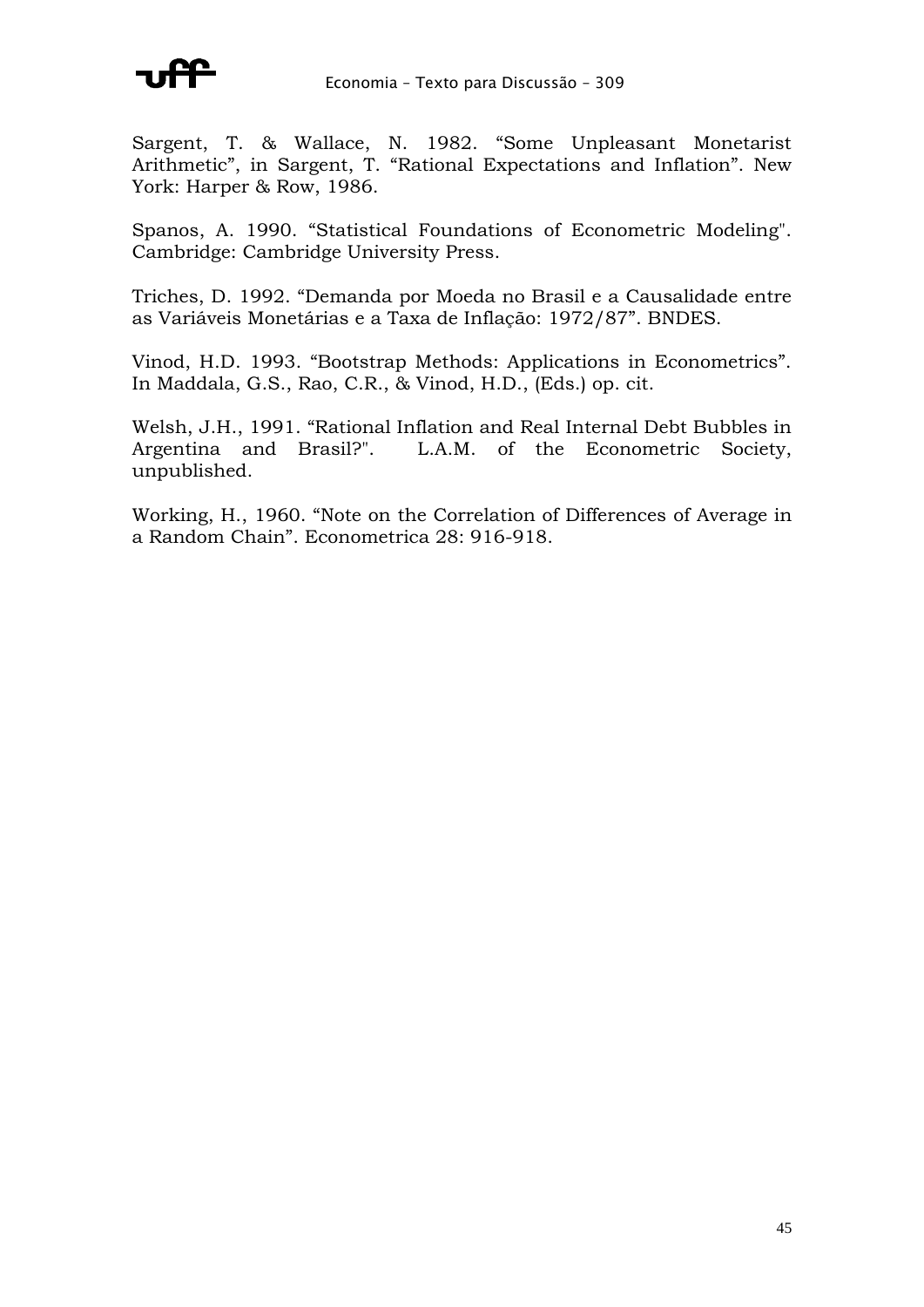

### **Appendix A: Simulating missing values in the public debt series**

The series of public debt between 1964 and 1969 is only available in the last month of the year. In this sense, the alternative, in order to extend the analysis until 1966, is to perform an interpolation procedure to replace the missing data.

We chose to interpolate the series in logarithms (denoted as LD), since it made the estimations easier, and later to invert the simulations to obtain the nominal public debt. We used, as the simulation period, the months from 64.12 (which is the month with the first available data) to 69.12. We chose a longer period than needed to avoid an eventual learning-time inside our sample of interest, where the simulations would take a while until they achieved the long run path.

We first determined if the series had a unit root<sup>50</sup> between 1970.01 and 1973.1251. Tables A.1 and A.2 show the tests results and the respective diagnostics tests<sup>52</sup> to the series in levels.

| TABLE A.1: UNIT ROOT TESTS REPORT |             | PERIOD: 1970.01 TO 1973.12 |            |
|-----------------------------------|-------------|----------------------------|------------|
| <b>SERIES</b>                     | <b>TEST</b> | LAGS                       | ι α        |
|                                   | ADF         |                            | $-2.358$   |
|                                   | ÞР          |                            | $-2.874$   |
|                                   | ADF         |                            | $-6.594**$ |
|                                   | DD          |                            | -8.622**   |

Notes: ADF and PP tests specified with trend term. The symbol (\*\*) represents rejection of the null of a unit root at the 1% significance level.

| TABLE A.2 ADF TEST: RESIDUALS DIAGNOSTICS |  |
|-------------------------------------------|--|
|                                           |  |

| .929<br>$DW=1$    | 792<br>$21=0$<br>. | 1=0.647<br>' MU' | .384<br>$LM(4)=0$ | $BJ=0.470$ |  |
|-------------------|--------------------|------------------|-------------------|------------|--|
| 754<br>$AIC = -5$ | SIC<br>∵ `≔--      | .053<br>SER=0    |                   |            |  |
|                   |                    |                  |                   |            |  |

Since LD is integrated of order one, then for any  $k$  LD<sub>t</sub> and LD<sub>t-k</sub> will be cointegrated; see Granger (1991). Therefore, for matter of simulation we can take the static regression of the Engle-Granger two steps procedure, since it represents the long run relation between the

 $50$  The ADF lag truncation was made based on the t-test of significance of the last lagged first difference combined with the information criteria. To the Phillips-Perron test, the choice was done with the Bartlett kernel.

<sup>&</sup>lt;sup>51</sup> This period was chosen since it has resembling features to the former concerning the economic behavior.

<sup>&</sup>lt;sup>2</sup> The notation follows the tradition used in the economic literature. The Durbin-Watson test as the information criteria (Akaike and Schwarz) and standard error regression are reported with the test statistics. The Ljung-Box, the Breusch-Godfrey LM version, and the Bera-Jarque are reported with the respective p-values.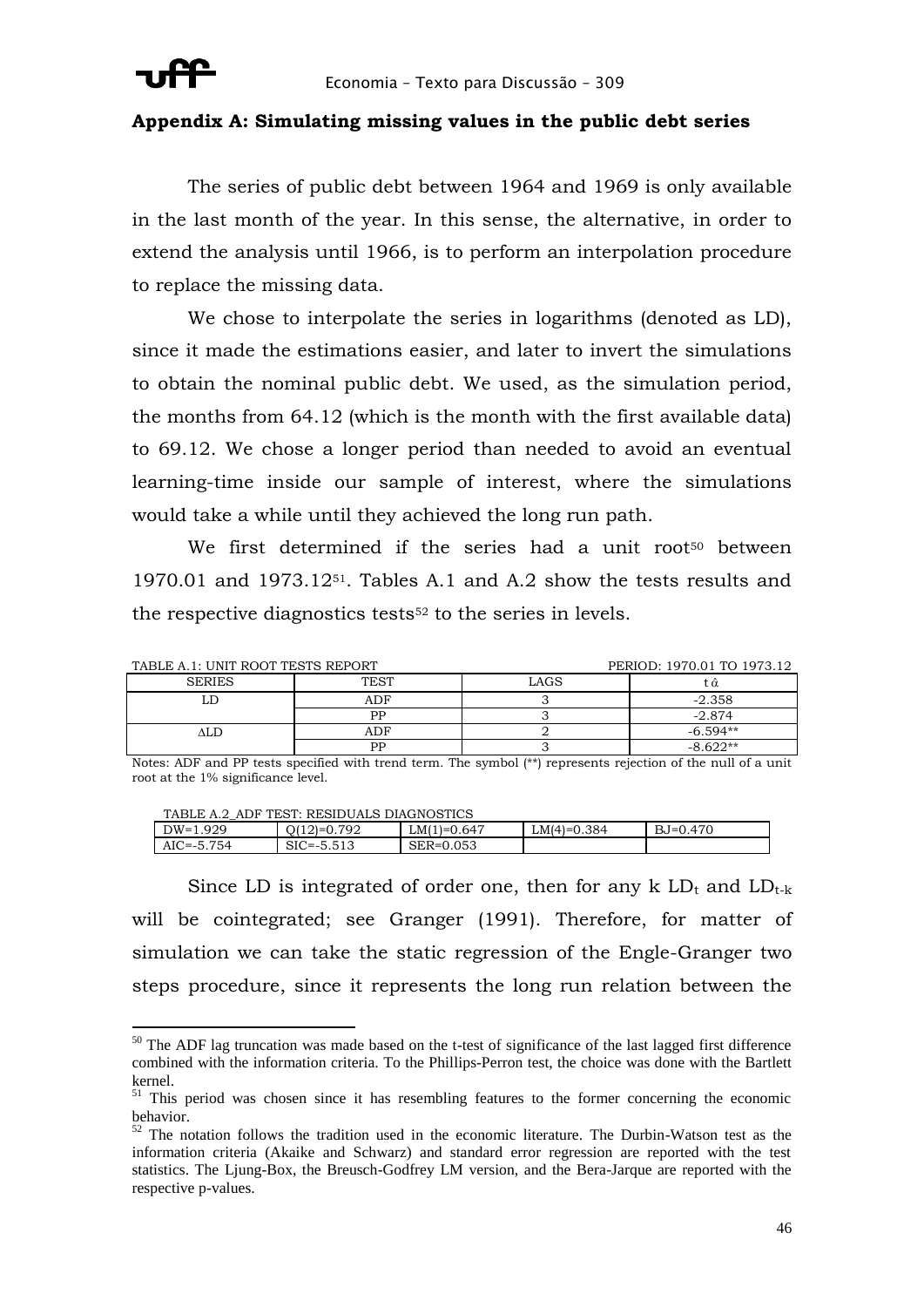

contemporaneous and the series past values53. We decided to add a policy dummy, corresponding to 1971.01 to 1971.07, for controlling the residual normality and improving the simulations on the period 1970/197354. The results are in Table A.3.

| DEPENDENT VARIABLE: LD |               |  |               |                           |                |  |
|------------------------|---------------|--|---------------|---------------------------|----------------|--|
|                        | Variable      |  |               | P-value                   |                |  |
|                        |               |  | -3.141539     | 0.0004                    |                |  |
|                        |               |  | 0.014701      | 0.0005                    |                |  |
|                        | D717          |  | $-0.068662$   | 0.0054                    |                |  |
|                        | $LD(-1)$      |  | 0.577799      | 0.0000                    |                |  |
| $R^2=0.991$            | $DW=1.721$    |  | SER=0.049     | $\hat{\alpha} = -6.507**$ | $lags=0$       |  |
|                        |               |  |               |                           |                |  |
| $Q(12)=0.440$          | $LM(1)=0.887$ |  | $LM(4)=0.207$ | $BJ=0.081$                | $SIC = -5.854$ |  |

TABLE A.3: ENGLE-GRANGER COINTEGRATION TEST

Note: The symbol (\*\*) represents rejection of the null of a unit root at the 1% significance level.

Given the second step unit root test statistic is well above the rejection value of 1% (-4.665), we do not have to worry about the introduction of the policy dummy in the long run equation.

We then drew from a normal distribution an error series with similar characteristics (maximum, minimum, mean, variance and kurtosis), in the range from 1964.12 to 1973.12, to the residuals of the first step procedure. We then performed the simulation for the period 1965.01/73.12 using the coefficient estimation from the equation above and with start value taken from 1964.12. The forecast evaluation to the sample 1970.01/73.12 is in the table below.

We notice that the forecast looks good, with no systematic bias and forecast error coming from random factors. In figure A.1, we show the observed and the simulated series during 1964.12/1973.12. The simulations computed for the period 1965.12/1969.12 was then matched with the original public debt series.

 $53$  A more natural way of performing the simulation would be to employ the ARIMA process implied by the series unit root test. However, the simulations with autoregressive processes presented periods of learning with striking volatility that extended until 1967. For this reason, we decided to abandon this alternative. We could also have interpolated the series by running an OLS regression of each month against December and then simulating the respective missing value with the estimated equation. Nevertheless, this procedure can only work with flow variables. With stock variables this method produced at the beginning of each simulated year a cycle not supported by the behavior of the remaining years.

<sup>&</sup>lt;sup>54</sup> We tried several statistical specifications and this was that led to the best goodness of fit.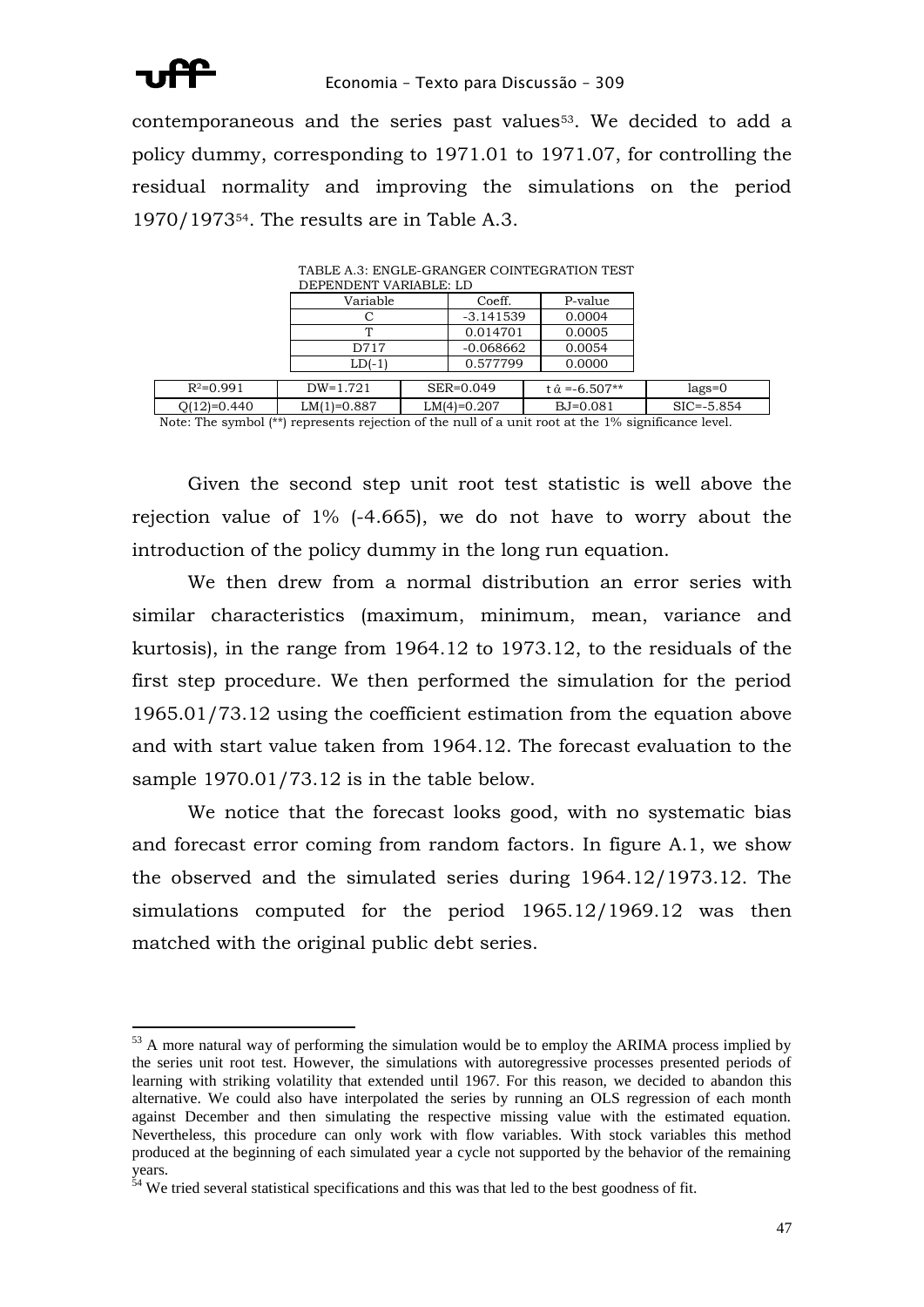TABLE A.4: GOODNESS OF FIT

| Root Mean Squared Error            | 0.006 |
|------------------------------------|-------|
| Root Mean Squared Percentage Error | 1.471 |
| Mean Absolute Error                | 0.051 |
| Mean Absolute Percentage Error     | 1.222 |
| Theil Inequality Coefficient       | 0.007 |
| <b>Bias Proportion</b>             | 0.028 |
| Variance Proportion                | 0.030 |
| Covariance Proportion              | 0.967 |

FIGURE A.1: PUBLIC DEBT OBSERVED AND SIMULATED (SERIES IN LOGS)



**Appendix B: Disaggregating the output index series**

Since the pioneer paper of Working (1960), it is a well-known fact that temporal aggregation has statistical implications on the time series properties. As pointed out in the work of Rossana and Seater (1995) the temporal aggregation causes substantial losses of information about the underlying data processes. They argue that non-aggregated data is governed by complex time series processes with much low frequency cyclical variation, whereas aggregated data is governed by simpler processes without the same rich cyclical pattern. Cycles of much more than a year's duration in the monthly data are reduced when the data is aggregated. Moreover, the aggregated data shows more long-run persistence than the underlying disaggregated data.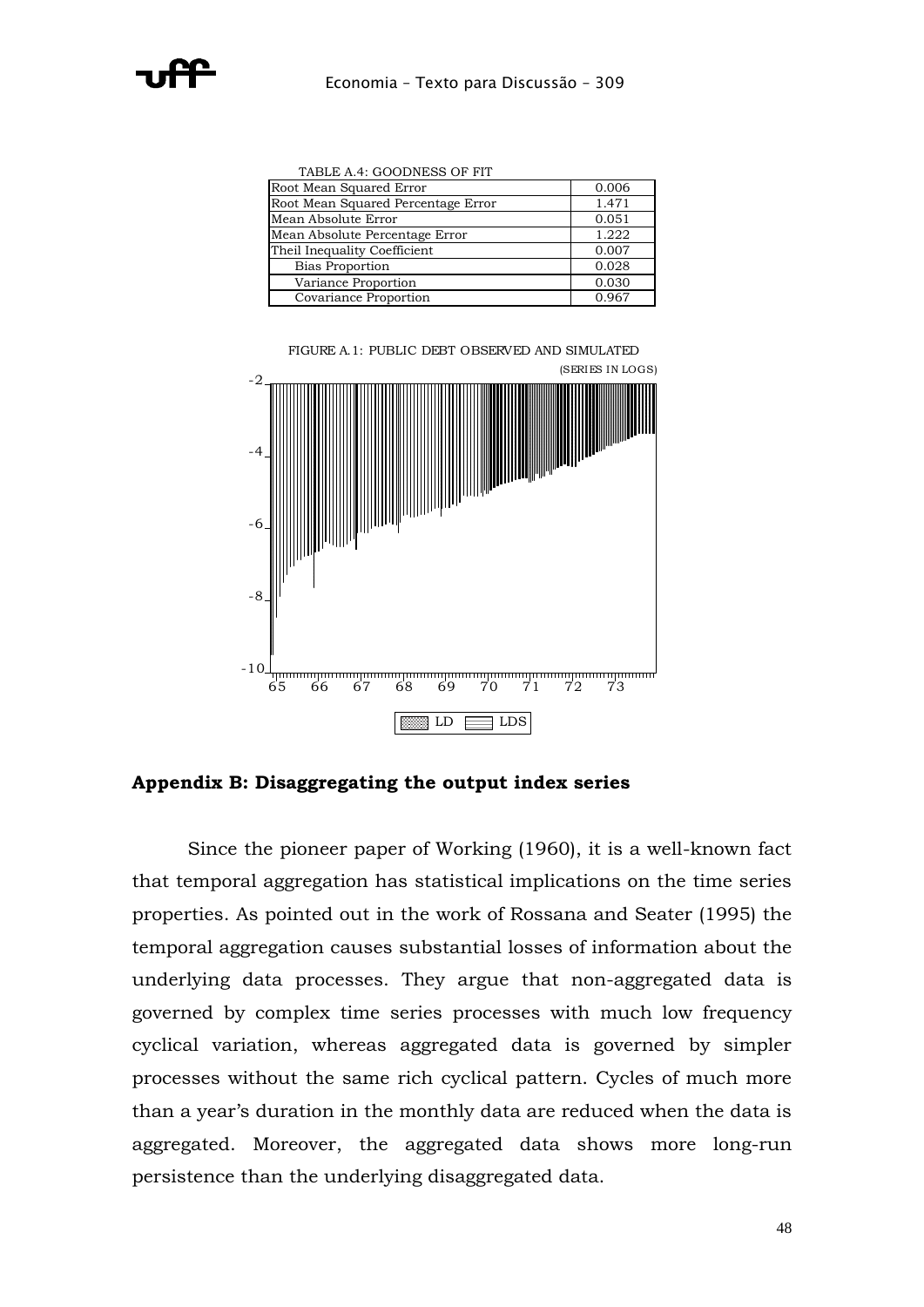For all the above reasons, we decided to interpolate the Brazilian GDP index quarterly series (YQ). This series is constructed by matching the IBGE index product with the index computed by Rossi (1988); see Cerqueira (1993).

Our empirical strategy was to determine the series AR(1) representation, between 1966.1 and 1991.455, using the equation provided by the unit root level test reported below.

| TABLE B.1: UNIT ROOT TESTS REPORT |             |           | PERIOD: 1966.1 TO 1991.4 |
|-----------------------------------|-------------|-----------|--------------------------|
| <b>SERIES</b>                     | <b>TEST</b> | LAGS      | Ω                        |
| YС                                | ADF         |           | $-1.683$                 |
|                                   | РP          |           | $-1.147$                 |
| ΔYO                               | ADF         |           | $-13.464**$              |
|                                   | PP          |           | $-12.982**$              |
| _____<br>.<br>___                 |             | .<br>$-1$ | .                        |

Notes: ADF and PP tests specified without trend term. The symbol (\*\*) represents rejection of the null of a unit root at the 1% significance level.

TABLE B.2\_ADF TEST: RESIDUALS DIAGNOSTICS

| 989<br>$DW =$     | .681<br>$\bigcap_{1 \leq j \leq n} \bigcup_{i=1}^{n}$<br>. | .880<br>$\sim$ 10 $\sim$<br>)1.361=1 | 0.993<br>' اللاب<br>$1 = 1$ | 0.920<br>$LM(3)=C$                | 978<br>$LMl^r$     |  |
|-------------------|------------------------------------------------------------|--------------------------------------|-----------------------------|-----------------------------------|--------------------|--|
| .180<br>$LM(9)=C$ | 0.137<br>∟MI ∶<br>$\lfloor 2 \rfloor = 1$                  | ' 44<br>$\Gamma = 0.1$               | 2.196<br>$AIC =$            | .492<br>$\gamma$ IO.<br>`='<br>OК | 2.840<br>$SER = 2$ |  |
|                   |                                                            |                                      |                             |                                   |                    |  |

Solving the difference equation, given by the ADF test equation, in terms of the variable first difference we got an AR(1) representation with serial correlation coefficient  $\approx 0.9824$ <sup>56</sup>. We then distributed the quarterly series on a monthly basis using the Kalman filtering procedure, given the series followed the above AR(1) process; see Hamilton (1994) and Harvey (1990).

In figure B.1 the interpolated series<sup>57</sup> (YQI) plot is overlapped on the original data. To illustrate the disaggregation impact we report in the next table the monthly GDP series ADF test. The number of first difference lags necessary to correct the serial correlation, and the series stationarity are striking. This result is coherent with our previous findings using the bootstrap technique; see Cerqueira (1998).

<sup>1</sup> 55 We chose a longer period than we need  $ed$  because the Kalman filtering procedure employs backwards and forwards estimation  $s$ , which demands some space for accommodations at each extreme point.

<sup>&</sup>lt;sup>56</sup> This coefficient is computed with the expression  $\hat{\rho} = 1 + 1/(1 - \sum_{i=1}^{8} \Delta y_{t-i})$ 

 $<sup>57</sup>$  Because we have an indexed series, the output series was multiplied by the ratio between periodicities,</sup> e.g. 3 for quarterly to monthly, in order to do the mean values of 1980 equals to 100.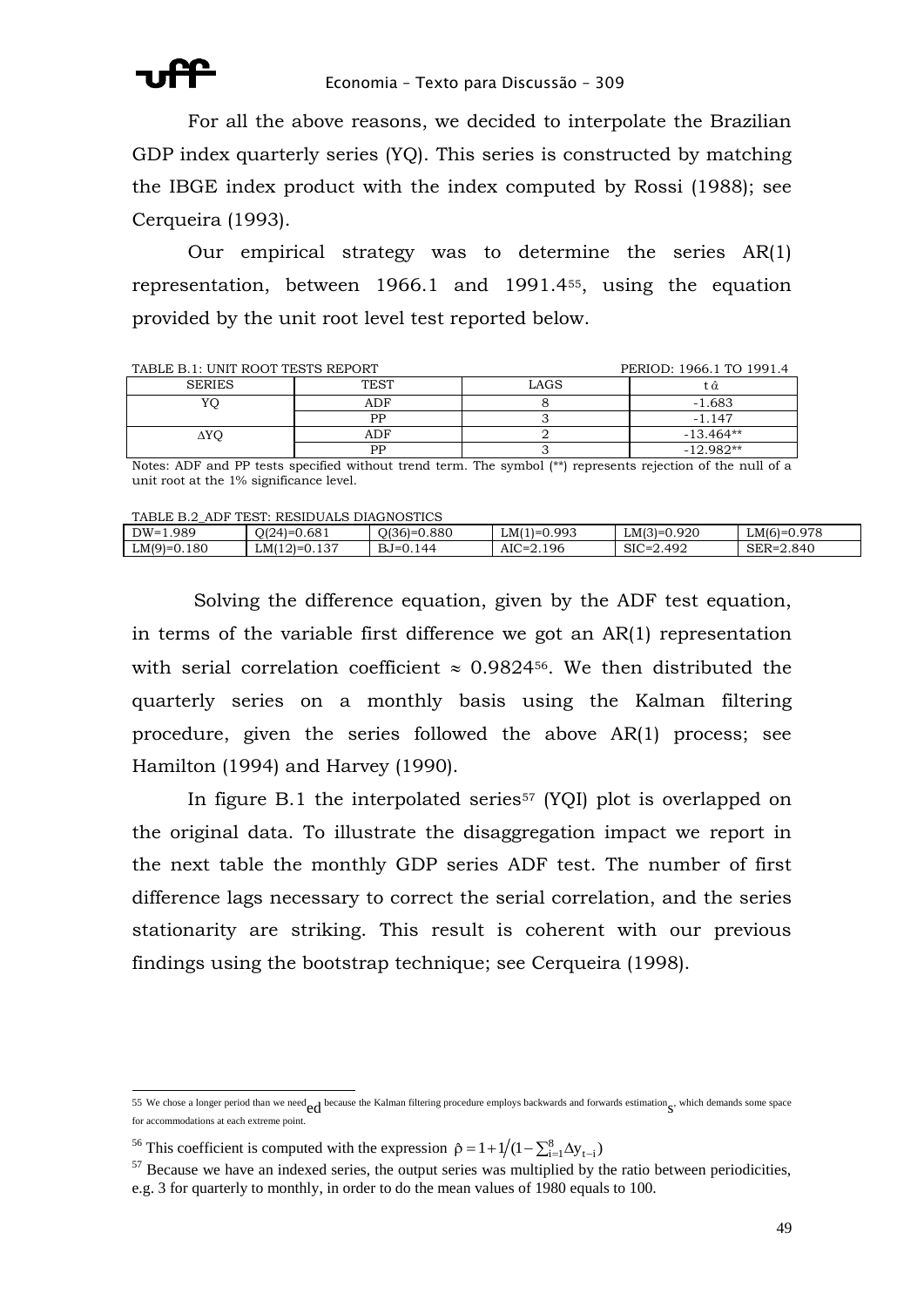

FIGURE F.1: GDP INDEXES - INTERPOLATED AND OBSERVED DATA

| TABLE B.3: UNIT ROOT TESTS REPORT |  |                |               | PERIOD: 1966.01 TO 1990.03 |                 |  |                 |               |  |
|-----------------------------------|--|----------------|---------------|----------------------------|-----------------|--|-----------------|---------------|--|
| <b>SERIES</b>                     |  |                | <b>TEST</b>   |                            | LAGS            |  | : α             |               |  |
| YOI                               |  |                | ADF           |                            |                 |  | $-3.013*$       |               |  |
| $DW=1.970$                        |  | $O(24)=0.990$  | $Q(36)=0.821$ |                            | $LM(1)=0.425$   |  | $LM(3)=0.441$   | $LM(6)=0.312$ |  |
| $LM(9)=0.316$                     |  | $LM(12)=0.466$ | BJ=0.000      |                            | $AIC = -11.120$ |  | $SIC = -10.790$ | SER=0.004     |  |

Notes: ADF test specified without trend term. The symbol (\*) represents rejection of the null of a unit root at the 5% significance level.

The final step is to obtain the monthly real GDP series, in values of 1980, and the nominal GDP. We computed these series in the following manner:

i) Real GDP<sub>j.i</sub> =  $(GDP_{80}/12)$ \*(YQI<sub>j.i</sub> / 100)

ii) Nominal GDP<sub>i.i</sub> = (Real GDP<sub>i.i</sub>)\*(P<sub>i.i</sub>)

where, GDP<sub>i.i</sub>=GDP at prices of 1980, month j, year i; GDP $_{80}$ =GDP of 1980; YQI<sub>i.i</sub>=monthly GDP index, month j, year i, 1980=100; P<sub>i.i</sub>=general price index, 1980=100.

## **Appendix C: Estimating the seigniorage steady-state level**

In this appendix, we show the methodology employed to estimate the seigniorage-GDP ratio from 1974.01 to 1988.06. We define seigniorage as the first difference of the monetary base (high-powered money) over the price index. Since we are mainly concerned with studying monthly series, the present estimation is made using this data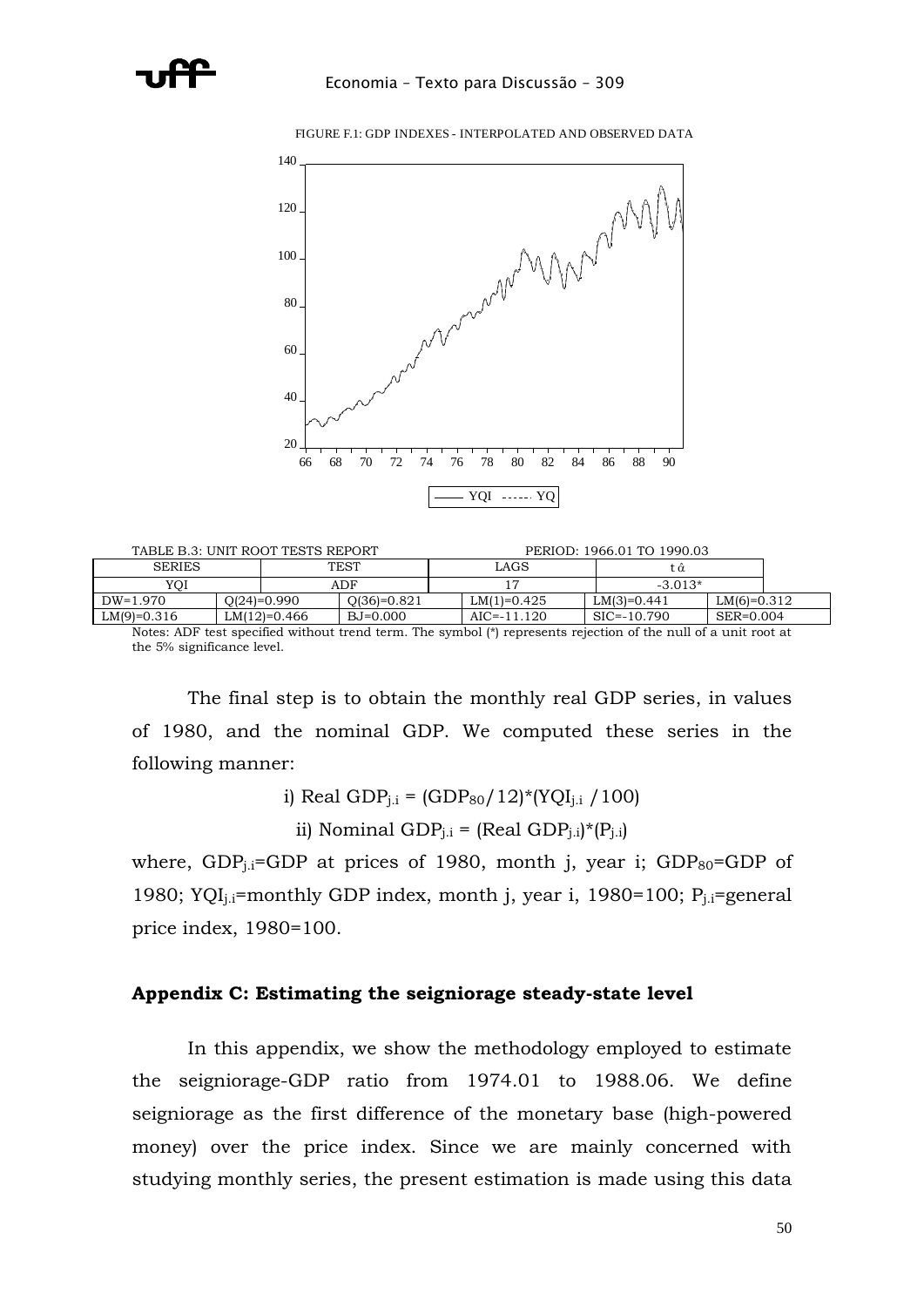frequency; see appendix B. The nominal GDP series is taken from the interpolation made possible on the latest appendix.

We assume that since the beginning of the inflationary acceleration, which started in 1974, even for low levels of inflation (around 1.0% per month), the inflation acceleration had no impact on the government revenue with monetary issuing as GDP proportion. Thus, from this level of inflation the primary monetary expansion could be taken as constant and independent from the rate of inflation, so we may presume it might be described as a white noise process; see figure C.1. This hypothesis is based on the increasing cost of holding money and on the process of money substitution by other financial assets; see Marques and Werlang (1989).

The choice of period was based primarily on the time series memory, that is, we tried to identify the longest period where the series behavior was close to an independent sequence of random variables; see correlogram series and periodogram below. We also note that 1974 marks the beginning of the inflation acceleration and the introduction of new financial assets (both increased the cost of holding money and started up a process of monetary demand contraction). The truncation month is associated with the increasing tendency showed by the seigniorage collection.

Since the seigniorage-GDP series presents a deterministic seasonal pattern, we first chose to perform a seasonal adjustment, by running the observed data against 11 seasonal centered dummies<sup>58</sup>. This procedure brought into the series SY plotted in figure C.1.

 $58$  A centered dummy is a variable, which assumes the value (1-1/12) in a specific month and (-1/12) otherwise.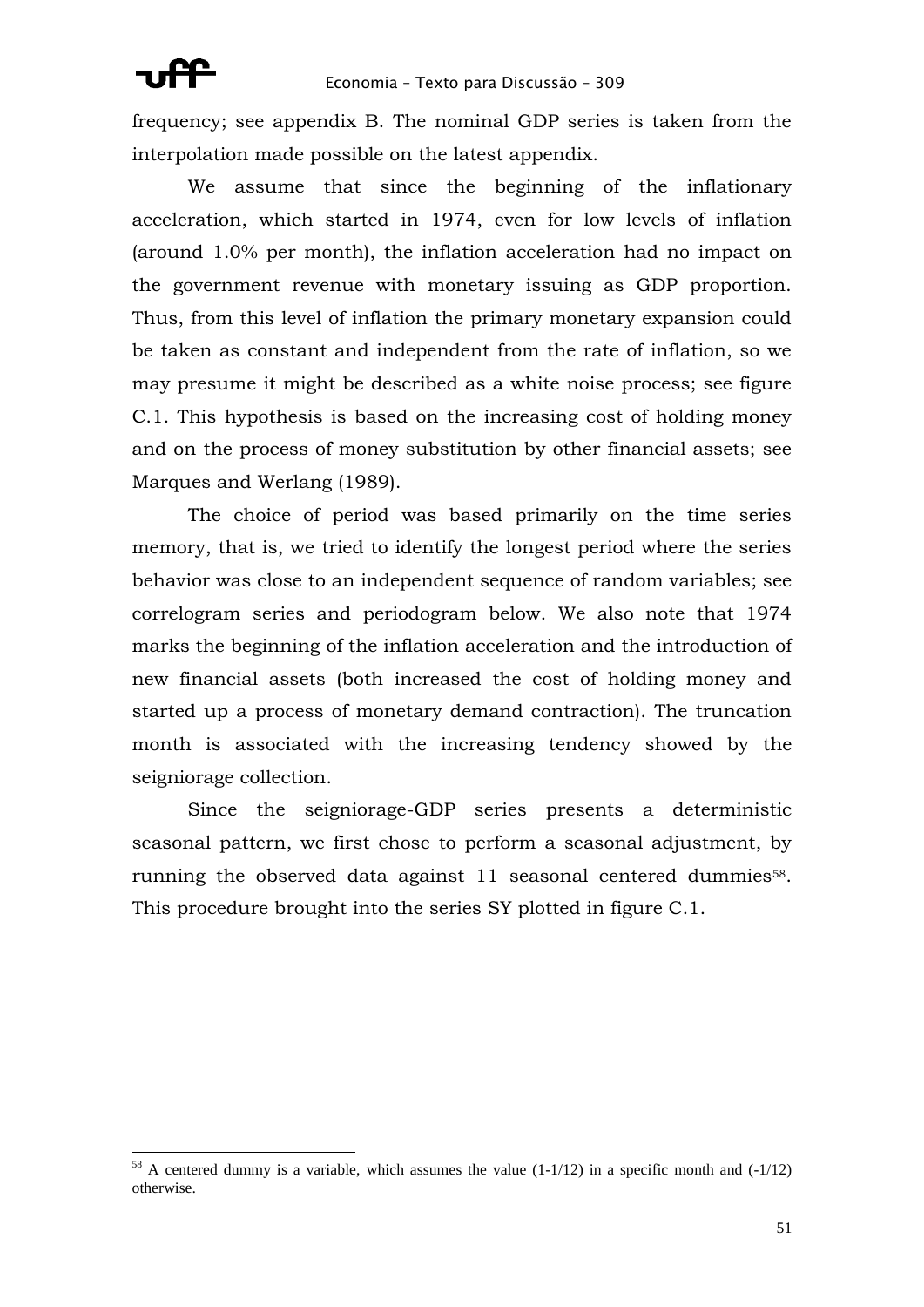

Our statistical approach was then to proceed using independence tests on the adjusted series. We first performed the unit root tests reported in Tables C.1 and C.2. The tests indicate the seigniorage-GDP ratio is stationary.

| TABLE C.1: UNIT ROOT TESTS REPORT |      | PERIOD: 1974.01 TO 1988.06 |             |
|-----------------------------------|------|----------------------------|-------------|
| <b>SERIES</b>                     | TEST | _AGS                       |             |
| ςv                                | ADF  |                            | $-11.817**$ |
|                                   | РP   |                            | $-11.895**$ |

Notes: ADF and PP tests specified without trend term. The symbol (\*\*) represents rejection of the null of a unit root at the 1% significance level.

| TABLE<br>ADF TEST:<br>RESIDUALS DIAGNOSTICS |                   |                    |                |                     |               |  |
|---------------------------------------------|-------------------|--------------------|----------------|---------------------|---------------|--|
| $DW=2.004$                                  | .840<br>$O(24)=0$ | 0.785<br>$O(36)=0$ | $LM(1)=0.713$  | $LM(3)=0.576$       | $LM(6)=0.683$ |  |
| 0.708<br>$LM(9)=C$                          | $LM(12)=0.323$    | $BJ=0.001$         | $AIC = -5.034$ | .998<br>SIC<br>`=_4 | SER=0.019     |  |

In figure C.2, we show the series correlogram. It is immediate to see that the autocorrelation dies off very quickly with increasing lags, which shows the series is asymptotically uncorrelated. The Ljung-Box test statistics accepts the null of no autocorrelation up to order 12, 24 and 48 with p-values 0.226, 0.654 and 0.659, respectively. This result is corroborated by the Kolmogorov-Smirnov statistics, which accepts the null of a non-serially correlated series with p-value well superior to 10%59; see figure C.3. The spectral shape also suggests that the SY series is white noise; see figure C.4.

<sup>1</sup> <sup>59</sup> The test statistics is equal to 0.0898 and the critical value of a two-sided test of size 10% is 0.125; see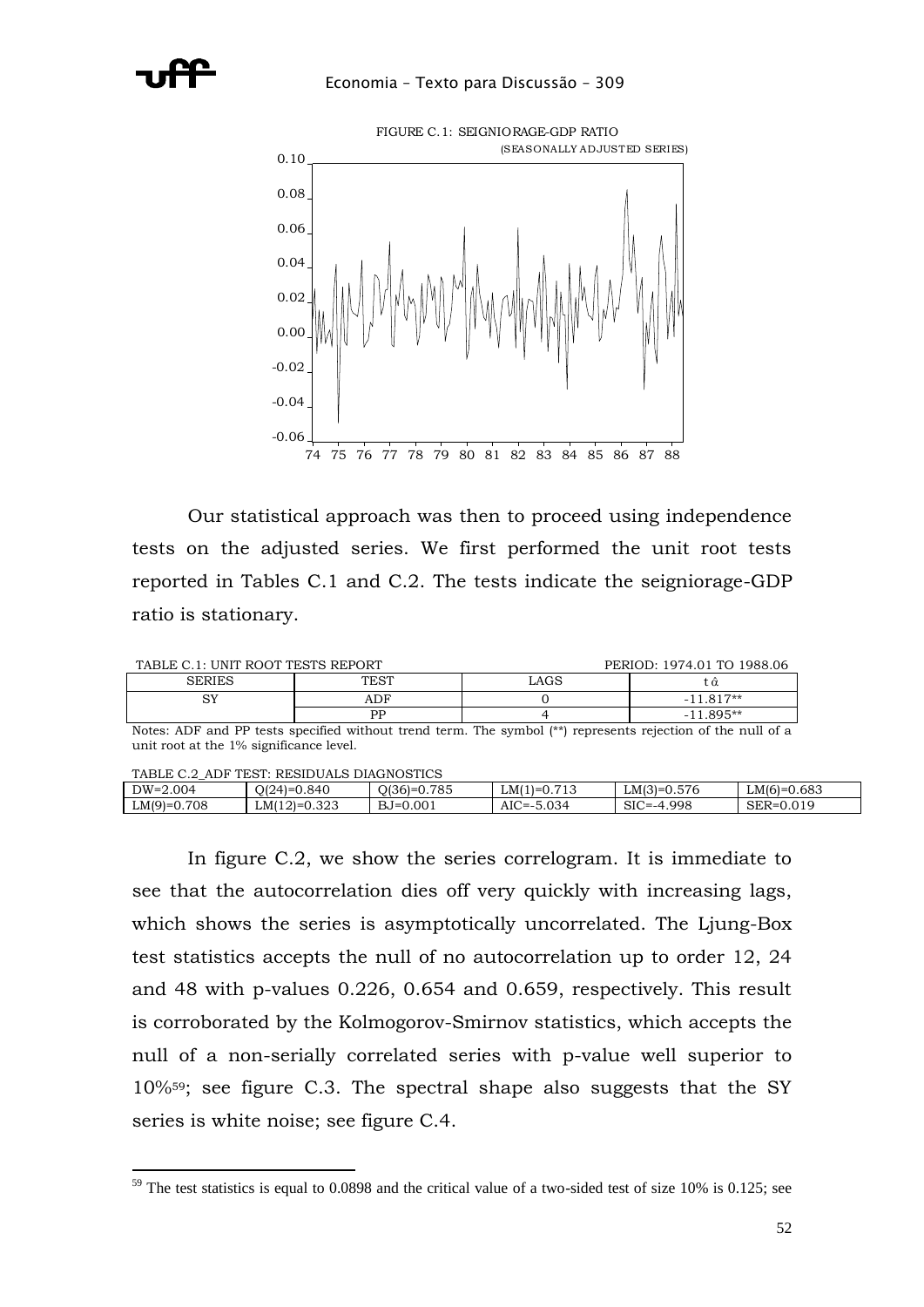The seigniorage-GDP series during the period is described by the following statistics: mean=0.606%, std.dev.=0.649%, skew.=0.270, kurt.=4.361. However, it was not normally distributed considering the Bera-Jarque statistics is rejected with a p-value near of 0.004%.

If the above results are corrected we will expect the regression of SY against a constant and the rate of inflation (pi) must give the following outcomes: (i) constant significant at the level of the sample mean  $(0.606\%)$ ; (ii) coefficient of pi non-significant; (iii)  $R<sup>2</sup>$  near zero; (iv) residuals approximately IID. These results are testified by the report below.

|               |           | TABLE C.3: OLS REGRESSION <sup>60</sup> SY AGAINST PI <sup>61</sup> |                                            |  |             |         |       |
|---------------|-----------|---------------------------------------------------------------------|--------------------------------------------|--|-------------|---------|-------|
|               |           |                                                                     | (WHITE HETEROSKEDASTICITY S.E. CONSIDERED) |  |             |         |       |
|               |           |                                                                     | Variable                                   |  | Coeff.      | P-value |       |
|               |           |                                                                     |                                            |  | 0.006739    | 0.0000  |       |
|               |           | PI                                                                  |                                            |  | $-0.010295$ | 0.3340  |       |
|               |           |                                                                     |                                            |  |             |         |       |
| $R^2 = 0.007$ | $F=0.285$ |                                                                     | SER=0.006                                  |  | $DW=1.793$  |         | -0.4ا |

| $R^2 = 0.007$     | $F=0.285$       | SER=0.006       | $DW=1.793$      | Q(24)=0.443    | $O(36)=0.382$ |
|-------------------|-----------------|-----------------|-----------------|----------------|---------------|
| $LM(1)=0.174$     | $LM(3)=0.214$   | $LM(6)=0.327$   | $LM(9)=0.443$   | $LM(12)=0.167$ | BJ=0.001      |
| 0.129<br>WHITE=0. | $ARCH(1)=0.013$ | $ARCH(4)=0.124$ | $Q^2(18)=0.823$ |                |               |

With p-value equals to 0.449, we can not reject the hypothesis that the equation constant term is approximately equals to the series sample mean. We can not also reject the assumption of a nonsignificant inflation coefficient and that the  $R<sup>2</sup>$  and the residuals are as expected.

All the above results corroborate the hypothesis that during 1974.01 to 1988.06 the seigniorage-GDP ratio followed a white noise process  $\sim$  (0.606%,0.649%). In addition, it could be taken as independent from the rate of inflation that had no effect in changing this government revenue. This conclusion give empirical support to the assumption that the monetary policy was not passive during 1974/1988, in the sense the rate of inflation had no impact in increasing or reducing the seigniorage collection.

<u>.</u>

Harvey (1990).

<sup>&</sup>lt;sup>60</sup> We employed the White heteroskedasticity correction due to the presence of some ARCH processes in the residuals. The notation is the same as in previous appendixes. We added to the report the White, ARCH, and  $Q^2$  tests of heteroskedasticity.

 $61$  Since the residuals are not normal, we computed the likelihood and F Monte Carlo distributions. The pvalues Monte Carlo associated with the constant tem are equal to 0.001, while for the inflation coefficient the p-values are both equal to 0.292.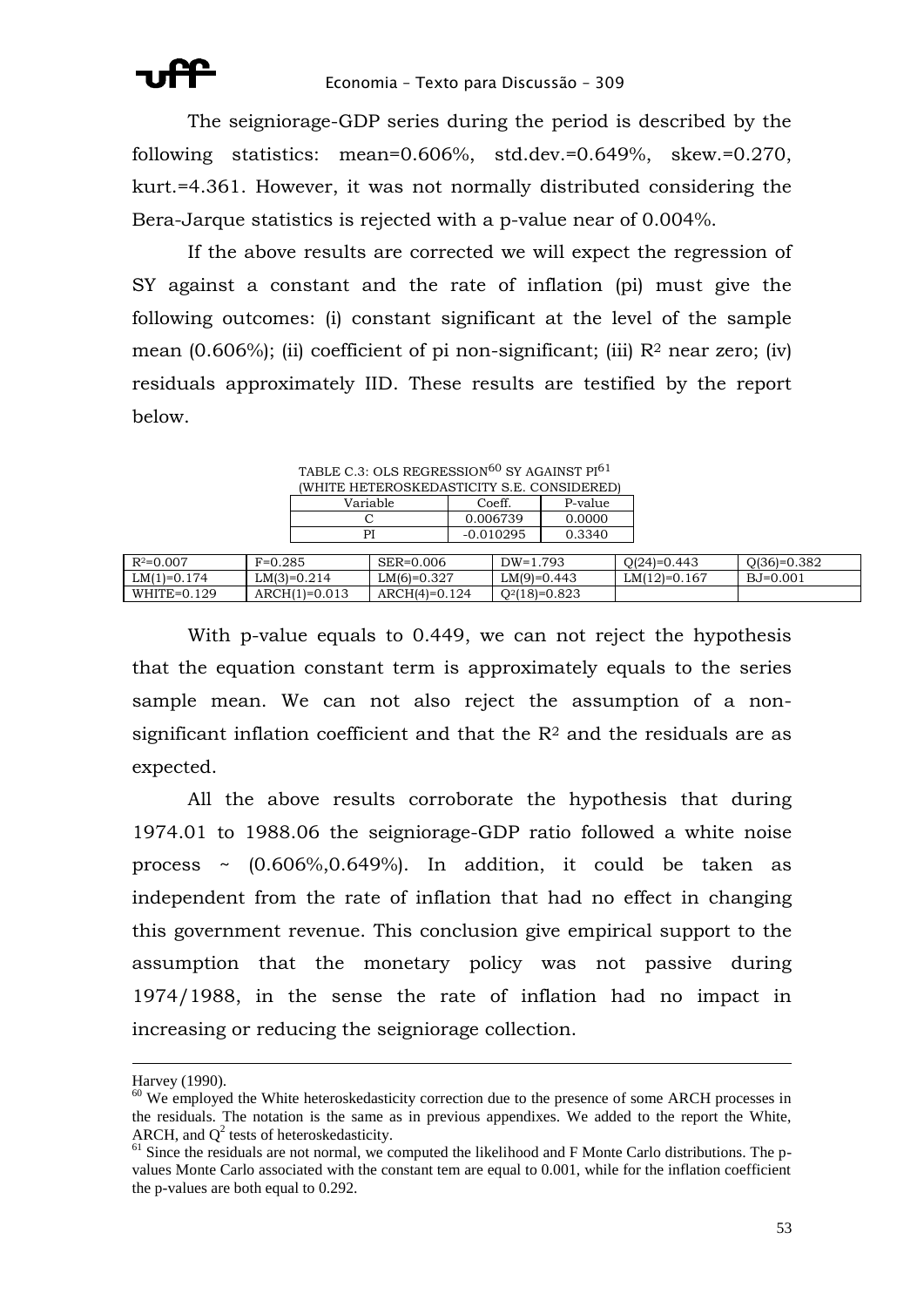

There was a public deficit permanently financed with monetary expansion which assured the debt sustainability (see Cerqueira (1998)), without made the money supply endogenous. This means there was a steady state level of public deficit financed with issuing money<sup>62</sup>, which is coherent with the non-rational Cagan's adaptive model. To complete the prove of the hypothesis of a money supply exogeneity, it is "necessary" to show the money creation caused inflation, in the Granger's sense, while inflation did not cause money creation (Sargent and Wallace, 1973). A task performed in section 5 of this paper.

 $62$  We notice that along the studied period the inflation tax-GDP ratio mean value was around 0.668%. Then with a p-value of 0.275 we can not reject the mean equality hypothesis between this series and the seigniorage-GDP ratio.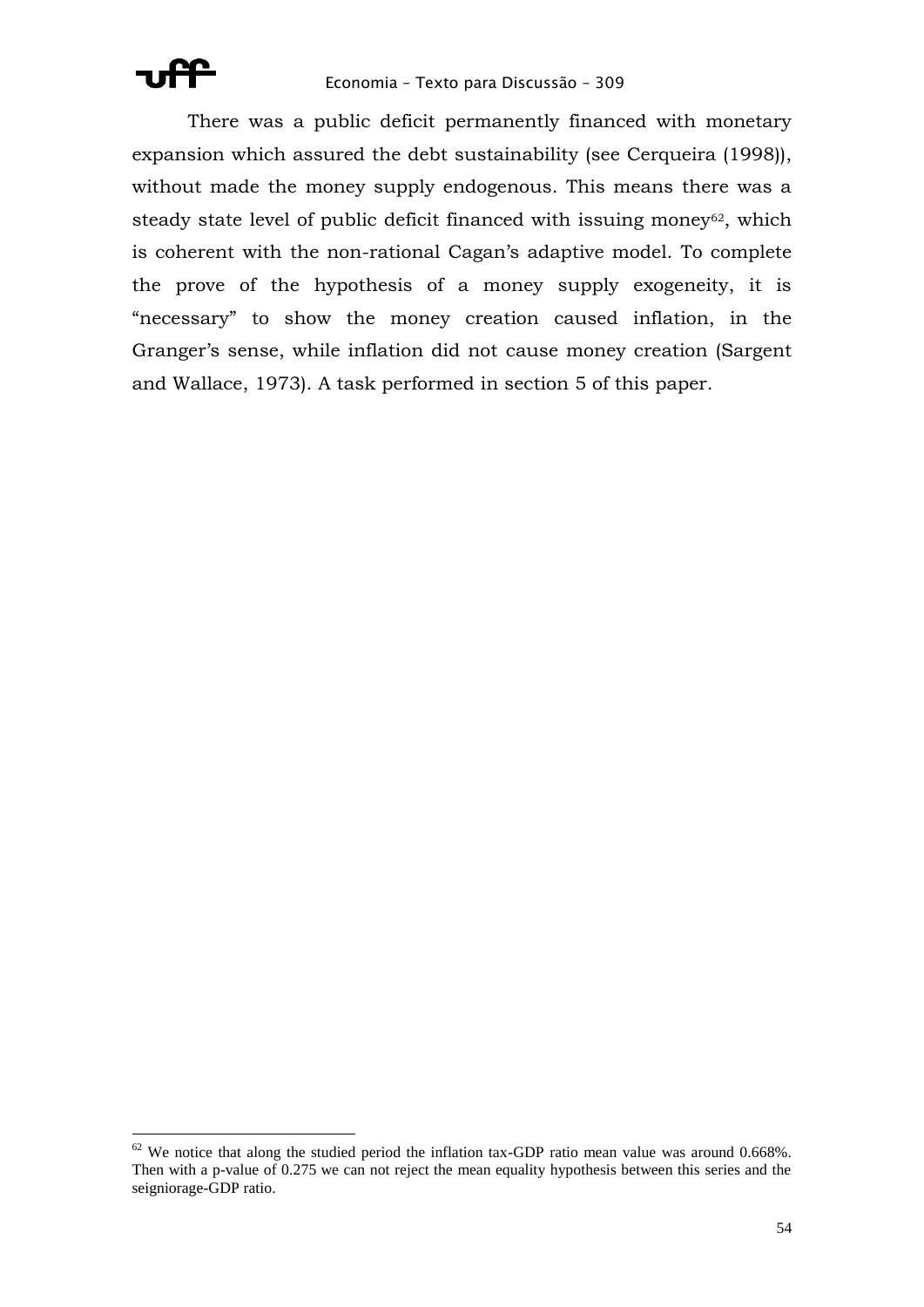





**FIGURE C.3**



**FIGURE C.4**

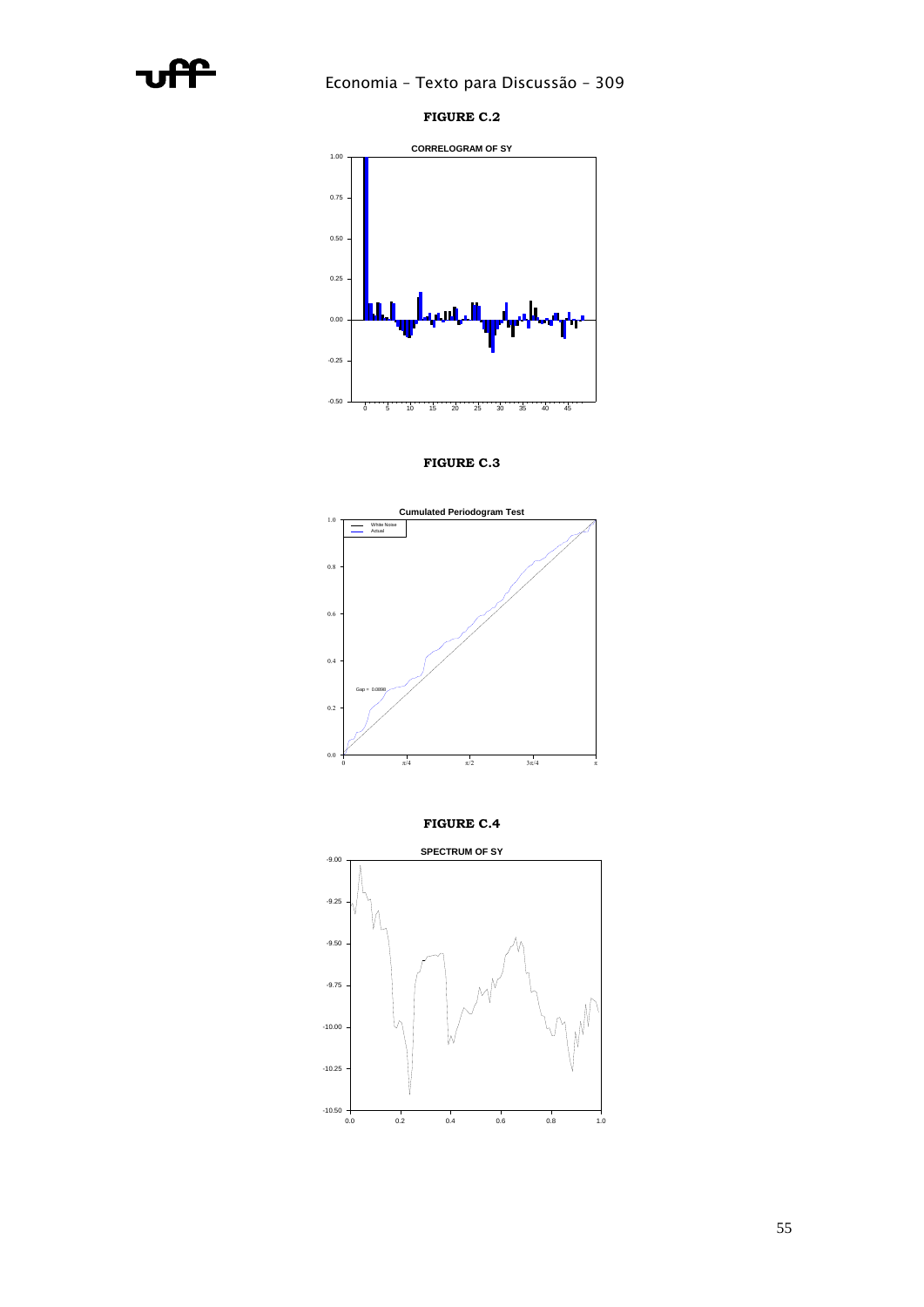

### **Appendix D: Causality tests between the debt-GDP ratio and the real interest rate**

The debt-GDP series is denoted by LDY (series in logarithms) and the real interest rate by R. The remaining notation is the same as used in the previous appendixes. With the exception of the  $R<sup>2</sup>$ , SER, AIC, SIC, DW and KS statistics, the others are reported by their respective pvalues. Unit root tests performed as earlier.

| PERIOD: 1966.01 TO 1985.12<br>TABLE D.1: UNIT ROOT TESTS |      |            |                 |             |
|----------------------------------------------------------|------|------------|-----------------|-------------|
| <b>SERIES</b>                                            |      | ADF        | Phillips-Perron |             |
|                                                          | LAGS | tα         | LAGS            | tα          |
| Real Interest Rate(R)                                    |      | $-4.370**$ |                 | $-8.260**$  |
| Debt-GDP Ratio(LDY)                                      |      | $-2.326$   |                 | $-2.047$    |
| ALDY                                                     |      | $-7.067**$ |                 | $-13.980**$ |

Notes: (1) Real interest of rate tests specified without trend term. Debt-GDP ratio level tests specified with trend term and first difference without trend. The symbol (\*\*) represents rejection of the null of a unit root at the 1% significance level.

|  | TABLE D.2: VAR LAG TRUNCATION |
|--|-------------------------------|
|  |                               |

| <b>VAR</b> | LR RATIO*  | AKAIKE           | <b>SCHWARZ</b>   | HANNAN-OUINN     |
|------------|------------|------------------|------------------|------------------|
| ORDER      | (P-VALUES) | <b>CRITERION</b> | <b>CRITERION</b> | <b>CRITERION</b> |
|            | $---$      | $-8.938$         | $-8.553$         | -8.783           |
|            | 0.104      | $-8.754$         | $-8.428$         | $-8.844$         |
|            | 0.025      | $-8.979$         | $-8.714$         | $-8.872$         |
|            | 0.002      | -8.966           | $-8.761$         | $-8.883$         |

\*LR statistics has a  $\chi^2$ (4) distribution.

Table D.3 reports the diagnostics tests to the VAR model without correction for the residual non-normality. The tests point out the presence of strong heteroskedasticity in the system residuals. The normality violation is due mainly to the existence of large outliers concentrated in specific periods. One procedure for correcting this problem is to model the error terms with a GARCH process. The maximum likelihood estimates (i.e., under the assumption that the errors are conditionally normally distributed and without pre-specifying any upper bound to the number of iterations) are reported in Table D.4.

| EQUATION I (ALD I) |                 |                 |                 |                 |               |
|--------------------|-----------------|-----------------|-----------------|-----------------|---------------|
| $R^2=0.115$        | $F=0.001$       | $SER = 0.052$   | $AIC = -3.026$  | $SIC = -2.894$  | $DW=2.019$    |
| $Q(24)=0.577$      | $Q(36)=0.899$   | $LM(1)=0.254$   | $LM(3)=0.235$   | $LM(6)=0.441$   | $LM(9)=0.664$ |
| LM(12)=0.667       | $WHITE = 0.015$ | $ARCH(1)=0.262$ | $ARCH(4)=0.001$ | $Q^2(18)=0.003$ | BJ=0.066      |
| EQUATION 2 (R)     |                 |                 |                 |                 |               |
| $R^2=0.394$        | $F=0.000$       | $SER = 0.012$   | $AIC = -5.916$  | $SIC = -5.783$  | $DW=2.012$    |
| $Q(24)=0.991$      | $Q(36)=0.338$   | $LM(1)=0.186$   | $LM(3)=0.151$   | $LM(6)=0.378$   | $LM(9)=0.291$ |
| $LM(12)=0.484$     | WHITE=0.000     | $ARCH(1)=0.144$ | $ARCH(4)=0.000$ | $Q^2(18)=0.000$ | BJ=0.000      |

TABLE D.3: VAR MODEL (4 LAGS) RESIDUALS DIAGNOSTICS EQUATION 1 (ALDV)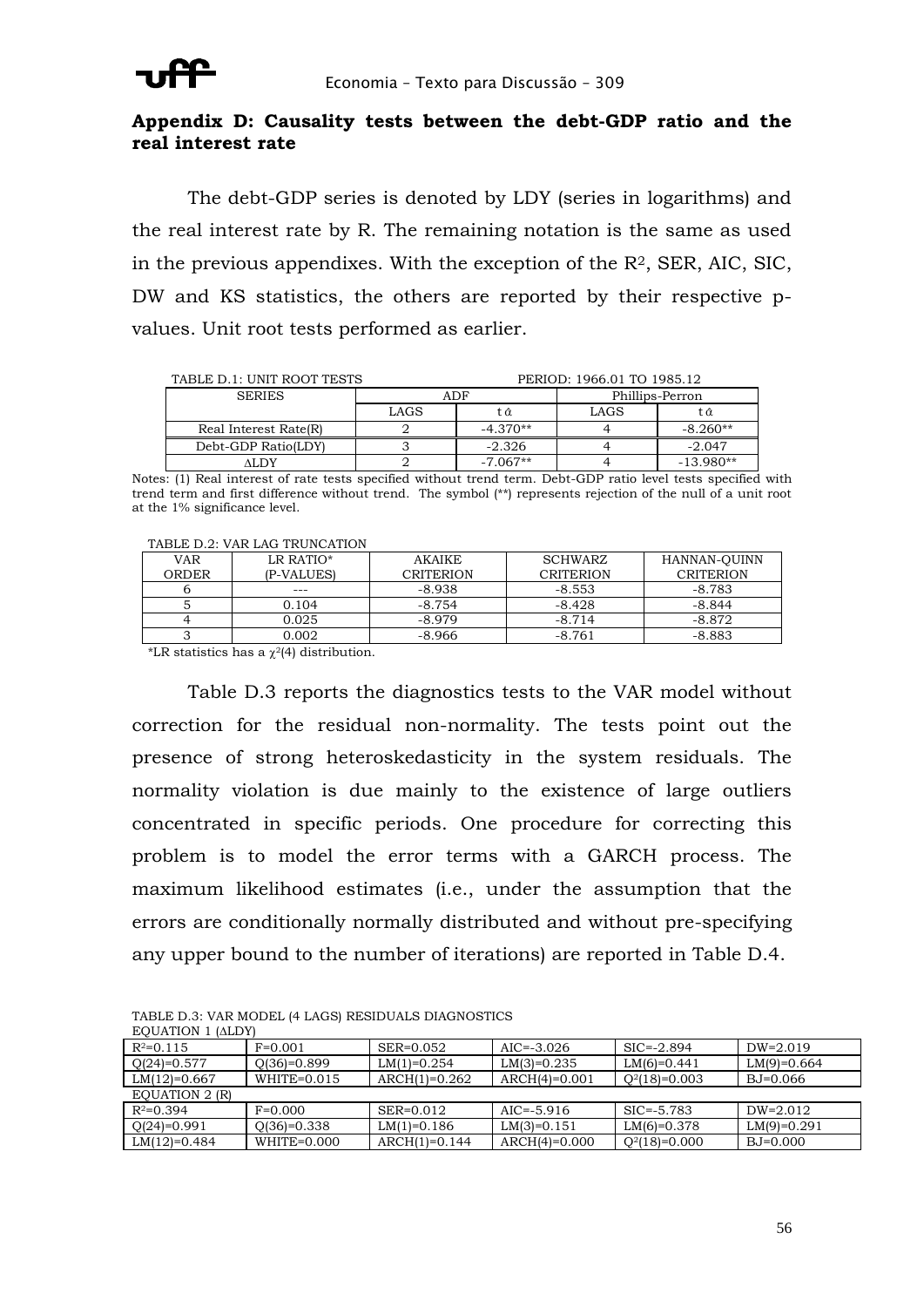### Economia – Texto para Discussão – 309

| Variable                     | EQUATION 1 (ALDY) |                   | <b>EQUATION 2 (R)</b> |         |
|------------------------------|-------------------|-------------------|-----------------------|---------|
|                              | Coeff.            | P-value           | Coeff.                | P-value |
| C                            | 0.005503          | 0.0974            | 0.000414              | 0.5396  |
| $R(-1)$                      | 0.689496          | 0.0191            | 0.555874              | 0.0000  |
| $R(-2)$                      | 0.227801          | 0.4190            | 0.018095              | 0.8321  |
| $R(-3)$                      | 0.534059          | 0.1302            | 0.062956              | 0.3828  |
| $R(-4)$                      | -0.795382         | 0.0026            | 0.041472              | 0.5547  |
| $\triangle LDY(-1)$          | 0.036518          | 0.6212            | 0.000435              | 0.9688  |
| $\triangle LDY(-2)$          | 0.011702          | 0.8802            | 0.015996              | 0.1354  |
| $\triangle LDY(-3)$          | 0.104474          | 0.1626            | 0.001440              | 0.9026  |
| $\triangle LDY(-4)$          | $-0.016253$       | 0.8137            | 0.004926              | 0.6907  |
|                              |                   | VARIANCE EQUATION |                       |         |
| $\mathbf{c}$                 | 0.002584          | 0.0000            | 0.000292              | 0.6119  |
| $q_{t-1}$ -C                 | 0.634255          | 0.0030            | 0.975887              | 0.0000  |
| $u_{t-1}^2 - \sigma_{t-1}^2$ | 0.273876          | 0.1123            | 0.340961              | 0.0000  |
| $u_{t-1}^2 - q_{t-1}$        | $-0.224628$       | 0.2793            | $-0.209700$           | 0.0024  |
| $\sigma_{t-1}^2 - q_{t-1}$   | 0.034716          | 0.9635            | 0.335714              | 0.4283  |

TABLE D.4: VGARCH MODEL ESTIMATES\*

Note:  $\mathfrak{u}^2_{\mathfrak{t}-1}$  represents the ARCH term,  $\sigma^2_{\mathfrak{t}-1}$  the GARCH term, and  $\mathfrak{q}_{\mathfrak{t}^{\mathfrak{t}-1}}$  the long run component.

### EQUATION 1: RESIDUALS DIAGNOSTICS

| $R^2 = 0.113$                     | $F=0.012$     | SER=0.053       | $AIC = -3.052$ | $\text{SIC} = -2.846$ | $DW=2.014$         |
|-----------------------------------|---------------|-----------------|----------------|-----------------------|--------------------|
| $Q(24)=0.360$                     | $Q(36)=0.722$ | ARCH(1)=0.692   | ARCH(4)=0.526  | $Q^2(18)=0.397$       | B <sub>0.097</sub> |
| EQUATION 2: RESIDUALS DIAGNOSTICS |               |                 |                |                       |                    |
| $R^2=0.370$                       | $F=0.000$     | $SER = 0.013$   | $AIC = -6.248$ | $SIC = -6.041$        | $DW=2.158$         |
| $Q(24)=0.927$                     | $Q(36)=0.516$ | $ARCH(1)=0.960$ | ARCH(4)=0.994  | $Q^2(18)=0.881$       | BJ=0.281           |

Tables D.5 and D.6 show the diagnostics tests for the Geweke, Meese, and Dent (GMD) causality test. Test residuals of Table D.5 point out the presence of heteroskedasticity and the violation of the normality assumption. These problems vanished with the filters ARCH(3) and GARCH(1,1) applied respectively for each residual equation; see Table D.6. Note that the information criteria chose the GARCH specifications.

| TABLE D.5: GMD TEST RESIDUALS DIAGNOSTICS WITHOUT CORRECTION FOR LACK OF NORMALITY |  |
|------------------------------------------------------------------------------------|--|
| DEPENDENT VARIABLE: ALDY*                                                          |  |

| $R^2=0.150$                                                                                  | $F=0.001$       | SER=0.052       | $AIC = -3.024$  | $SIC = -2.818$  | $DW=2.030$    |
|----------------------------------------------------------------------------------------------|-----------------|-----------------|-----------------|-----------------|---------------|
| $Q(24)=0.361$                                                                                | $Q(36)=0.742$   | $LM(1)=0.118$   | $LM(3)=0.127$   | $LM(6)=0.349$   | $LM(9)=0.508$ |
| $LM(12)=0.286$                                                                               | $WHITE = 0.065$ | $ARCH(1)=0.212$ | $ARCH(4)=0.001$ | $Q^2(18)=0.001$ | $BJ=0.006$    |
| * REGRESSION SPECIFIED WITH 4 LAGS TO ALDY AND R AND 4 LEADS TO R.<br>DEPENDENT VARIABLE: R* |                 |                 |                 |                 |               |
| $R^2 = 0.475$                                                                                | $F=0.000$       | SER=0.012       | $AIC = -5.989$  | $SIC = -5.738$  | $DW=1.993$    |
| $Q(24)=0.942$                                                                                | $Q(36)=0.352$   | $LM(1)=0.912$   | $LM(3)=0.770$   | $LM(6)=0.295$   | $LM(9)=0.290$ |
| $LM(12)=0.318$                                                                               | $WHITE = 0.001$ | $ARCH(1)=0.180$ | $ARCH(4)=0.000$ | $Q^2(18)=0.000$ | $BJ=0.000$    |
| * REGRESSION SPECIFIED WITH 5 LAGS TO ALDY AND R AND 5 LEADS TO ALDY.                        |                 |                 |                 |                 |               |
| TABLE D.6: GMD TEST RESIDUALS DIAGNOSTICS WITH CORRECTION FOR LACK OF NORMALITY              |                 |                 |                 |                 |               |

| DEPENDENT VARIABLE: ALDY                      |               |                 |                 |                       |                    |
|-----------------------------------------------|---------------|-----------------|-----------------|-----------------------|--------------------|
| $R^2=0.144$                                   | $F=0.007$     | $SER = 0.053$   | $AIC=-3.093$    | $\text{SIC} = -2.828$ | $DW=2.015$         |
| $Q(24)=0.191$                                 | $O(36)=0.500$ | $ARCH(1)=0.510$ | ARCH(4)=0.688   | $Q^2(18)=0.479$       | B <sub>0.301</sub> |
| *RESIDUALS SPECIFIED WITH AN ARCH(3) PROCESS. |               |                 |                 |                       |                    |
| DEPENDENT VARIABLE: R                         |               |                 |                 |                       |                    |
| $R^2=0.423$                                   | $F=0.000$     | $SER = 0.012$   | $AIC = -6.254$  | $SIC = -5.958$        | DW=2.286           |
| $Q(24)=0.952$                                 | $Q(36)=0.389$ | $ARCH(1)=0.359$ | $ARCH(4)=0.724$ | $Q^2(18)=0.772$       | $B1=0.414$         |

\*RESIDUALS SPECIFIED WITH A GARCH(1,1) PROCESS.

To perform Sims' causality test we first pre-whitened the series with an AR(4) process that included a treatment for the seasonality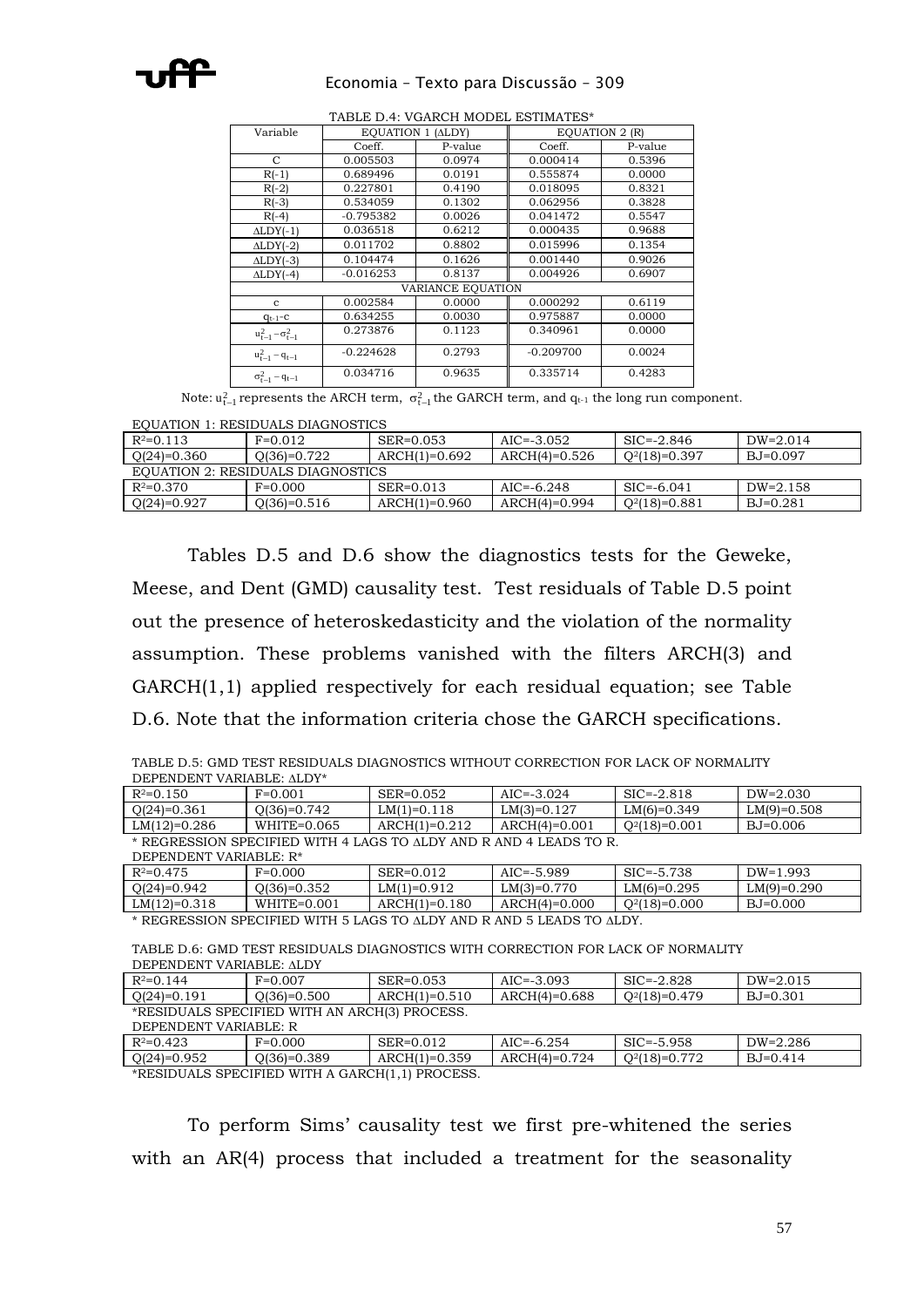

presented in the year's fourth month. The pre-filtering process originated the series LDYF and RF. The diagnostics tests reported in Table D.7 show that the employed filters conducted the residuals of the Sims' procedure to be approximately innovation processes.

| <u>INDONDONO OI DOIMDD WITH O DNOD NND DDIWOL.</u><br>DEPENDENT VARIABLE: LDYF* |                                       |                 |                 |                       |               |
|---------------------------------------------------------------------------------|---------------------------------------|-----------------|-----------------|-----------------------|---------------|
| $R^2=0.124$                                                                     | $F=0.008$                             | SER=0.050       | $AIC = -3.085$  | $\text{SIC} = -2.872$ | $DW=2.191$    |
| $Q(24)=0.561$                                                                   | $Q(36)=0.882$                         | $LM(1)=0.153$   | $LM(3)=0.192$   | $LM(6)=0.428$         | $LM(9)=0.455$ |
| $LM(12)=0.479$                                                                  | $WHITE = 0.651$                       | $ARCH(1)=0.540$ | $ARCH(4)=0.002$ | $Q^2(18)=0.026$       | $BJ=0.030$    |
|                                                                                 | *KS=0.0958 (5% CRITICAL VALUE=0.0981) |                 |                 |                       |               |
| DEPENDENT VARIABLE: RF*                                                         |                                       |                 |                 |                       |               |
| $R^2=0.125$                                                                     | $F=0.007$                             | SER=0.011       | $AIC = -6.147$  | $SIC = -5.934$        | $DW=2.090$    |
| $Q(24)=0.809$                                                                   | $Q(36)=0.786$                         | $LM(1)=0.465$   | $LM(3)=0.796$   | $LM(6)=0.926$         | $LM(9)=0.990$ |
| $LM(12)=0.914$                                                                  | $WHITE = 0.753$                       | $ARCH(1)=0.040$ | $ARCH(4)=0.167$ | $Q^2(18)=0.000$       | $BJ=0.238$    |

TABLE D.8: SIMS' TEST RESIDUALS DIAGNOSTICS WITHOUT CORRECTION FOR LACK OF NORMALITY (REGRESSIONS SPECIFIED WITH 6 LAGS AND LEADS).

\*KS=0.048 (10% CRITICAL VALUE=0.0880)

### **Appendix E: Demand for bonds estimates**

Table E.1 shows the diagnostics tests for the bonds demand equation, specified without correction for normality. In Table E.2, the same model is re-estimated using an ARCH(3) structure in the residuals.

| TABLE E.1: AD(4,4) MODEL RESIDUALS DIAGNOSTICS |  |  |
|------------------------------------------------|--|--|

| TABLE E.1: AD(4,4) MODEL RESIDUALS DIAGNOSTICS |                 |                 |               | $DEF$ $VAR : ALDY$ |               |
|------------------------------------------------|-----------------|-----------------|---------------|--------------------|---------------|
| $R^2=0.147$                                    | $F=0.000$       | SER=0.052       | $AIC=-3.046$  | $SIC = -2.884$     | DW=2.027      |
| $Q(24)=0.434$                                  | $Q(36)=0.797$   | $LM(1)=0.141$   | $LM(3)=0.224$ | $LM(6)=0.476$      | $LM(9)=0.664$ |
| $LM(12)=0.361$                                 | $WHITE = 0.007$ | $ARCH(1)=0.231$ | ARCH(4)=0.001 | $Q^2(18)=0.004$    | $BJ=0.003$    |

| DEPENDENT VARIABLE: ALDY   |                   |         |
|----------------------------|-------------------|---------|
| <b>VARIABLES</b>           | Coeff.            | P-value |
| С                          | 0.008738          | 0.2097  |
| T                          | $-1.59E-05$       | 0.7496  |
| R                          | 0.822129          | 0.0026  |
| $R(-1)$                    | 0.155766          | 0.6238  |
| $R(-2)$                    | 0.356950          | 0.1713  |
| $R(-3)$                    | 0.290088          | 0.3675  |
| $R(-4)$                    | $-0.718307$       | 0.0046  |
| $\triangle LDY(-1)$        | 0.023257          | 0.6465  |
| $\triangle LDY(-2)$        | 0.006518          | 0.9266  |
| $\triangle LDY(-3)$        | 0.109573          | 0.1427  |
| $\triangle LDY(-4)$        | $-0.040650$       | 0.5152  |
|                            | VARIANCE EQUATION |         |
| c                          | 0.001584          | 0.0000  |
| $\mathbf{u}_{\,t-1}^{\,2}$ | $-0.072964$       | 0.0001  |
| $u_{t-2}^2$                | 0.223443          | 0.0177  |
| $u_{t-3}^2$                | 0.215645          | 0.0081  |
|                            |                   |         |

# TABLE E.2: AD-ARCH MODEL ESTIMATES

| $R^2=0$<br>$\sim$ $\sim$<br>$\Delta$<br>$\mathsf{v} \cdot \mathsf{r}$ | 0.002<br>$\sim$<br>$\sim$<br>$F=0$                                   | 0.052<br><b>CIPD</b><br>SER=(          | AIC<br>$\sim$<br>=.<br>. | SIC<br>$-2.892$<br>`≕–             | 1.987<br>$DW =$                                 |
|-----------------------------------------------------------------------|----------------------------------------------------------------------|----------------------------------------|--------------------------|------------------------------------|-------------------------------------------------|
| 0.242<br>$O(24)=$                                                     | $\sim$ 10 $\sim$<br>$-$<br>JI361-<br>. 74<br>$\cup \cdot \cup \cdot$ | 0.489<br>ARCH <sub>(1</sub><br>$l = l$ | 707<br>ARCH<br>HI4       | 0.483<br>$\cap$ 21<br>$R = 0$<br>. | $\mathbf{r}$<br>$\sim$<br>'=ل ک<br><u>v.ivi</u> |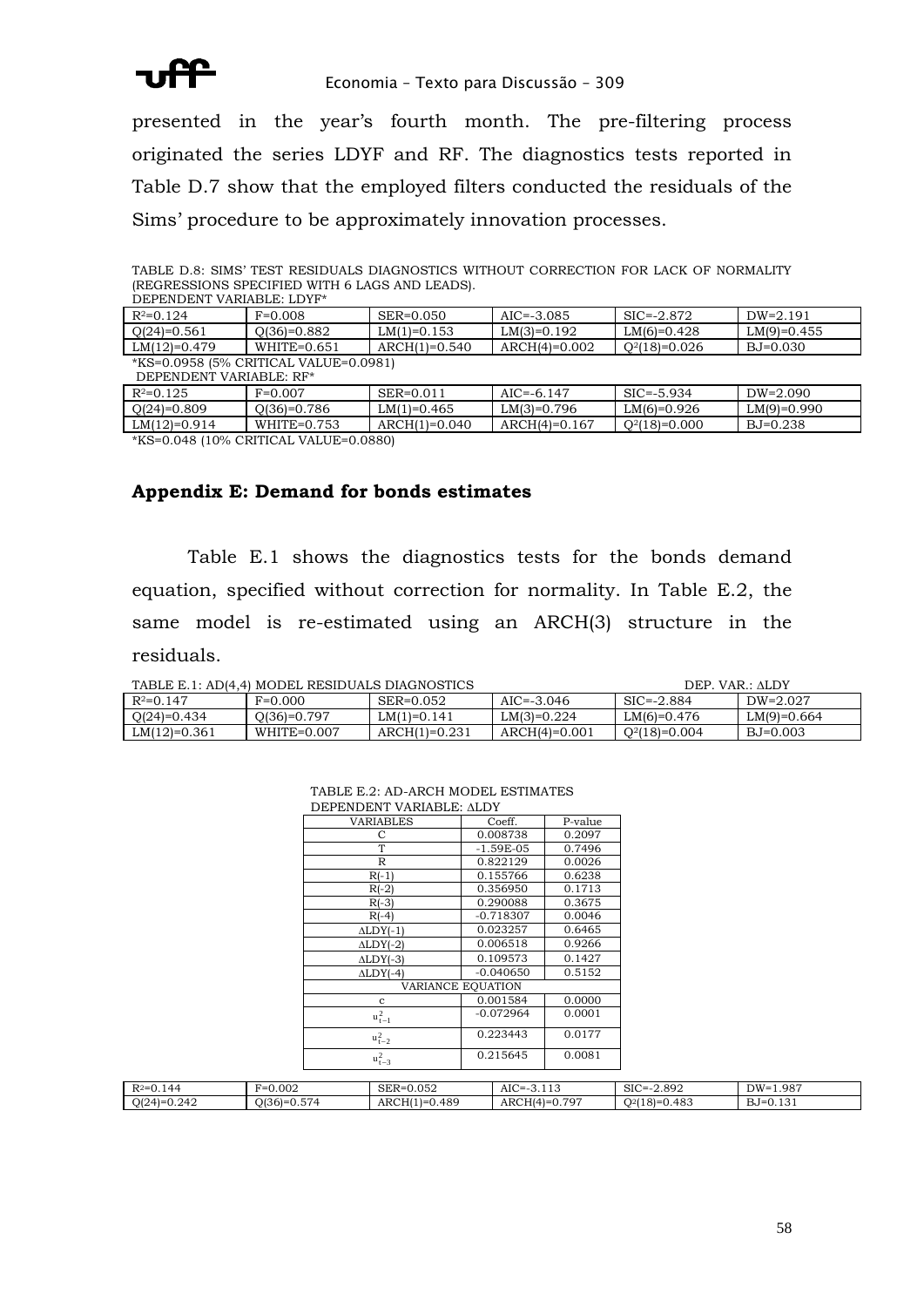## **Appendix F: Causality tests between monetary expansion and inflation rate**

Table F.1 shows the unit root tests. The tests are reported as in the previous appendixes. Table F.2 shows the computed statistics for selecting the unrestricted VAR lag truncation. Table F.3 reports the Johansen's procedure in the conventional way. In the reports of the diagnostics tests (tables F.4 and F.5), we also present the Bowman & Shenton (BS) normality test described in Hansen and Juselius (1995). Figure F.1 shows the roots of companion matrix associated with the unrestricted estimated VAR.

| TABLE F.1: UNIT ROOT TESTS |      |            | PERIOD: 1966.01 TO 1985.12 |                 |
|----------------------------|------|------------|----------------------------|-----------------|
| <b>SERIES</b>              |      | ADF        |                            | Phillips-Perron |
|                            | LAGS | t â        | LAGS                       | tά              |
| Inflation Rate (PI)        |      | $-2.382$   |                            | -5.761**        |
| ۸PI                        |      | $-9.549**$ |                            | $-26.651**$     |
| Money Growth (MI)          |      | $+0.507$   |                            | $-15.943**$     |
| ΛMI                        | 10   | $-8.849**$ |                            | $-44.272**$     |

Notes: (1) Inflation rate level tests specified with trend term and first difference tests without trend. Money creation tests specified with trend term. The symbol (\*\*) represents rejection of the null of a unit root at the 1% significance level.

### TABLE F.2: VAR LAG TRUNCATION

| VAR   | CONSTANT     | LINEAR TREND | <b>SCHWARZ</b>   | HANNAN-QUINN    |
|-------|--------------|--------------|------------------|-----------------|
| ORDER |              |              | <b>CRITERION</b> | <b>CRITERON</b> |
| 13    | unrestricted | coint. space | $-14.936$        | $-15.733$       |
|       | unrestricted | coint, space | $-14.871$        | $-15.702$       |
|       | unrestricted | coint, space | $-14.796$        | $-15.662$       |
| 16    | unrestricted | coint, space | -14.723          | $-15.623$       |
|       | unrestricted | coint, space | -14.636          | $-15.571$       |

| TABLE F.3: JOHANSEN'S COINTEGRATION TEST                     |                                                                                           |                                      |  |  |
|--------------------------------------------------------------|-------------------------------------------------------------------------------------------|--------------------------------------|--|--|
| <b>TEST STATISTICS</b><br>(CRITICAL VALUES AT THE 15% LEVEL) |                                                                                           | <b>COINTEGRATING VECTOR</b>          |  |  |
| L-max                                                        | Trace                                                                                     | (MONEY, INFLATION, TREND, CONSTANT)  |  |  |
| r≤1<br>$r=()$                                                | $r=()$<br>r≤ 1<br>13.535* 7.942 21.477 7.942<br>$(11.977)$ $(9.427)$ $(21.404)$ $(9.427)$ | $(1.0000, -1.3400, -0.0002, 0.0432)$ |  |  |
| <b>COINTEGRATION RESTRICTION TEST</b>                        |                                                                                           |                                      |  |  |

RESTRICTION:  $(1,-1,#,+)$   $\chi^2(1) = 0.33$ ; P-VALUE = 0.566

Notes: The symbol (\*) indicates rejection of the null at the 5% significance level. The symbol # means the parameter is unrestricted.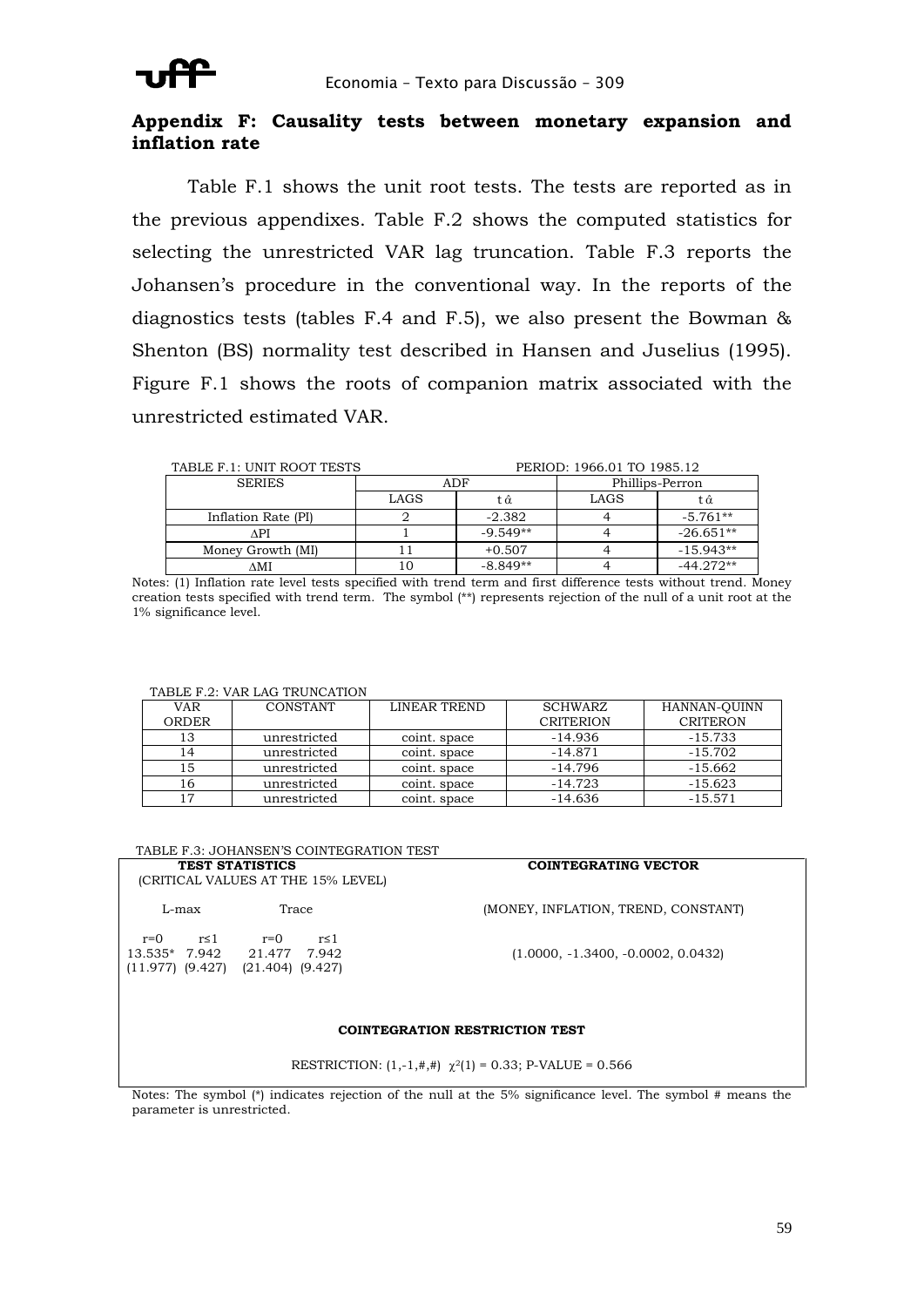

### **FIGURE F.1**



TABLE F.4: UNRESTRICTED VAR DIAGNOSTICS TESTS

| <b>MULTIVARIATE TESTS</b> |             |               |               |                  |
|---------------------------|-------------|---------------|---------------|------------------|
|                           | 0(60)=0.078 | $LM(1)=0.339$ | $LM(4)=0.795$ | $BS = 0.001$     |
| UNIVARIATE TESTS          |             |               |               |                  |
| $EQ.1(\Delta PI)$ :       | 0(60)=0.727 | $BS = 0.338$  | $BJ=0.071$    | $ARCH(15)=0.262$ |
| $EQ.2:(\Delta MI)$ :      | 0(60)=0.935 | $BS = 0.010$  | $BJ=0.002$    | $ARCH(15)=0.218$ |

TABLE F.5: RESTRICTED VAR (VECM) DIAGNOSTICS TESTS\*

| <b>MULTIVARIATE TESTS</b> |               |               |               |                  |  |  |
|---------------------------|---------------|---------------|---------------|------------------|--|--|
|                           | $O(60)=0.109$ | $LM(1)=0.290$ | $LM(4)=0.802$ | $BS = 0.014$     |  |  |
| UNIVARIATE TESTS          |               |               |               |                  |  |  |
| $EO.1(\Delta PI)$ :       | $O(60)=0.682$ | $BS=0.325$    | $BJ=0.107$    | $ARCH(15)=0.247$ |  |  |
| $EO.2:(\Delta MI):$       | $O(60)=0.910$ | $BS = 0.101$  | $BJ=0.026$    | $ARCH(15)=0.364$ |  |  |
|                           |               |               |               |                  |  |  |

\*Tests computed using  $(1,-1,#,+)$  as cointegrating vector.

In the next table, we present the weak exogeneity test using two different statistics. The first, tests the joint hypothesis that the cointegrating vector is  $(1,-1,#,+)$  and the adjustment coefficients are respectively  $(0, \alpha)$  and  $(\alpha, 0)$ . The second, in brackets, uses the estimated cointegrated vector reported in Table F.3 and these two adjustment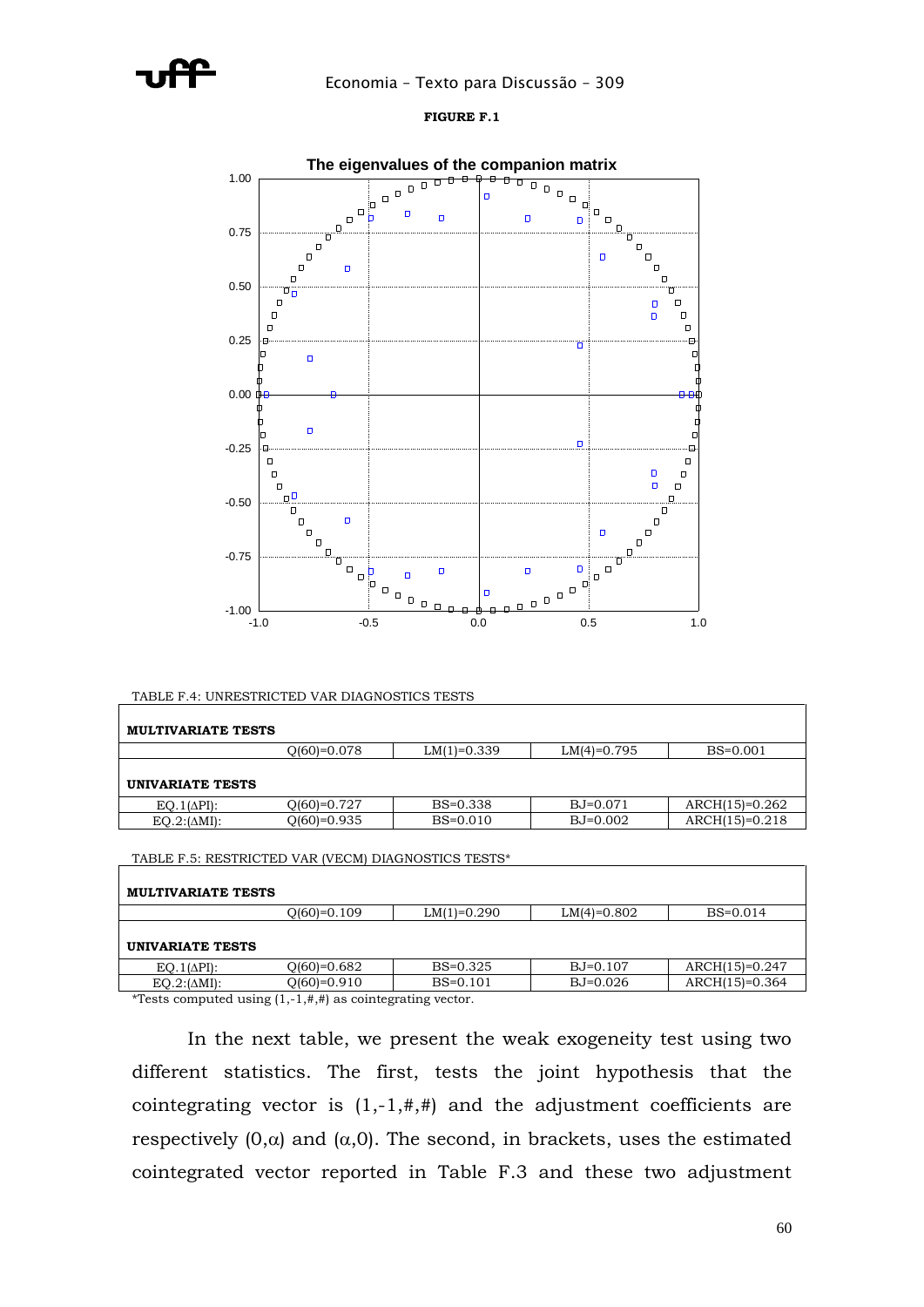

coefficients. Below the table we report the corresponding Monte Carlo pvalues to the test which used the cointegrating vector  $(1,-1,#,+)$ .

| TABLE F.6: ADJUSTMENT-COEFFICIENT WEAK EXOGENEITY TEST      |                       |         |           |
|-------------------------------------------------------------|-----------------------|---------|-----------|
| NULL HYPOTHESIS                                             | <b>TEST STATISTIC</b> | P-VALUE |           |
| MI is weakly exogenous for the parameter of interest of the |                       | 0.34    | 0.844     |
| PI conditional model                                        |                       | (0.23)  | (0.632)   |
| PI is weakly exogenous for the parameter of interest of the |                       | 10.91   | $0.004**$ |
| MI conditional model                                        |                       | (5.12)  | (0.024)   |

Note: The symbol (\*\*) represents rejection of the null at the 1% significance level. If the VAR had 13 lags, the p-values, respectively for each hypothesis would be 0.477 and 0.004. MI "IS W.E. TO" PI  $\begin{cases} F = 0.935 \\ LR = 0.935 \end{cases}$  $\begin{array}{c} \n\downarrow \\
\downarrow\n\end{array}$ ÷, ÷,  $LR = 0.935$  $F = 0.935$ ; PI =

"IS W.E. TO MI  $\left\{ \begin{aligned} F = 0.001 \\ LR = 0.001 \end{aligned} \right\}$  $\begin{array}{c} \n\downarrow \\ \n\downarrow \n\end{array}$ =  $LR = 0.001$  $F = 0.001$ 

Table F.7 shows the diagnostics tests of the Geweke, Meese, and Dent causality tests. For the equation which dependent variable is the inflation first difference, we began with 12 lags. Since we could get uncorrelated residuals with a smaller lag length, we reduced the model until an AR(5) using the Schwarz and Hannan-Quinn (HQ) criteria. The violation of homoskedasticity and normality assumptions was solved using a Component-GARCH specification in the residuals. The diagnostics tests are reported in Table F.8. In the equation which dependent variable is the money growth first difference, we could choose between a model with twelve lags and leads, and another with 5 lags and leads with the residuals specified with an AR(6) process. The Schwarz and Hannan-Quinn criteria chose the more parsimonious model. We got NIID residuals by specifying them with an ARCH(2) process; see Table F.8. We remark that for both equations all information criteria chose the models with Gaussian residuals. Furthermore, the conclusion about the causality direction is not affected by the model selection.

TABLE F.7: GMD TEST RESIDUALS DIAGNOSTICS WITHOUT CORRECTION FOR LACK OF NORMALITY DEPENDENT VARIABLE: API\*

| $R^2=0.413$                                                                      | $F=0.000$       | SER=0.012       | $AIC = -5.882$  | $SIC = -5.621$  | DW=1.972      |  |
|----------------------------------------------------------------------------------|-----------------|-----------------|-----------------|-----------------|---------------|--|
| $Q(24)=0.492$                                                                    | $O(36)=0.202$   | $LM(1)=0.236$   | $LM(3)=0.267$   | $LM(6)=0.445$   | $LM(9)=0.089$ |  |
| $LM(12)=0.136$                                                                   | $WHITE = 0.000$ | $ARCH(1)=0.010$ | $ARCH(4)=0.000$ | $Q^2(18)=0.000$ | BJ=0.000      |  |
| * REGRESSION SPECIFIED WITH 5 LAGS TO API AND AMI AND 5 LEADS TO AMI. HO=-5.777. |                 |                 |                 |                 |               |  |
| DEPENDENT VARIABLE: AMI*                                                         |                 |                 |                 |                 |               |  |
| $R^2=0.859$                                                                      | $F=0.000$       | $SER = 0.029$   | $AIC=-4.113$    | $SIC = -3.692$  | $DW=1.929$    |  |
| $Q(24)=0.659$                                                                    | $Q(36)=0.570$   | $LM(1)=0.486$   | $LM(3)=0.121$   | $LM(6)=0.083$   | $LM(9)=0.047$ |  |
| $LM(12)=0.037$                                                                   | $WHITE = 0.132$ | $ARCH(1)=0.000$ | $ARCH(4)=0.000$ | $Q^2(18)=0.000$ | $BJ=0.000$    |  |

 $*$  REGRESSION SPECIFIED WITH 5 LAGS TO API AND AMI AND 5 LEADS TO API. HQ=-3.943.